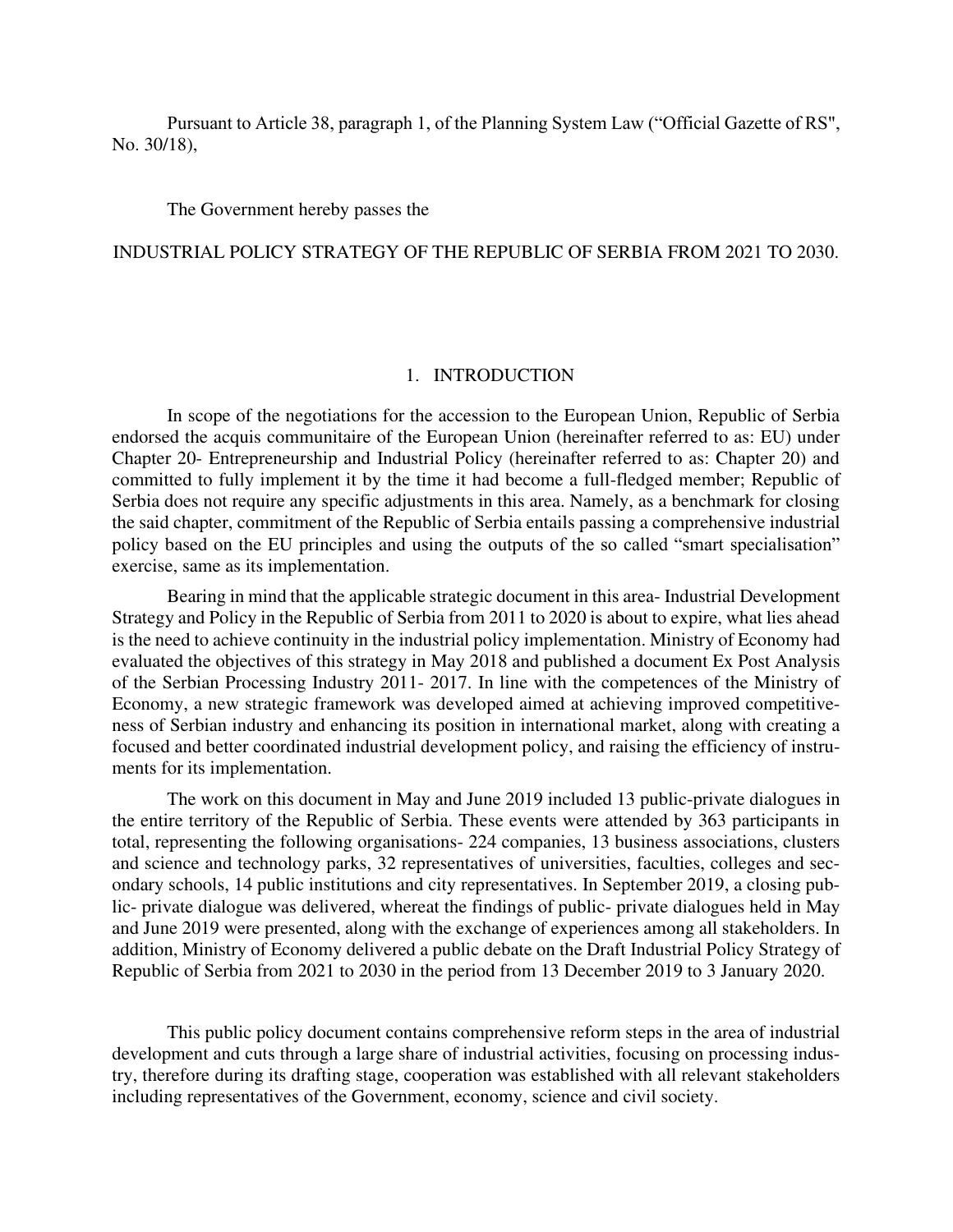#### 1.1. Fundamentals of the Serbian industrial policy

A key point of agreement between different authors is that industrial policy is a set of objectives and measures defining the intended Government intervention in the industry structure segment so as to promote general economic growth<sup>1</sup>. It should be stressed that dynamic (sufficient volume), smart (based on knowledge and innovation), sustainable (aware of resource availability and efficiency of use) and inclusive (strives to social cohesion) growth is a number one priority of the Serbian industrial policy, and all industrial policy objectives, measures and activities will be evaluated from the perspective of their contribution to raised competitiveness of industry and general economic growth in the Republic of Serbia.

European Commission<sup>2</sup> defines industrial policy as horizontal by its nature in the sense of its fundamental goal to ensure enabling environment for the industrial competitiveness growth. In broader terms, industrial policy inevitably integrates the basis of horizontal policy and implementation of vertical sector policies. This means that industrial policy of the Republic of Serbia, which is horizontal, or sector-neutral, needs to be synchronised with the smart specialisation strategy identifying priority sectors and providing the basis for vertical sector policy making. It is clear that it takes a properly dosed intervention of the state, in the form of heterodox approach integrating key economic policies (monetary and fiscal policies) with industrial policies (horizontal and vertical).

A clear industrial policy is needed, both horizontal and vertical, to achieve growth aspirations, accompanied by a disciplined and supportive macroeconomic policy.

Horizontal industrial policy addresses the issues of education, fostering innovation, digital transformation, investment, infrastructure, internationalisation and circular economy, touching in all these areas upon the topic of building an enabling business environment for facilitated business doing by industrial players.

Vertical industrial policies, aided by smart specialisation, target traditional industrial sectors that can improve comparative advantage (based on the more favourable approach to production factors, like people, natural resources, access to finance and market vicinity), digitally transformed traditional sectors and players that can raise the value added level of products and services and newly established industrial sectors and players, creating sustainable competitive advantage based on disruptive innovation.

It is not necessary to elaborate in detail the necessity of industrial policy harmonisation with other economic policies, such as monetary and fiscal policies, competition policy, policy of public investments in infrastructure, innovation fostering policy, technological development policy, social and labour market policies, micro, small and medium-sized enterprises (hereinafter referred to as: MSME) support policy, education policy and policy of smart specialisation and regional development. This is why it is very important to harmonise the industrial policy instruments of the Republic of Serbia with instruments of other applicable strategic documents.

Having in mind the established macroeconomic stability, a key issue is how the Republic of Serbia can, by sufficiently high growth rates over the sufficiently long period of time, ensure

 $<sup>1</sup>$  World Bank (1993): The East Asian Miracle, Washington DC, The World Bank, p. 354.</sup>

<sup>&</sup>lt;sup>2</sup> European Commission (2002): Industrial policy in an enlarged Europe, p. 3.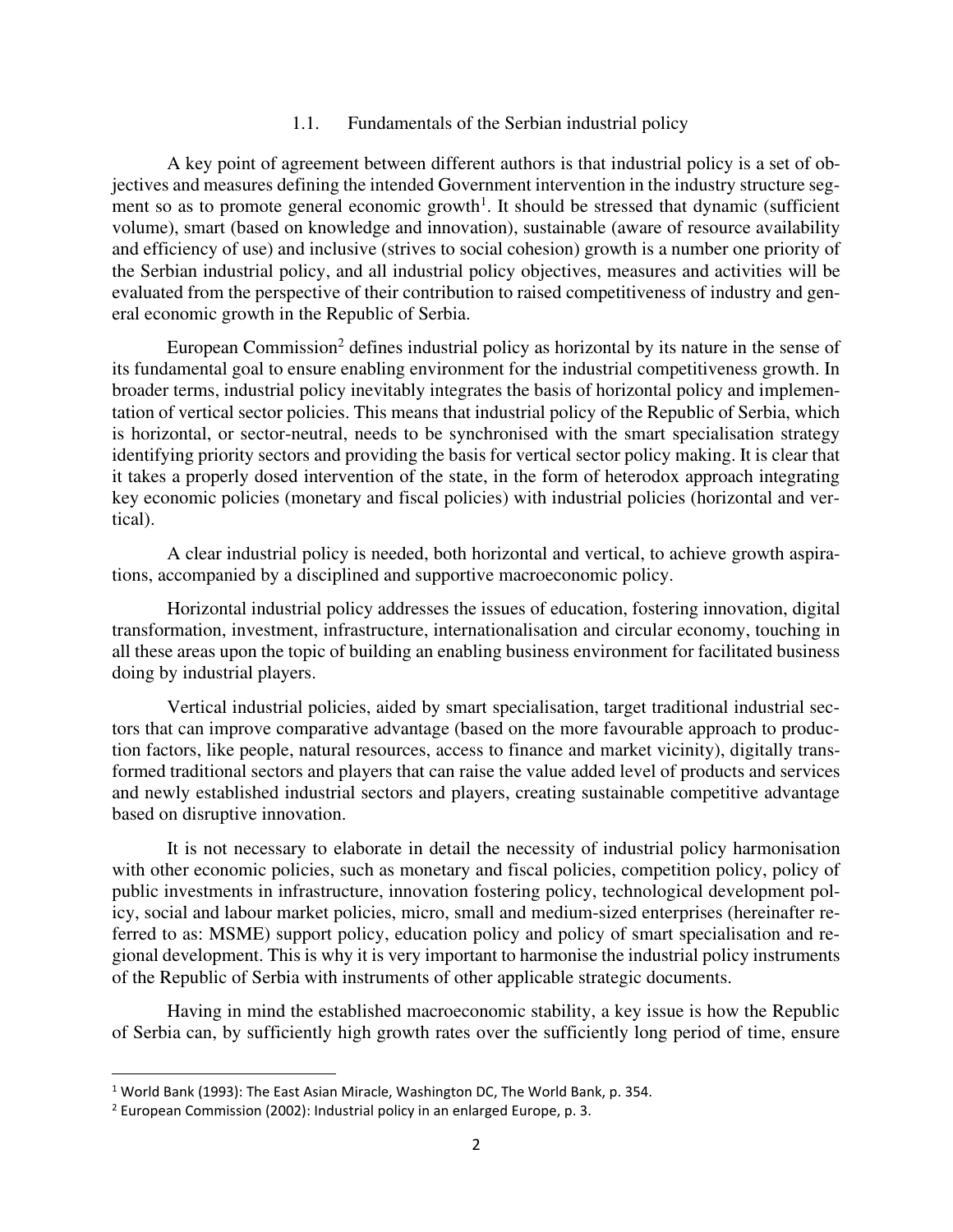convergence towards economically most developed countries in Europe. It also requires design and application of a smart, well-balanced industrial policy, which will replace competitiveness based on comparative advantage (lower cost and price for standard product) by competitiveness based on competitive advantage (knowledge- intensive industry competitive in the value added)<sup>3</sup>.

The important issues to be addressed by this document are as follows: co-existence of traditional industrial sector and newly established digitally transformed sector, having in mind the need to retain employment and create consistent value; integration of local industrial players into international value chains; importance of establishing a required volume and quality of labour force able to respond to the requirements of future industrial development; the issue of business climate improvement, stimulating operation and investment of industrial companies; ensuring sufficient volume and quality of investments; the issue pertaining to adhering to environmental protection standards by industrial companies and circular economy as a source of new industrial growth.

New industrial revolution offers the Republic of Serbia an opportunity to skip some of the development steps and master latest innovation. The model of catching up with the developed countries needs to be based on the industry-guided development implying advanced production and services with high level of value added, based on the legacy of the 4.0 industrial revolution, which is constantly in new revolution leaps due to the large number of disruptive innovations emerging all the time. Global power balance is nowadays being again re-allocated, at a very high speed. This is a chance for the Republic of Serbia to catch up with the most developed global countries. What is encouraging is the export of the information and communication technology sector (hereinafter referred to as: ICT) which in 2018 amounted to EUR 1.135 billion, thus representing growth of 26% compared to 2017. This piece of data shows that the Republic of Serbia may and has to transform its industry in line with the present and future requirements of the digitally transformed world.

It is important to stress that in this document, industry is defined in accordance with the national classification KD2010, meaning that industry encompasses the following sectors: entire processing industry, mining, power supply, water supply, waste management and construction.

# 1.2. Guidelines for defining the industrial policy strategy of the Republic of Serbia by 2030

## 1.2.1. Planning framework for passing the strategy

The Industrial Development Strategy encompasses a wide range of economic activities, with a focus on processing industry, therefore in the course of its drafting all relevant planning documents in the Republic of Serbia were taken into account.

Having in mind the horizontal approach applied in this document in formulating measures to achieve targets, the highest degree of interconnectedness needs to be ensured with the Smart Specialisation Strategy in the Republic of Serbia for the period 2020-2027, the findings of which

<sup>&</sup>lt;sup>3</sup> Đuričin D. and Vuksanović Herceg I. (2018): Digital Serbia: Economic context adjustments for double GDP, *Ekonomika preduzeća*, januar-februar 2018, Savez ekonomista Srbije.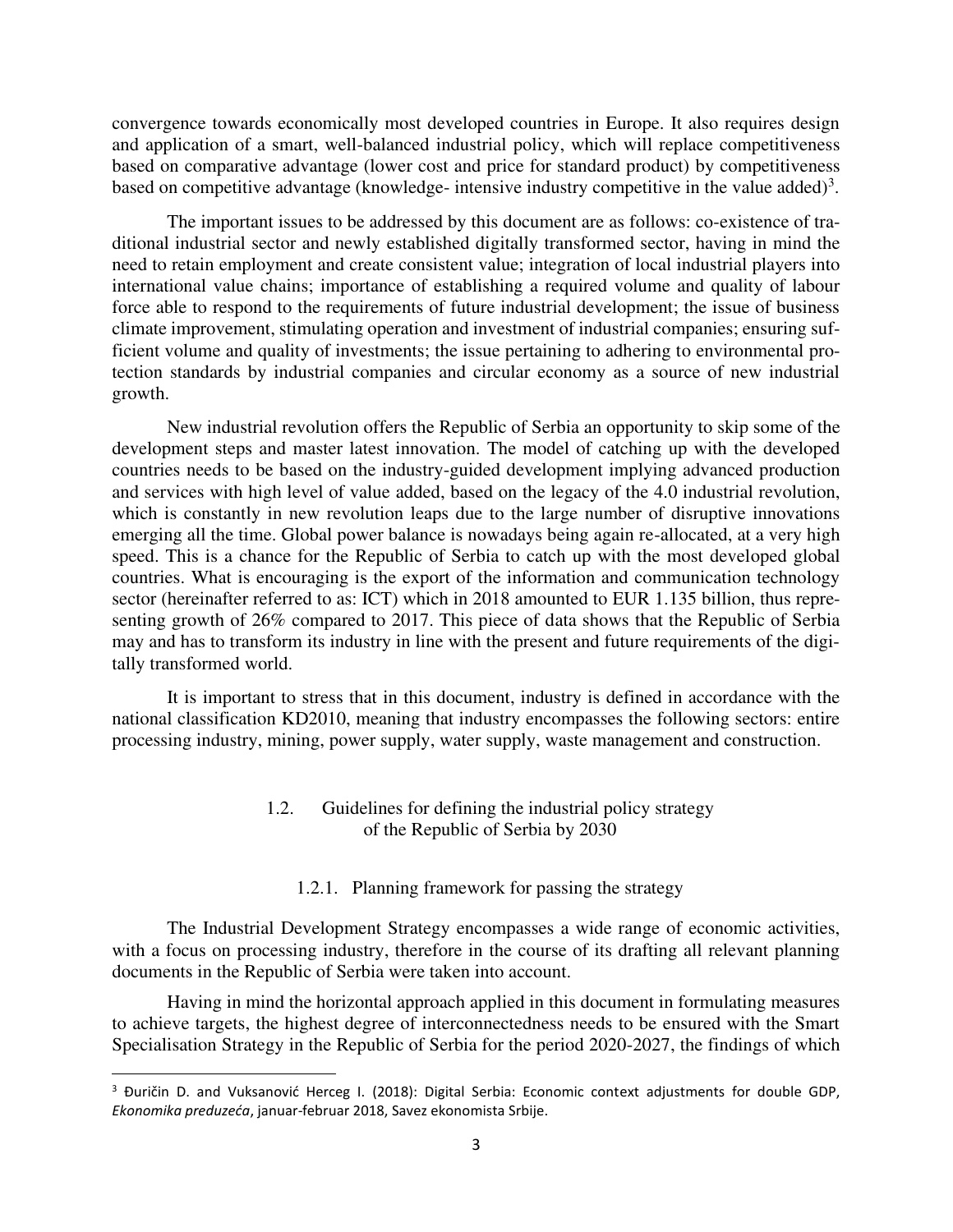will be used to support vertical areas in the Action Plan identified in the process of entrepreneurial discovery.

Taking into account the scope of the Industrial Policy Strategy of the Republic of Serbia from 2021 to 2030 (hereinafter referred to as: Strategy), harmonisation was achieved with the 2020 Fiscal Strategy with forecasts for 2021 and 2022 ("Official Gazette of RS", no. 80/19), Strategy for the Support to Small and Medium- sized Enterprises, Entrepreneurship and Competitiveness Development for the period 2015- 2020 ("Official Gazette of RS", No. 35/15), Strategy on Low Carbon Development of the Republic of Serbia, National Youth Strategy for the period 2015- 2025 ("Official Gazette of RS", No. 22/15), National Employment Strategy for the period 2011- 2020 ("Official Gazette of RS", No. 37/11) and Cleaner Production Programme.

#### 1.2.2. Legislative guidelines

Strategy development is undertaken in accordance with the Planning System Law of the Republic of Serbia (hereinafter referred to as: Law), passed in 2018. This law sets forth steps and elements this public policy should contain. Given that the previous strategic document in this area was passed for the period 2011- 2020, action plan for the implementation of the defined Strategy objectives and measures (hereinafter referred to as: Action Plan), needs to be adopted in 2020, so as for the active implementation of the Strategy to be initiated as of 2021, in three-year cycles, for the coming ten-year period.

Pursuant to Article 23 of the Law, this Strategy was harmonised with the Constitution, law, ratified international treaties, same as with obligations assumed in the European integration process, defined in more detail in Article 49 of the Law. This strategy needs to meet the requirements of domestic legislation and is passed for the regular ten-year strategic cycle for industrial area, and in parallel it represents a key condition and document to close Chapter 20 in the pre-accession process of the Republic of Serbia to the EU. Throughout the entire process from drafting to implementation and implementation monitoring, it is required to establish and implement synchronised communication with relevant domestic institutions and EU bodies implementing monitoring on meeting the requirements in the pre-accession process, in order to ensure coordination and harmonisaation between the national objectives and international obligations.

In February 2019, Government had passed the Decree defining in more detail provisions of the Law, and setting forth methodology for the public policy management, public policy impact analysis and content of individual public policy documents, this Strategy has also been aligned with.

Functionally, Ministry of Economy is competent for the implementation of the new industrial policy, with the support of multiple ministries and institutions implementing delivery of set specific objectives and measures in their respective areas or provide support in terms of statistics, monitoring, reporting, coordination with other public policies.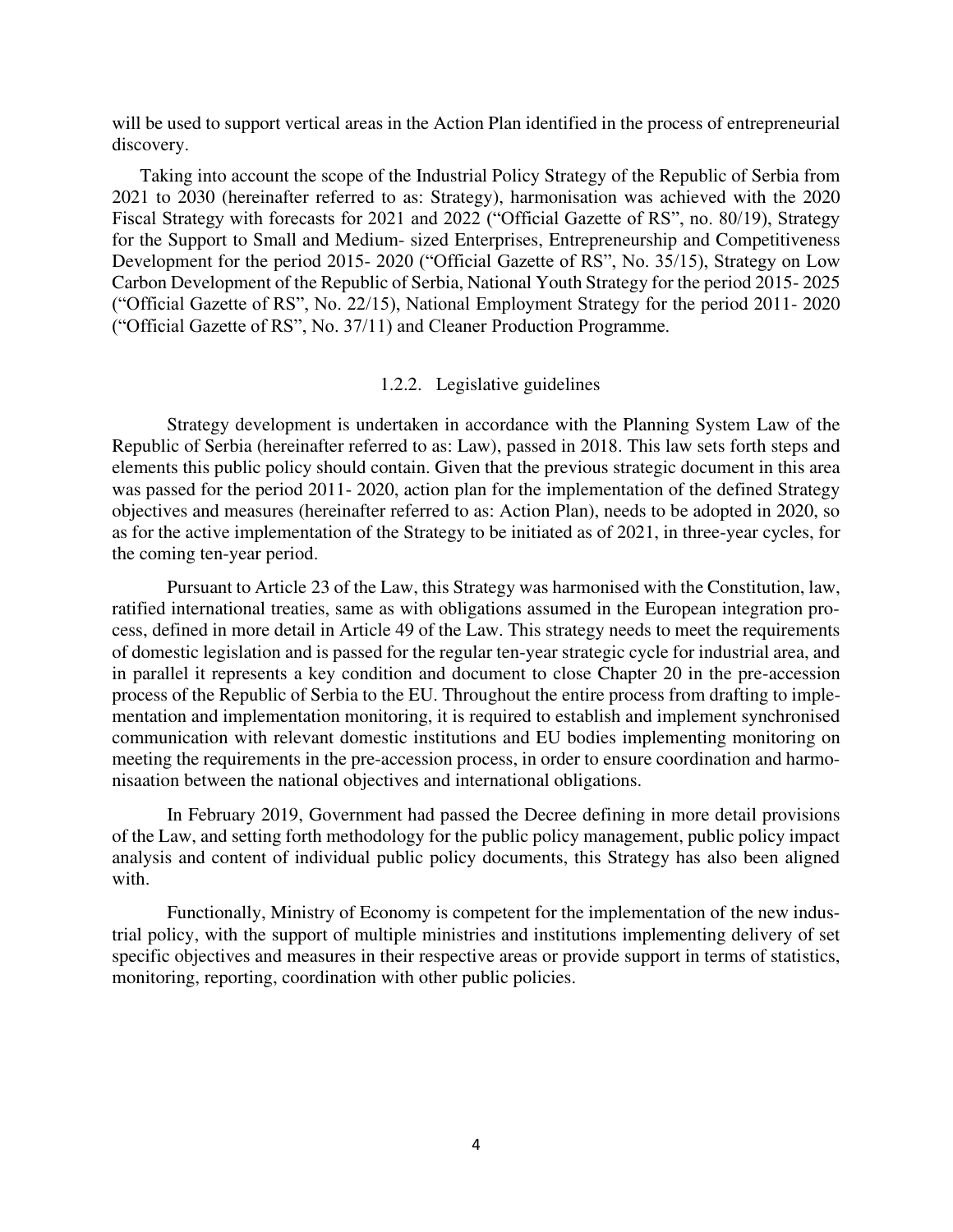1.2.3. EU guidelines for the industrial policy strategy definition

The strategic document *"A Renewed EU Industrial Policy Strategy*" *4* forwarded by the European Commission to the European Parliament, European Council, European Social and Economic Committee and European Investment Bank at the end of 2017, discusses key aspects of the strategy and recommends guidelines for main industrial development directions in the context of growing global competition, dynamic development of new technologies and challenges brought about by sustainable development.

As the key driver of productivity and innovation, industry has always been a cornerstone of economic prosperity of the European continent. Aiming at maintaining and increasing the competitiveness level of Europe, for 2020 being the baseline year of the new strategic period, an objective was set for the industrial share in gross domestic product (hereinafter referred to as: GDP) of EU-28 to be restored to the former level of 20% (including: processing, utility industry, mining and construction material, excluding the business services and construction industry, closely relying on industry).

Six key areas were identified in the EU industrial development area:

*Illustration 1. Intervention areas in the new EU industrial policy strategy* 



<sup>&</sup>lt;sup>4</sup> European Commission (2017) "Investing in a smart, innovative and sustainable Industry - A *renewed EU Industrial Policy Strategy*" COM(2017) 479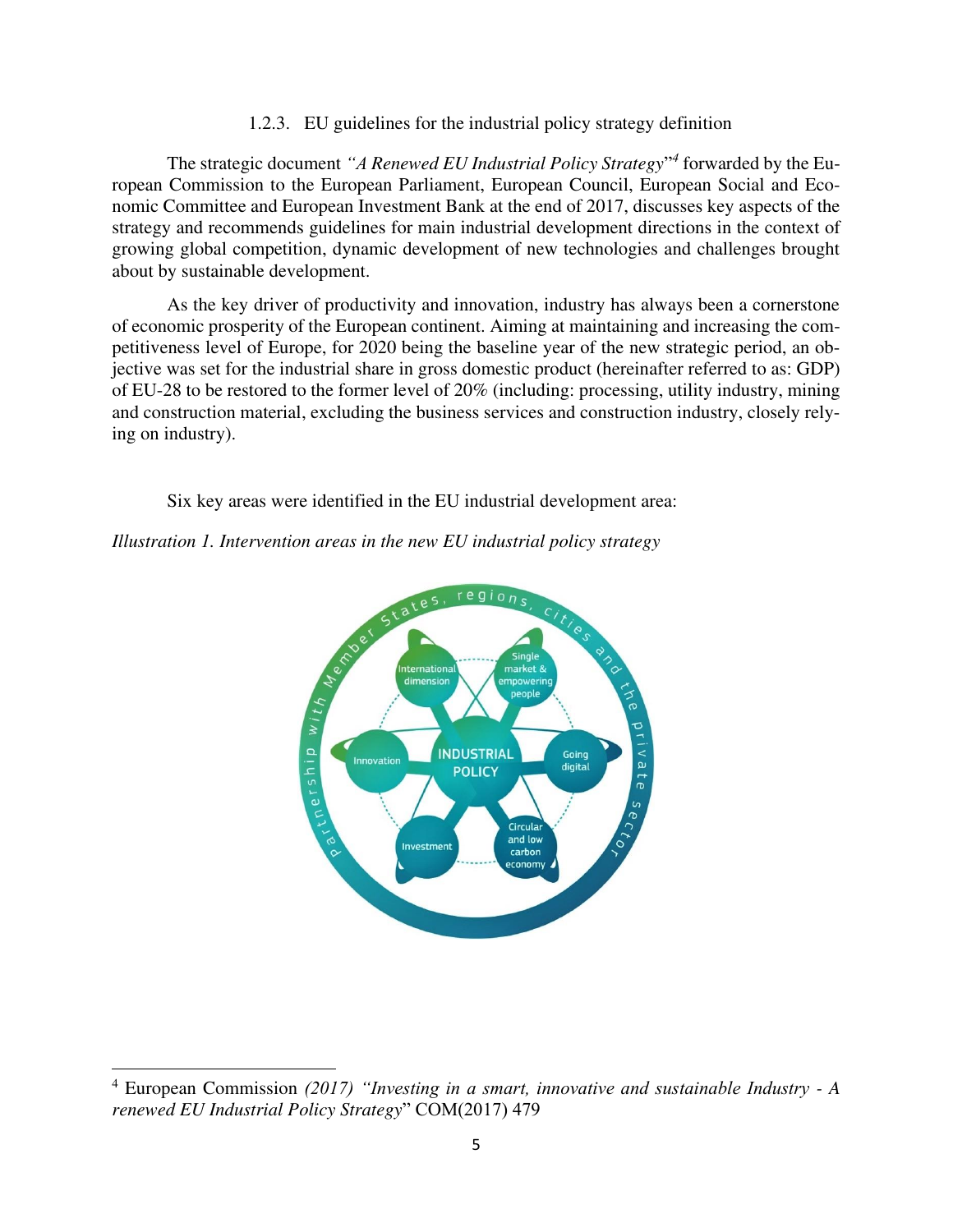First intervention area is empowering human resources for the needs of dynamic industrial development.

Second area of intervention is digital transformation of industry.

Third area is innovation. It is directly linked with the previous two areas, since stimulating industrial innovation requires knowledge of staff, and the result of commercial innovation ought to, inter alia, be a successful digital transformation of industry.

The next area of intervention refers to investment. The EU guidelines clearly indicate that industrial growth requires investments in physical, digital and social infrastructure.

When it comes to internationalisation as an EU intervention area, it clearly shows the inability of consistent industrial growth without international competitiveness of the critical mass of industrial companies.

A topic slowly getting primacy in the EU concept of industrial development is circular economy and reduction of environmental pollution.

Naturally, a cross-cutting topic through all areas of intervention is creation of an adequate business environment for industrial growth.

#### 1.2.4. Guidelines in relation to negotiating Chapter 20

Within the accession process of the Republic of Serbia to the EU, the process relating to negotiating Chapter 20 initiated in 2014 through screening process (analytical legislative review), resulted in the European Commission Screening Report MD/3/15 in January 2015. In January 2017, Government passed the document "Negotiation Position of Serbia for inter-governmental conference on the accession of the Republic of Serbia to the European Union for Chapter 20 "Entrepreneurship and Industrial Policy", followed by the "Common EU position on Chapter 20" in February 2017, which formally marked the opening of this chapter in the accession process of the Republic of Serbia.

Guidelines of the European Commission in the sense of this Chapter, taking into consideration the implemented screening and current status of preparations, envisage that the Republic of Serbia is to continue taking steps in terms of harmonisation with the EU acquis, same as that it is necessary to launch the implementation of a comprehensive industrial strategy. Moreover, it has been emphasised that the EU will continue implementing monitoring of adequacy of administrative capacities of the Republic of Serbia to effectively implement entrepreneurial and industrial policies, but also the link between this Chapter and Chapter 8 referring to competition policy (competition and state aid). The final evaluation of harmonisation of legislation of the Republic of Serbia with the EU acquis and its implementation capacities will be undertaken in the later stage of negotiations, and Republic of Serbia is expected to submit regular progress reports and information to the EU Stabilisation and Accession Council.

A general guidance connecting domestic and international context is that new Serbian industrial policy is to set realistic targets, accompanied by clear measures and measurable indicators, financial support and well- structured implementation, monitoring and evaluation mechanism.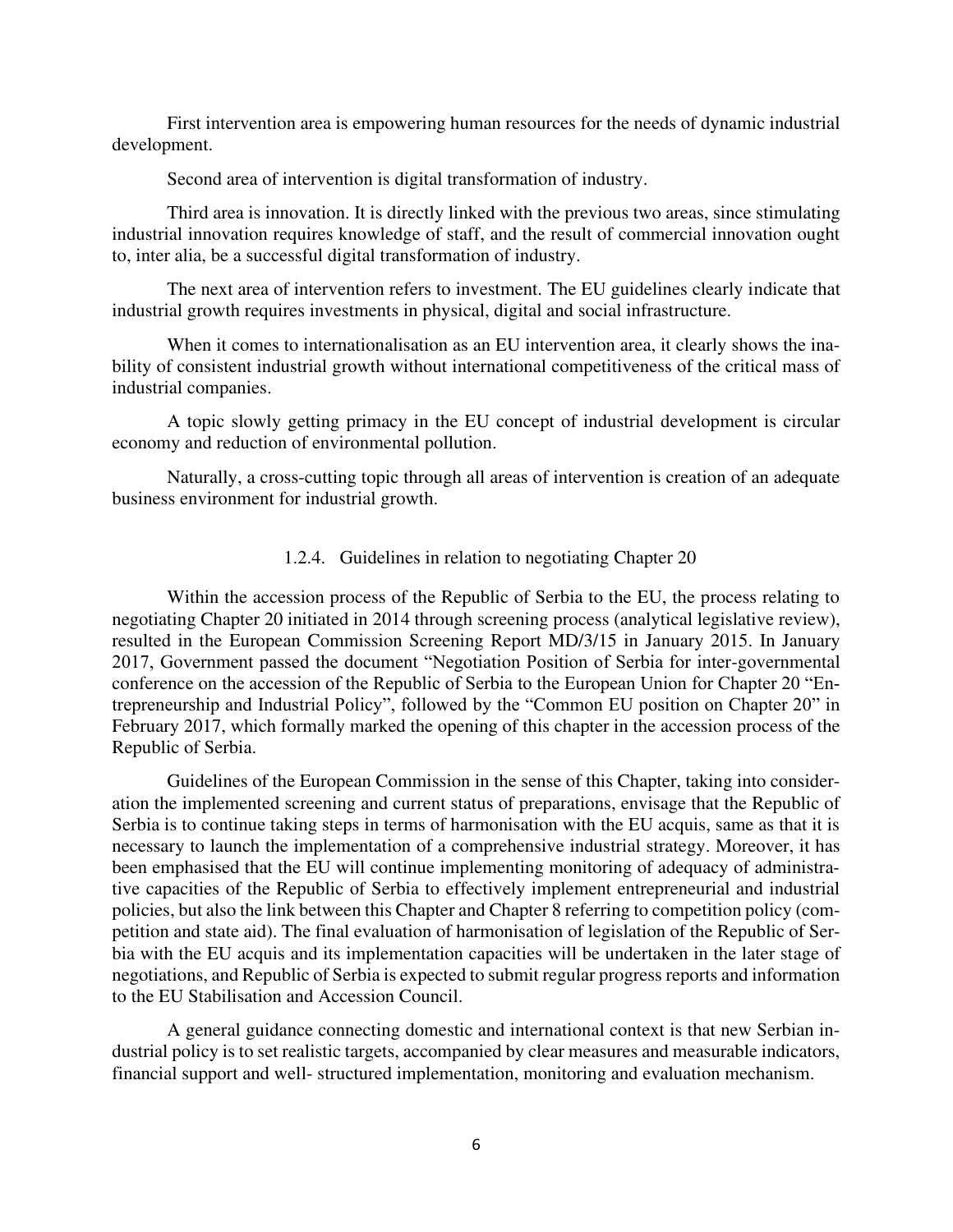1.3. Methodological approach and content of the document

Described below is the methodological approach to drafting of the Strategy in the areas of data collection, data analysis and setting of strategic objectives and initiatives.

For the purpose of data collection the following was used:

- Secondary sources (publicly available documents, strategies, statistics, studies, analyses, industrial strategies of other countries).

- Primary sources (13 public- private dialogue events in 12 industrial centers in the Republic of Serbia held in May and June 2019, same as the final event in Belgrade delivered in September 2019). Primary data represents a critically important source for conducting the analysis of the current industrial and business environment issues, and is used in synergy with the data collected from secondary sources.

The data analysis process implied the following steps:

- Situational analysis including an overview and analysis of the current situation in respect to macroeconomic trends, trends in Serbian industry and indicators in all six areas of intervention (HR, digitization, innovation, internationalisation, investment and circular economy);

- *Bottom-up* diagnosis through the analysis of industry positions via public- private dialogue. All key insights gained during the public- private dialogue events are listed in the Current Situation Overview;

- In the scope of the analysis of secondary sources, consideration of mutual alignment and harmonisation was carried out with the previous strategic document in this area and applicable key strategies with which the Strategy is most mutually interacting with, like the strategic documents in the area of education, employment, smart specialisation, information society development, energy, MSME support, innovation, public administration reform. The lack of quality sources was identified in some areas where strategies have not been updated, like regional development, export, etc. therefore the latest available sources were taken into account. Industrial policies of other relevant countries were also taken into consideration;

- The final diagnostic conclusions represent subliminal and corresponding findings of both data sources (insights from the public- private dialogue events as the primary source and a series of publicly available documents, analyses and statistics, as the secondary source).

- Identification of key challenges for the delivery of Serbian industry competitiveness;

- Based on the diagnosis, key barriers were identified for the successful implementation of the Serbian industrial policy;

- Vision of the Republic of Serbia industrial policy for 2030 was also defined, with the umbrella aspiration being acceleration of economic growth and improved quality of life of Serbian citizens. The vision and the list of objectives were derived based on the government documents, interviews and communication with representatives of the Ministry of Economy and Inter-ministerial Working Group supporting the Strategy drafting process;

- On the basis of a detailed diagnosis and defined vision, overall or umbrella goal of industrial policy was defined, which is raising the competitiveness of Serbian industry;

- To support the general goal, a set of specific objectives of industrial policy was defined, followed by a package of measures serving the achievement of specific objectives;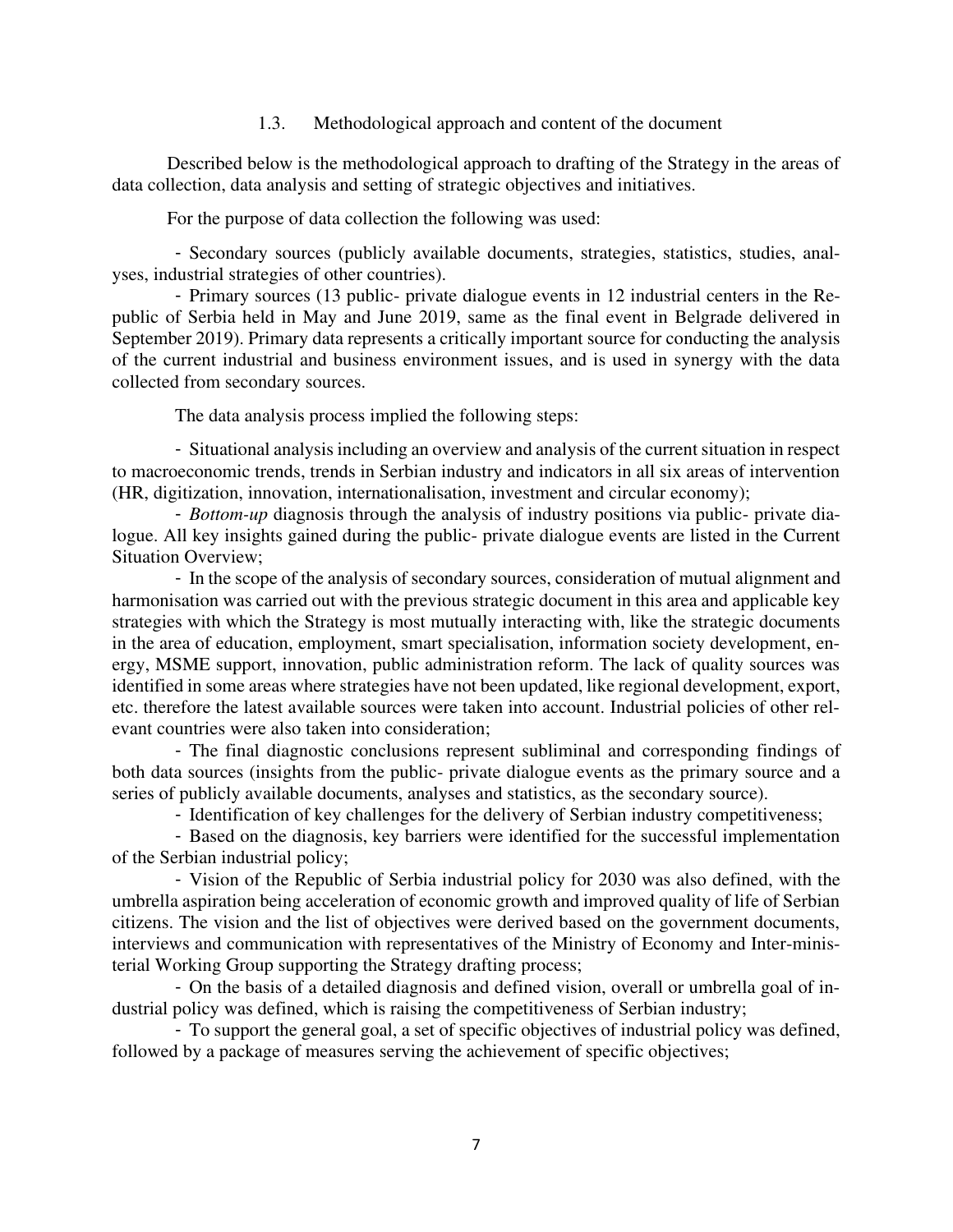- The defined strategy represents a foundation for the establishment of implementation mechanism, with an action plan elaborating in detail activities, indicators, financing models, implementers and monitoring and evaluation mechanisms.

This document, as previously indicated, is focused on horizontal measures at the highest level, and as such represents the foundation for elaboration of sector industrial policies under the smart specialisation strategy (*sector deals*). In addition, this strategy may be the starting point for the development of regional industrial policies taking into account specificities of different regional industrial centers in the Republic of Serbia.

#### 1.3.1. Consultations with stakeholders

Along with the expert team, Working Group of the Ministry of Economy took part in drafting of the Strategy, same as the Government Working Group- Working Group on developing the Draft Industrial Policy Strategy of the Republic of Serbia for the period 2021- 2030 and for developing the Draft Research and Innovation Strategy for Smart Specialisation in the Republic of Serbia RIS3. The Working Group included representatives of the Prime Minister's Office, Ministry of Economy, Ministry of Finance, Ministry of Education, Science and Technological Development, Ministry of Labour, Employment, Veteran and Social Affairs, Ministry of Youth and Sports, Ministry of Trade, Tourism and Telecommunication, Ministry of Environmental Protection, Ministry of Agriculture, Forestry and Water Management, Ministry of European Integration, Serbian Chamber of Commerce and Industry, Republic Secretariat for Public Policies, Office of the Minister without a portfolio in charge of demographics and population policy and Office for Information Technology and E-Government.

Given the broad scope of the Strategy, consultation and public-private dialogue processes included a range of stakeholders, like companies and associations, educational and scientific institutions, professional and civil society organisations, but also representatives of public authorities, local governments and regional chambers of commerce.

In May and June 2019, with the significant support of the Serbian Chamber of Commerce and Industry, 13 public - private dialogue fora were delivered with notable attendance of representatives of businesses and social organisations, in the following industrial centres across the Republic of Serbia:

- Užice, 15 May 2019 (Zlatibor administrative district),
- Valjevo, 16 May 2019 (Kolubara and Mačva administrative districts),
- Kragujevac, 17 May2019 (Šumadija and Pomoravlje administrative districts),

- Zrenjanin, 21 May 2019 (North Banat, Central Banat and South Banat administrative districts).

- Subotica, 23 May 2019 (North Bačka and West Bačka administrative districts),
- Novi Sad, 24 May 2019 (South Bačka administrative district),
- Kruševac, 30 May 2019 (Rasina administrative district),

- Kraljevo, 31 May 2019 (Raška and Moravica administrative districts, Autonomous Province of Kosovo and Metohija),

- Leskovac, 4 June 2019 (Jablanica and Pčinja administrative districts),
- Niš, 5 June 2019 (Nišava, Toplica and Pirot administrative districts),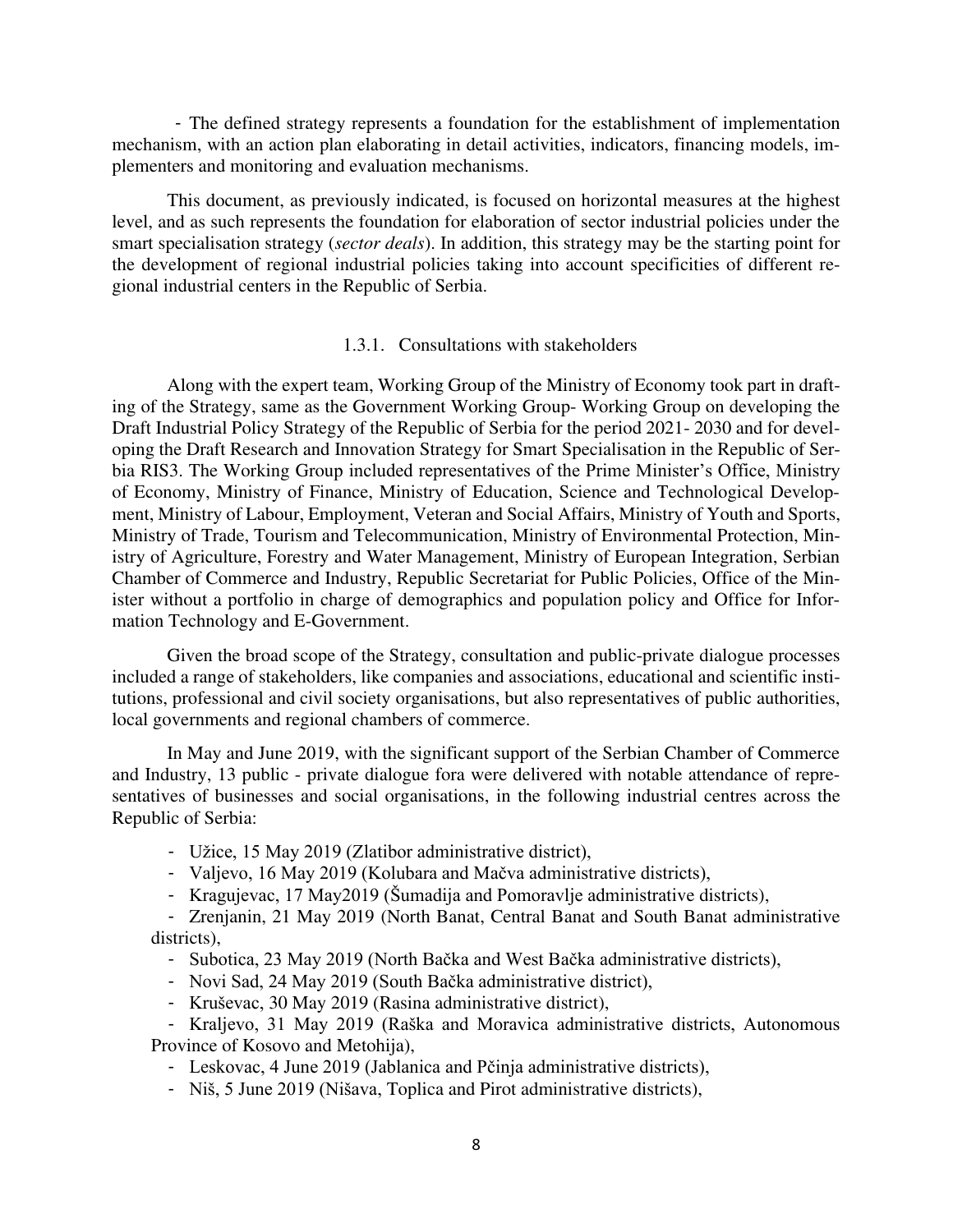- Zaječar, 6 June 2019 (Zaječar and Bor administrative districts),
- Belgrade, 11 June 2019 (Srem, Braničevo and Danube administrative districts) and
- Belgrade, 12 June 2019 (Belgrade district).

The public-private dialogue events were attended by 363 participants in total, representing the following organisations:

- 224 companies,
- 13 business associations, clusters and science and technology parks,
- 32 representatives of universities, faculties, colleges and high schools, and
- 14 public institutions and city representatives.

Aiming at quality interaction, the public-private dialogue was structured based on the "*world cafe*" concept, whereby the attendees were divided into smaller groups of 5 to 6 members, in order to actively participate in discussions with expert moderators in areas relevant for raising competitiveness of our industry, grouped into four thematic sessions:

- Empowering people,
- Digitization and innovation,
- Investment and international business, and
- Circular economy.

The lists with provisional sub-topics were disseminated to all participants as assistance for discussion in each of the thematic sessions. Expert moderators initiated discussion to enable the participants in each public- private dialogue event to present their views from two aspects:

- Diagnosis of current situation in local environments/ regions, problems and barriers faced by the participants, from the regulatory framework aspect, financing, administration, business environment, HR issues, and other aspects affecting industrial development.

- Proposed solutions, initiatives and recommended measures to improve the situation in all thematic areas.

Through this process of public- private dialogue a whole range of quality inputs and insights was gathered, which were later incorporated into this strategic document, both in the diagnostic domain, and in elaboration of strategic objectives, measures and activities.

#### General conclusion on the course of the public- private dialogue

The public- private dialogue process was intensively delivered throughout the drafting process of the new industrial development strategy drafting. Using the network and specialised email of Serbian Chamber of Commerce and Industry, interaction was maintained during and after the public- private dialogue events with all participants who wanted to additionally help the process or get engaged in the discussion, and all suggestions were carefully considered by the industrial policy strategy drafting team. At this stage, the process was completed by a big event organised in September 2019 in Belgrade, attended by representatives of the economy, educational institutions, Inter-ministerial Working Group supporting the new industrial policy strategy development, same as by representatives of foreign delegations, EU and Deutsche Gesellschaft für Internationale Zusammenarbeit- GIZ, whereby current results of the public- private dialogue and next steps in the process were presented.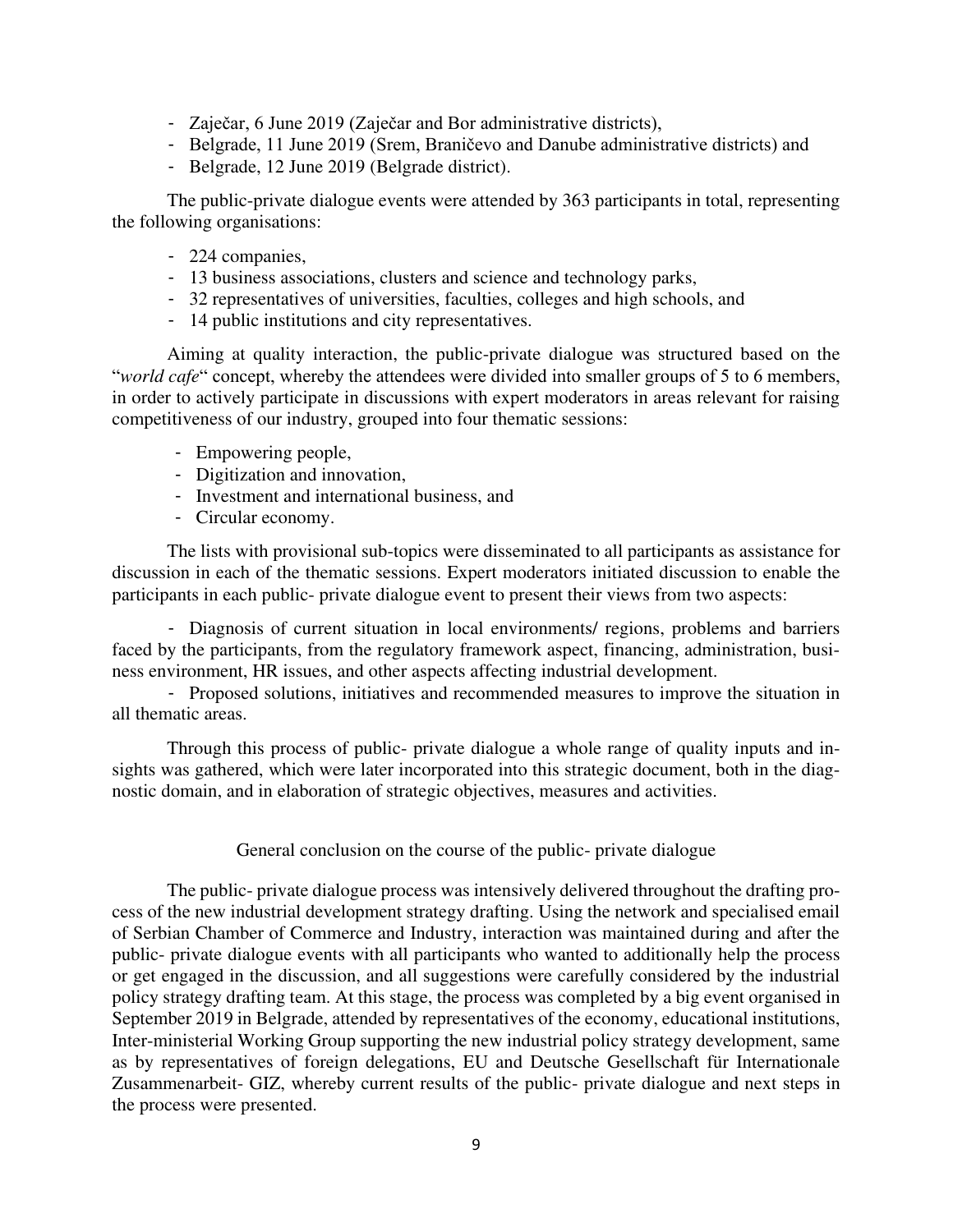The final phase of the new industrial policy development process (Implementation Mechanism) envisages ongoing interaction and consultations, up until the completion of the process and adoption of the full strategy by the Government.

Key impressions on the public- private dialogue process are as follows:

- unlike the previous experiences in the implementation of public strategies and policies, all stakeholders agree that the process had actually included a broad range of stakeholders;

- format of the dialogue was considerably improved and was different compared to the previous formats most often organised in the form of plenary sessions allowing only a small number of participants to engage in interaction;

- the process was launched at the very beginning, before the authors' team created final positions, so in that way insights from the public- private dialogue events had effectively affected the situational analysis process and recommended measures;

- insights gained at the public- private dialogue events were included in the Strategy.

# 2. OVERVIEW AND ANALYSIS OF THE INDUSTRY STATUS IN THE REPUBLIC OF SERBIA

# 2.1. Progress achieved in the implementation of the industrial policy of the Republic of Serbia in the period 2011-2017

Delivery of strategic goals of the Republic of Serbia industrial development 2011-2017

On 30 June 2011, Government adopted the Strategy and Policy of Industrial Development in the Republic of Serbia from 2011 to 2020 ("Official Gazette of RS", No. 55/11). Due to the devastating effect of the 2009 global recession (GDP decline of -3.1%) and external effects on the non-competitive and non-restructured Serbian economy, the focus of the Strategy was placed on the implementation of the new model of economic growth, based on three pillars:

- 1. Dynamic investment growth,
- 2. Export- oriented industry, and
- 3. Industrial employment growth.

The non-restructured industry of the Republic of Serbia, in addition to external effects and legacy problems, in 2011 also faced the imperative of implementing the "second generation of reforms": improving enabling business climate for investors, full protection of property and contracts, efficient judiciary, modern fiscal system, reformed public sector, harmonised fiscal and monetary policies, efficient banking system and financial markets development, developed public and private partnership relations especially in infrastructure, regulated labour market, regulated relations between employers and employees, progress in reducing shadow economy and corruption, political stability, all leading to enhanced credibility of the country and reducing investment risk.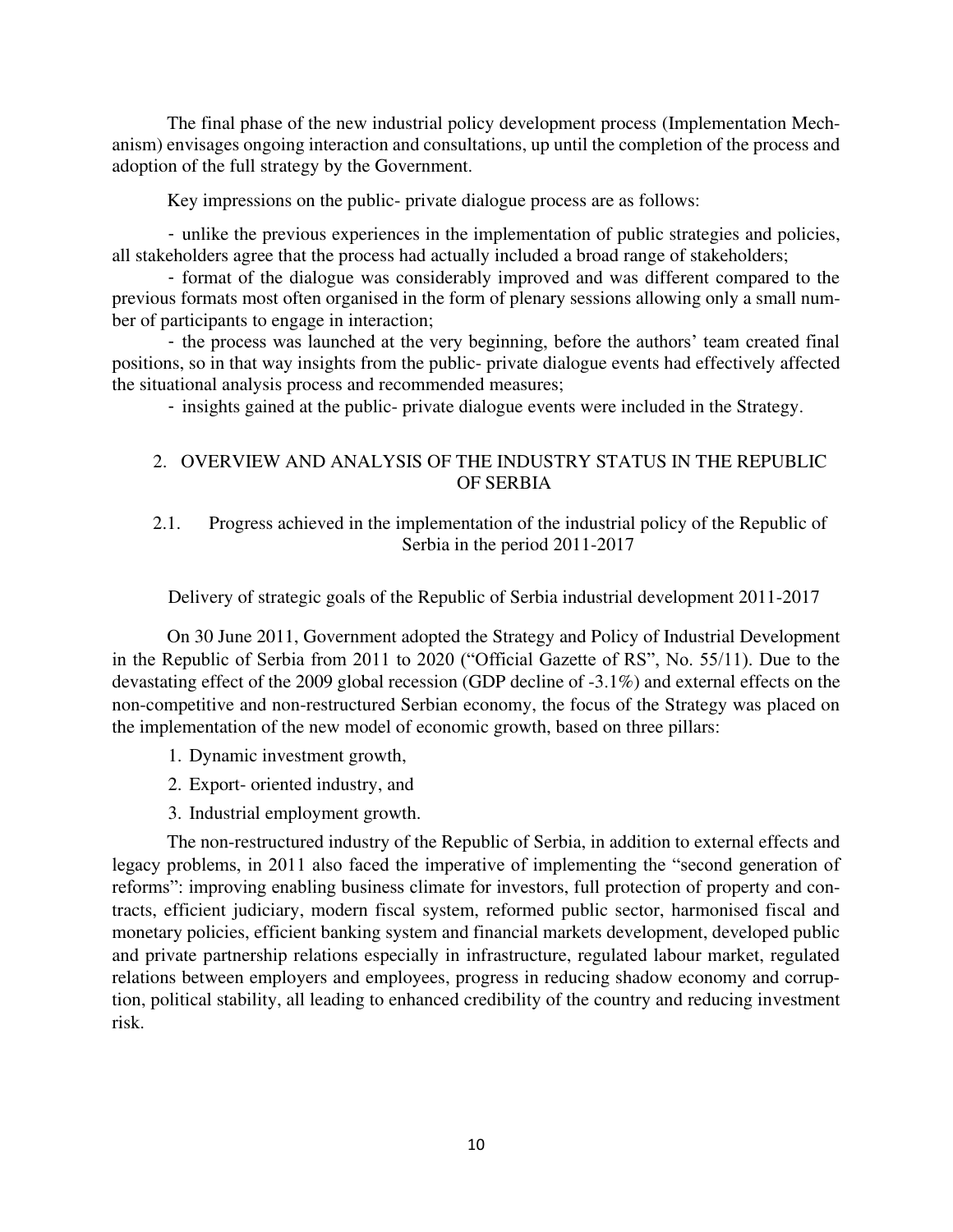|                                                    | Average growth rate $(\%)$ |           |  |  |
|----------------------------------------------------|----------------------------|-----------|--|--|
| Target variables                                   | 2011-2020 projected        | 2011-2017 |  |  |
|                                                    |                            | achieved  |  |  |
| <b>GDP</b>                                         | 5.8                        | 0.9       |  |  |
| Investments                                        | 9.7                        | 2.4       |  |  |
| Internal final demand                              | 4.7                        | 0.5       |  |  |
| Spending                                           | 3.5                        | 0.1       |  |  |
| Export of goods                                    | 14.2                       | 10.7      |  |  |
| Processing industry                                | 7.3                        | 3.3       |  |  |
| Construction industry                              | 9.7                        | 0.0       |  |  |
| Employment in processing industry- total<br>growth | 18.0                       | $+0.4$    |  |  |

**Table 1.** Implementation of strategic goals

*Source*: Statistical Office of the Republic of Serbia, calculation in the study of the Ministry of Economy

Recession waves have primarily affected the low economic growth rate in the period 2011- 2017, with the average growth rate amounting to 0.9%. When it comes to key parameters, the greatest decline was registered in total investments (average rate 2.4%, cumulatively only 18.4%, with constantly low share in GDP, 18.6% in 2010, and 18.%% in 2017). Final demand was low  $(0.5\%)$  over the entire period, while spending growth was neglectable (average growth +0.1%). Tradeable sectors like processing industry and construction were non-restructured, therefore showed very slow recovery from the effects of the crisis. In the processing industry average employment growth rate amounted to +0.4% annually. Best result achieved in the real sector pertained to the goods export growth rate, although technological structure of commodity exports was still unfavourable. Current account deficit was reduced from 6.8% in 2010 to 5.7% in 2017, fiscal consolidation resulted in positive effects reflected in the reduced budget deficit, inflation was reduced in line with the planned target (in 2011 it was 7.0%, in 2012 12.2%, in 2013 2.2%, in 2014 1.7%, in 2015 1.5%, in 2016 1.6%, in 2017 3%). Foreign debt increased from EUR 23.5 billion in 2010 to EUR 25.7 billion in 2017, but the foreign debt share in GDP was reduced from 79% to 70%. State spending was reduced from 18.5% of GDP in 2010, to 15.9% in 2017 (target for 2020 is 12.4%).

Low economic growth rate affected the slow dynamics of the living standard growth. It has been planned for the Republic of Serbia of to reach EUR 8,000 per capita, to improve employment by 17%, and productivity by 50%. In the period 2011-2017, employment went up by 4.0%, and productivity by 2.7%. In 2017 living standard amounted to EUR 5,200 per capita.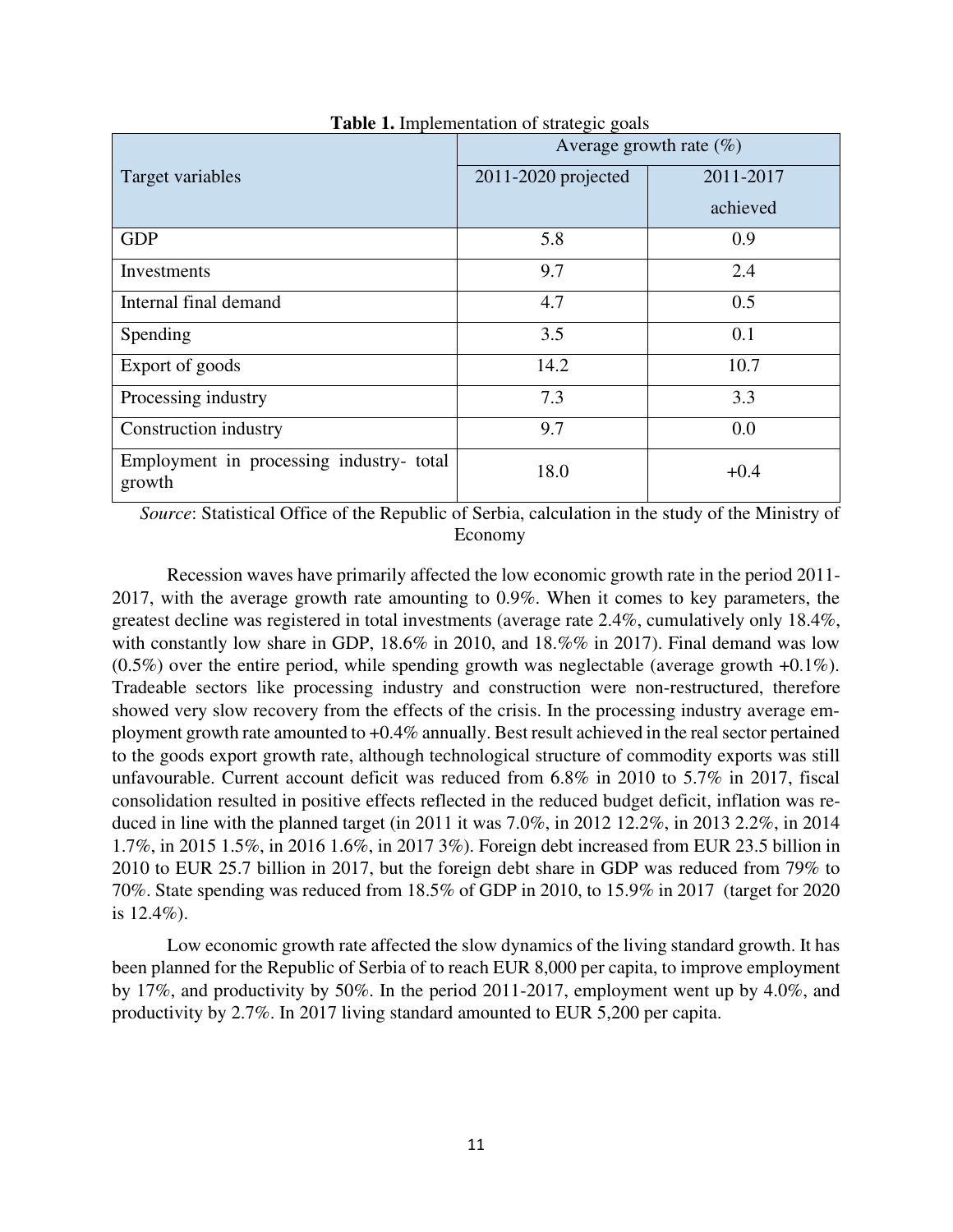| <b>rapic <math>\mu</math>.</b> ODI, only of them and productivity |                      |                      |  |  |
|-------------------------------------------------------------------|----------------------|----------------------|--|--|
| Target variables                                                  | 2020                 | 2011-2017            |  |  |
| GDP/capita                                                        | <b>EUR 8,000</b>     | EUR 5,200            |  |  |
| Productivity (cumulatively)                                       | $50\%$ growth        | $2.7\%$              |  |  |
| Employment (cumulatively)                                         | 440,000 (17% growth) | 76,159 (4.0% growth) |  |  |

| <b>Table 2.</b> GDP, employment and productivity |  |  |
|--------------------------------------------------|--|--|
|--------------------------------------------------|--|--|

*Source*: Statistical Office of RS, calculation in the study of the Ministry of Economy

Structural changes as a key strategic goal were rather modest. Industrial share in GDP was increased from 18.8% to 21.7%, with the reduced share of agriculture from 8.5% to 6.0%, construction from 4.7% to 4.6%, and services from 51.0% to 50.0%.

The delivery of the planned industrial growth by 2020 depended most on the growth in total investments. Namely, it was planned to increase investments from EUR 4.9 billion in 2010 to EUR 9 billion in 2015, with the investment level in 2020 to reach almost EUR 15 billion. In 2017, investments amounted to EUR 6.8 billion. The share of investments in 2010 amounted to 18.6% of GDP, the target was gradual annual share increase so as for it to reach 28% in 2020. The share of total investments in 2017 was 18.5%, which is the same level as in 2010.

| <b>Table 3.</b> Investments |                   |                         |  |  |  |
|-----------------------------|-------------------|-------------------------|--|--|--|
|                             | Total investments | Investment share in GDP |  |  |  |
| Planned in 2020             | EUR 15 billion    | 28% BDP                 |  |  |  |
| Implemented in 2017         | EUR 6.8 billion   | 18.5% BDP               |  |  |  |
| <b>Difference</b>           | EUR -8.2 billion  | $-9,5$ p.p.             |  |  |  |

*Source*: National Statistical Office (hereinafter referred to as: NSO)

Due to the lack of domestic capital, one of the key strategic goals was to intensify attracting foreign direct investments (hereinafter referred to as: FDI) in the period 2011-2020. The Strategy was based on the net inflow of foreign direct investments amounting to EUR 22.7 billion in the period 2011-2020 (cumulatively), or 5.8% of GDP on average annually.

| <b>Table 4.</b> Implementation of FDI attracting 2011-2017 |                |                           |  |  |
|------------------------------------------------------------|----------------|---------------------------|--|--|
|                                                            | Implementation | Planned                   |  |  |
| Indicators                                                 | 2011-2017      | 2011-2020                 |  |  |
| FDI net-total /billion EUR/                                | 12.7           | 22.7                      |  |  |
| FDI net- average annual share in GDP                       | 5.3%           | 5.8%                      |  |  |
| FDI in processing industry-total /billion EUR/             | 4.5            | 9.1                       |  |  |
| FDI- in processing industry                                | 31.1%          | By 2020, more than $40\%$ |  |  |

*Source*: National Bank of Serbia (hereinafter referred to as: NBS)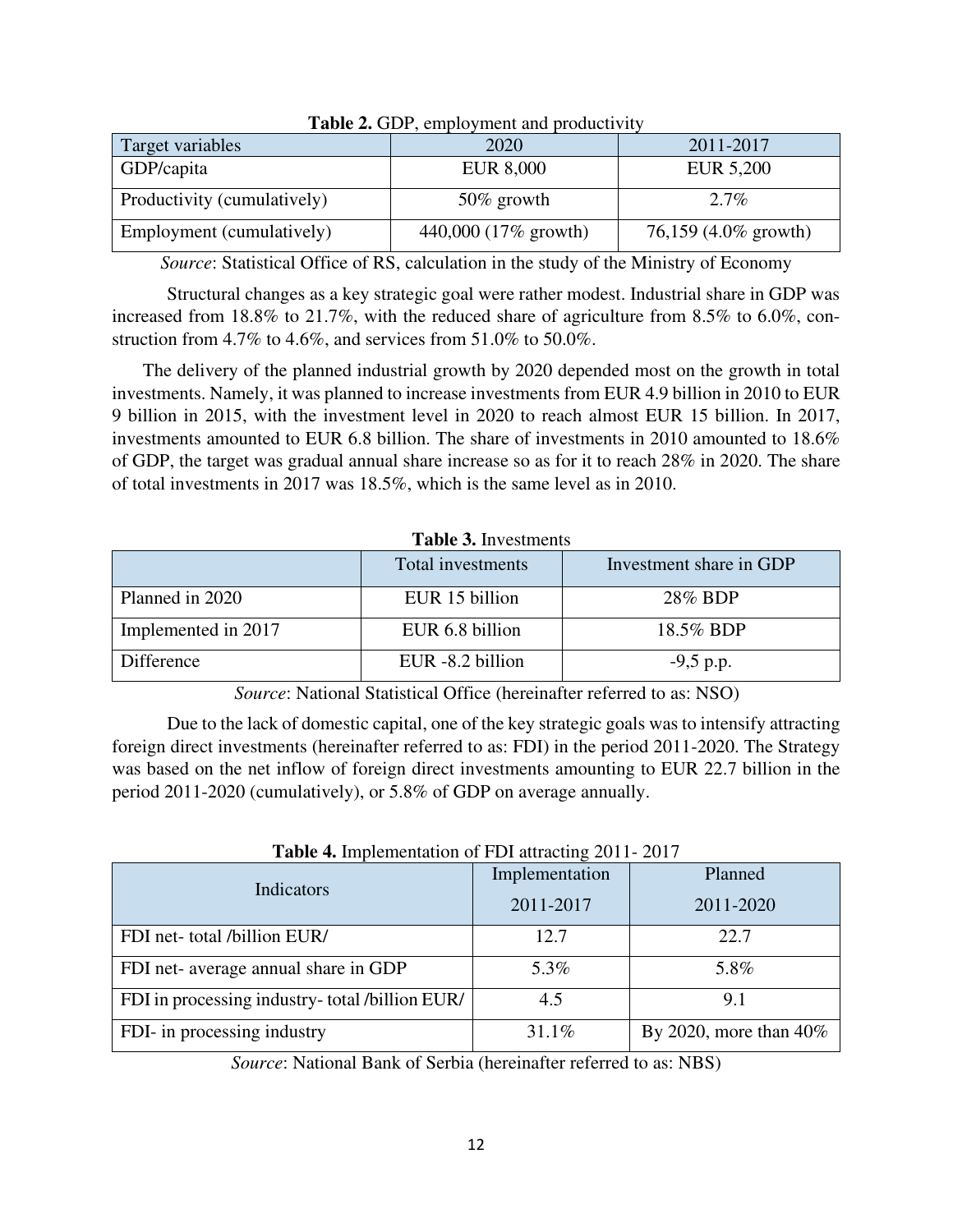This segment of the Strategy implementation was achieved at satisfactory pace. In the period 2011-2017, EUR 12.7 billion worth of FDI was attracted, or 5.3% of GDP on average annually.

In the period 2011-2017, EUR 4.5 billion was attracted in processing industry, or 31.1% of the total FDI inflow. During this period, this share varied from 18% in 2011 to 52% in 2012, or 25.1% in 2017. The target is to make this share at least 40% in 2020.

 Implementation of the strategic goal to increase industrial exports is taking place at satisfactory pace, only in the period 2014- 2017. Total period 2011- 2017 may be evaluated by partial success only.

| Indicators                                                      | Projected<br>2011-2020 | Implementation<br>2011-2017 |
|-----------------------------------------------------------------|------------------------|-----------------------------|
| Average annual goods and services export growth rate            | 13.5%                  | $9.1\%$                     |
| Share of exports of goods and services in GDP                   | 65%                    | 52.5                        |
| Increased share of commodity export in GDP (from 24.8%)*        | 47.1%                  | 40.9%                       |
| Reduced foreign trade deficit from 15.0%*                       | $12\%$                 | 8.8%                        |
| Increased share of processing industry export (from $86.6\%$ )* | 94.1%                  | 91.5%                       |

**Table 5.** Implementation level of industrial export- oriented growth by 2020:

# *Source*: NSO; Note: \*2010

Relatively fast economic growth in the past period was not accompanied by the employment growth due to transition and restructuring, difficult legacy and institutional and structural constraints. Global recession had cancelled out initial signs of the labour market recovery achieved in 2008, since in 2009 employment recorded a larger drop than economic activity, and that trend continued. Employment rate in the Republic of Serbia in 2010 had dropped to 47.2%, while at the same time, corresponding unemployment rate was 20%. The share of the university degree persons in active population aged 25-54 was under 20%, and was lower than the share of unskilled labour. Additionally, the skills gap continued growing, and this problem would become even more pronounced in the years to come.

Harmonisation with the EU improved, and in 2017 employment rate was increased by 10.1 percentage points, thus reducing the difference compared to the EU. Even besides all this, difference in the key labour market indicators between the Republic of Serbia and EU, primarily in the working population employment rate currently amounting to 11.4%, represents a barrier for the Republic of Serbia to join the EU. For convergence towards the targets set by the EU in 2020 it will be needed to achieve faster annual economic growth than the EU average, with the same or higher labour growth intensity.

|                                                        | EU   |      | Republic of Serbia |      | <b>Difference</b> |         |
|--------------------------------------------------------|------|------|--------------------|------|-------------------|---------|
| Targets                                                | 2010 | 2016 | 2010               | 2017 | 2010              | 2017    |
| Employment rate $(15-64)$                              | 64.1 |      |                    | 57.3 | $-16.9$           | $-10.3$ |
| $\overline{1}$ $\overline{1}$ $\overline{1}$<br>$\sim$ |      |      |                    |      |                   |         |

*Table 6. Projected employment rates in the Republic of Serbia and EU in 2010 and 2017*

*Source*: NSO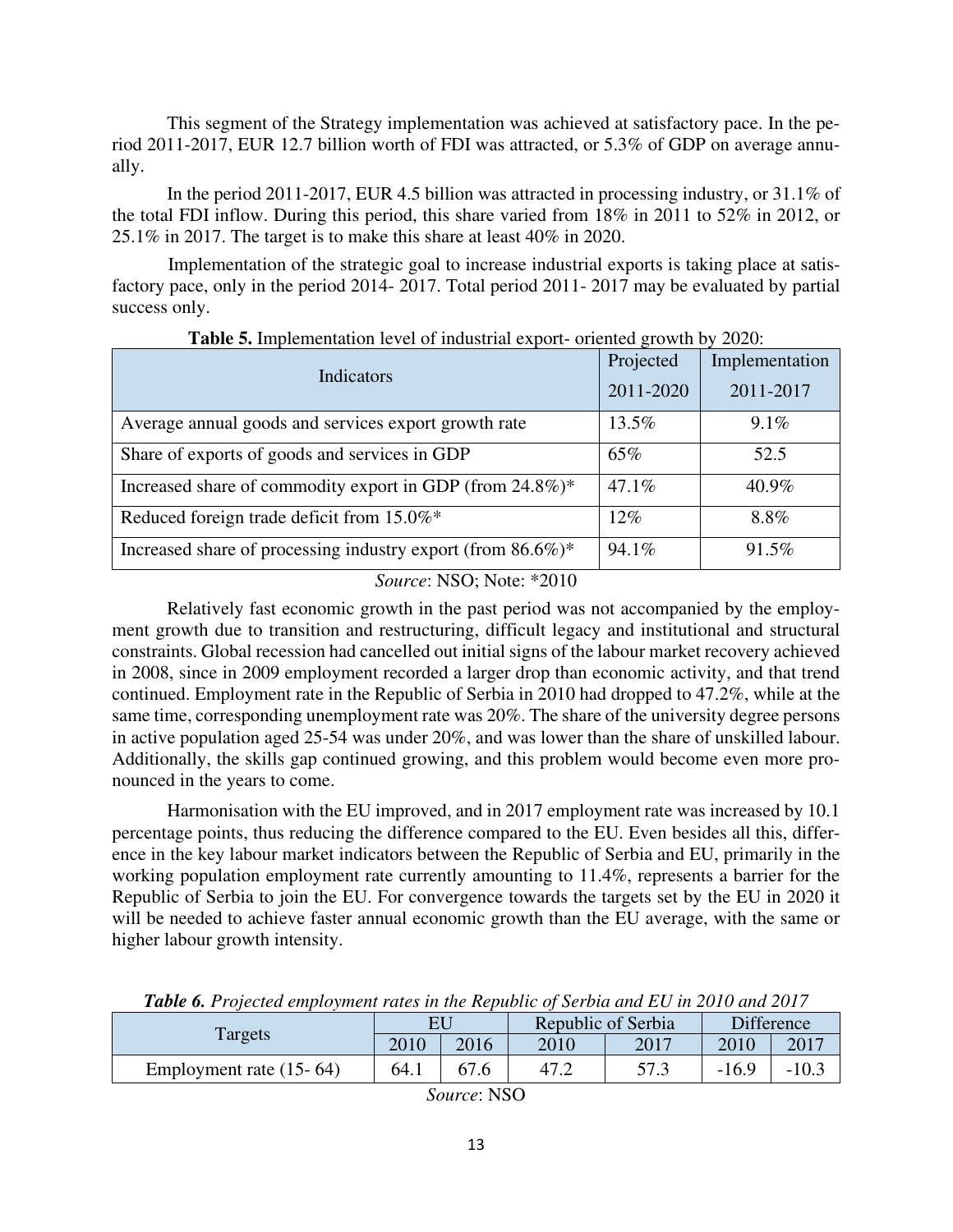Total employment in the period 2010-2017 was increased by 16.6% (398.5 thousand). The highest growth was recorded in the service sector, lower in industry, while it had been reduced in agriculture. On the other hand, total unemployment was reduced by 23.5% (133.5 thousand).

The change in the employment structure was being partially realised in the expected and desirable direction. Industrial employment was increased by 83,900 employees, with the share being reduced from 26% in 2010 to 24.4% in 2017 in total employment. The employment share growth in services from 51.7% in 2010 to 57.5% in 2017 in total employment is partially the result of the changed methodology.

|                  | 2010    | 2017            | Increment     | Growth rates in $%$ |                          |
|------------------|---------|-----------------|---------------|---------------------|--------------------------|
|                  |         |                 | $2017 - 2010$ | 2017/2010           | Average annual 2011-2017 |
| Total employment |         | 2,396.2 2,794.7 | 398.5         | 16.6                | 2.4                      |
| Agriculture      | 533.0   | 481.1           | $-51.9$       | $-9.7$              | $-1.4$                   |
| Industry         | 623.1   | 707.0           | 83.9          | 13.5                | 1.9                      |
| Services         | 1,240.1 | 1,606.6         | 366.5         | 29.6                | 4.2                      |

**Table 7.** Employment by business activities (in thousands)

*Source*: NSO (Survey), Note: staff monitoring methodology was changed since 2014

Implementation of strategic goals pertaining to industrial development of the Republic of Serbia by 2020 encompassed delivery of numerous measures, with key measures being focused on the institutional framework building, business climate improvement, reduction in administrative and other barriers, formation of the national financial institution for industrial development (development bank, etc.), development of the knowledge-based society and lifelong learning, implementation of innovation, research and development (hereinafter referred to as: R&D) and *ICT* application, aimed at strengthening competitiveness of the economy, accelerated development of entrepreneurship, attracting foreign direct investments, sustainable regional development, faster implementation of restructuring and privatisation processes.

 Certain measures have been implemented at satisfactory pace (attracting FDI), effects of specific measures became more visible only in 2014 (stimulating technological renewal of the MSME sector, development of knowledge-based society and lifelong learning, application of innovation, research and development, ICT development and application, business environment upgrade).

In the period 2015-2017, coordination was enhanced between the industrial policy makers at national, regional and local levels, same as inclusion of representatives of industry and their associations in the process of drafting and proposing industrial policy measures.

Moreover, in the period 2016-2017 the implementation level of measures and activities in the delivery and institutional implementation of horizontal industrial policy measures (digitization, stimulating application of innovation) was increased.

Incentive mechanisms for faster entrepreneurship development have been constantly improved since 2015.

The restructuring process and implementation of bankruptcy proceedings have not yet been finalised.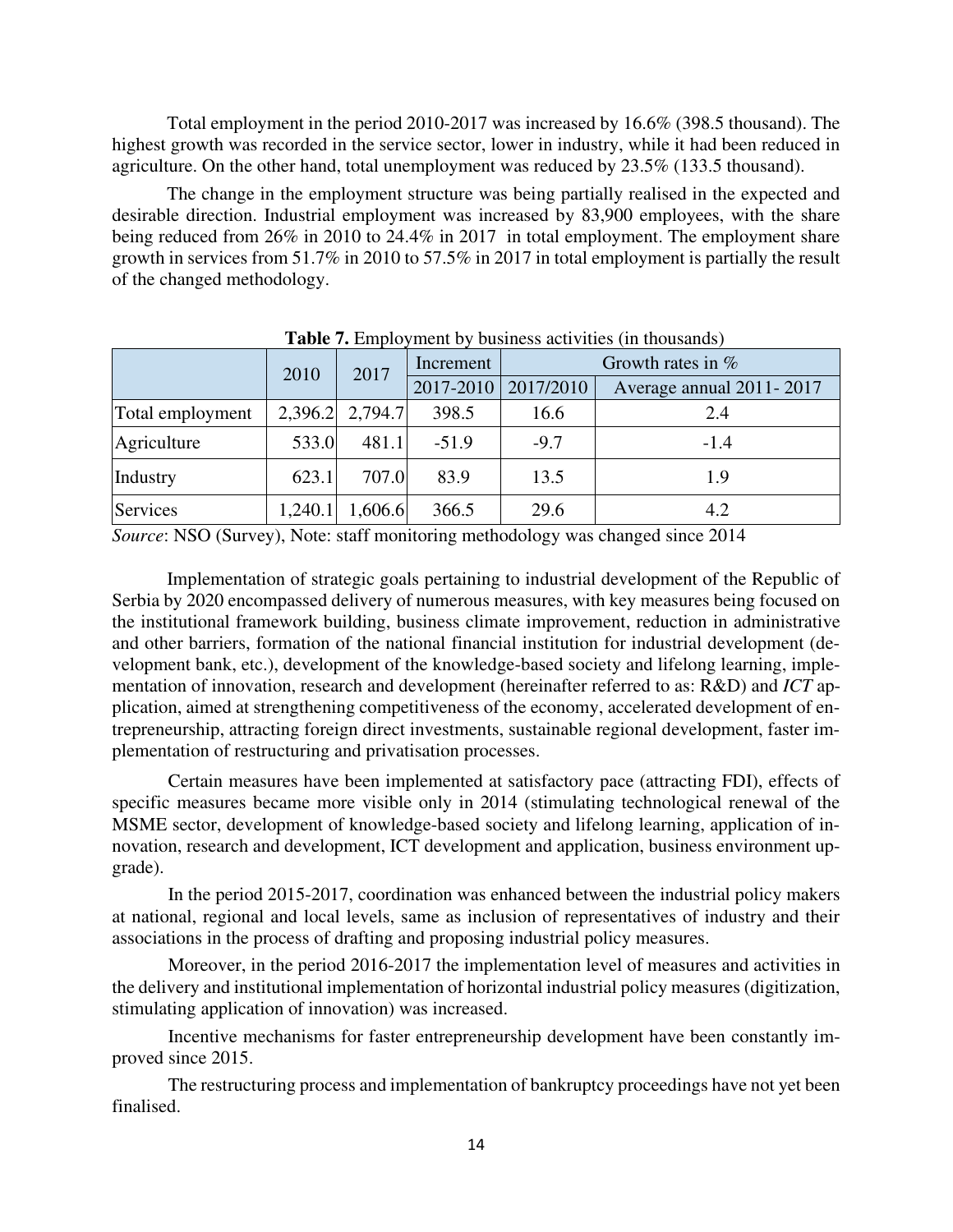Development bank establishment has not yet been realised.

The FDI attracting process contributed to a higher level of sustainability of the regional development of processing industry.

Institutional and implementation framework was aimed at creating optimum implementation structure for the delivery of strategic goals, based on the pillars of political support to the delivery of goals, formation of the Government Coordination team to discuss and take decisions, establishing transparency and accountability assuming mechanism, same as institutional capacity building of the Ministry of Economy, as an entity accountable for the implementation of the industrial policy of the Republic of Serbia. To assist the implementation of the Serbian industrial policy, at the beginning of 2017 Government established the Republic Council on the faster GDP growth, and the Ministry of Economy established an organisational unit to monitor the industrial policy implementation (Strategic Analysis and Industrial Policy Division).

#### 2.2. Overview of key statistical indicators for the Serbian industry

Industrial production has registered a constant growth since 2015, but it slowed down in 2018 when the growth rate of the total industrial production (excluding construction) amounted to 1.3%, while the production growth rate in processing industry amounted to 1.9%.

*Illustration 2: Industrial production growth rate (excluding construction) and processing industry by years, 2010- 2018.* 



At the same time, the share of industrial production in GDP has not significantly changedindustry accounted for cca. ¼ of GDP.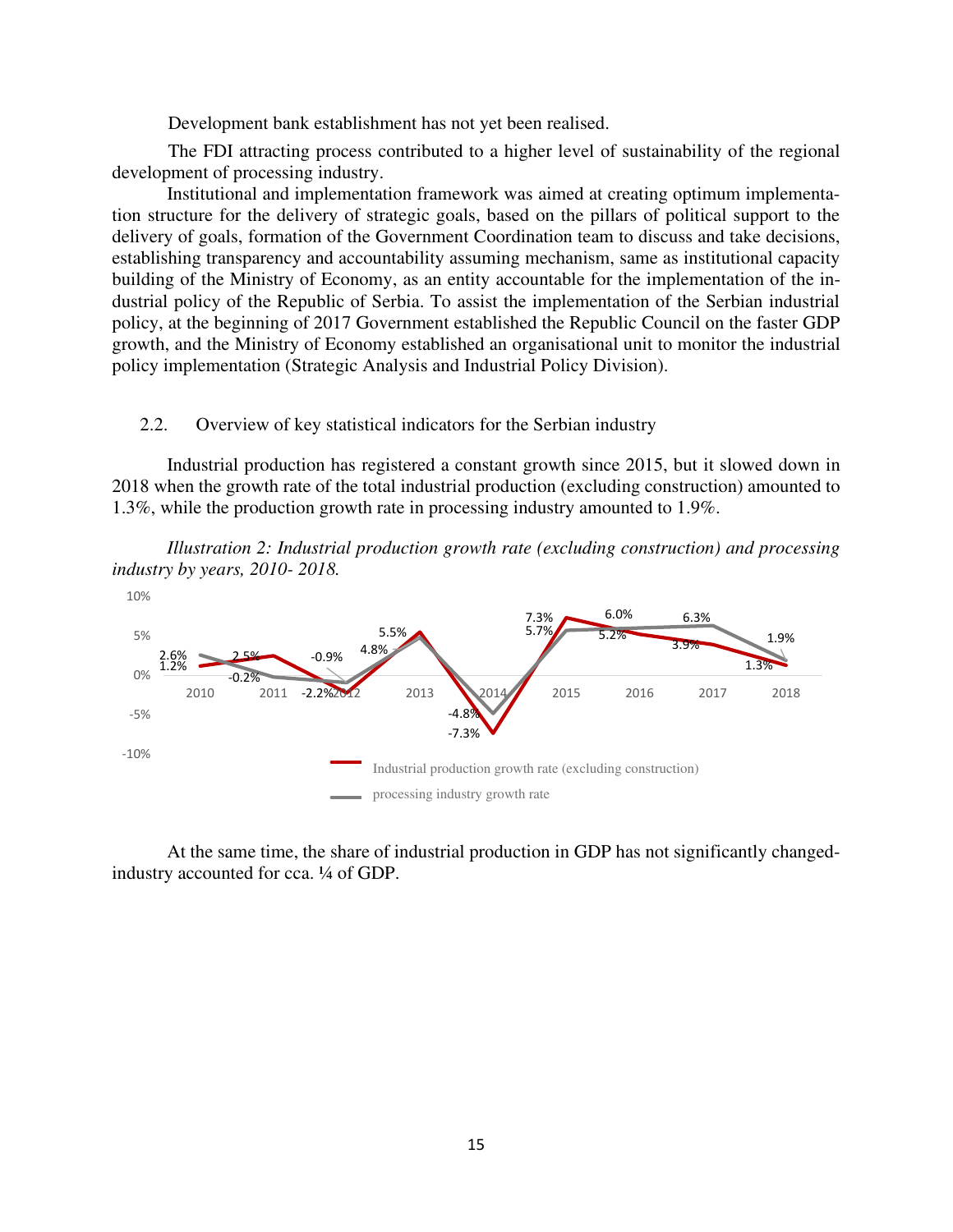

*Illustration 3: Share of industrial production in GDP by years, 2010- 2018* 

Along with the production level, employment in industry was on the rise. The total number of staff in industry in 2018 reached 626.844, thus accounting for 29.41% of total employment. The driver of the listed positive trends were, inter alia, upward investments in industry, realised in the total amount of RSD 305,533 million in 2017. Industrial export represents a dominant category of total export of the Serbian economy. In 2018, the share of industry in exports amounted to 94.13%. Growth has been achieved in this segment, bearing in mind that in 2015 the share equalled 92.37%. This was achieved owing to the absolute increase in industrial export, by approx. 50% in the period 2014- 2018.

The total number of companies in industry the Republic of Serbia is 89,379, or 61,165 excluding construction. The share of the number of companies in the total number of enterprises in the country did not significantly change during the period concerned, and on average it amounted to 25%.

93,246 82,895 77,538 75,971 77,585 77,111 80,331 84,185 89,379 56,187 55,894 53,882 52,689 53,735 53,704 56,104 58,448 61,165 30,000 40,000 50,000 60,000 70,000 80,000 90,000 100,000 2010 2011 2012 2013 2014 2015 2016 2017 2018 Number of companies in industry Number of companies in industry (without construction)

*Illustration 4: Total number of enterprises in the industry of the Republic of Serbia, 2010- 2018* .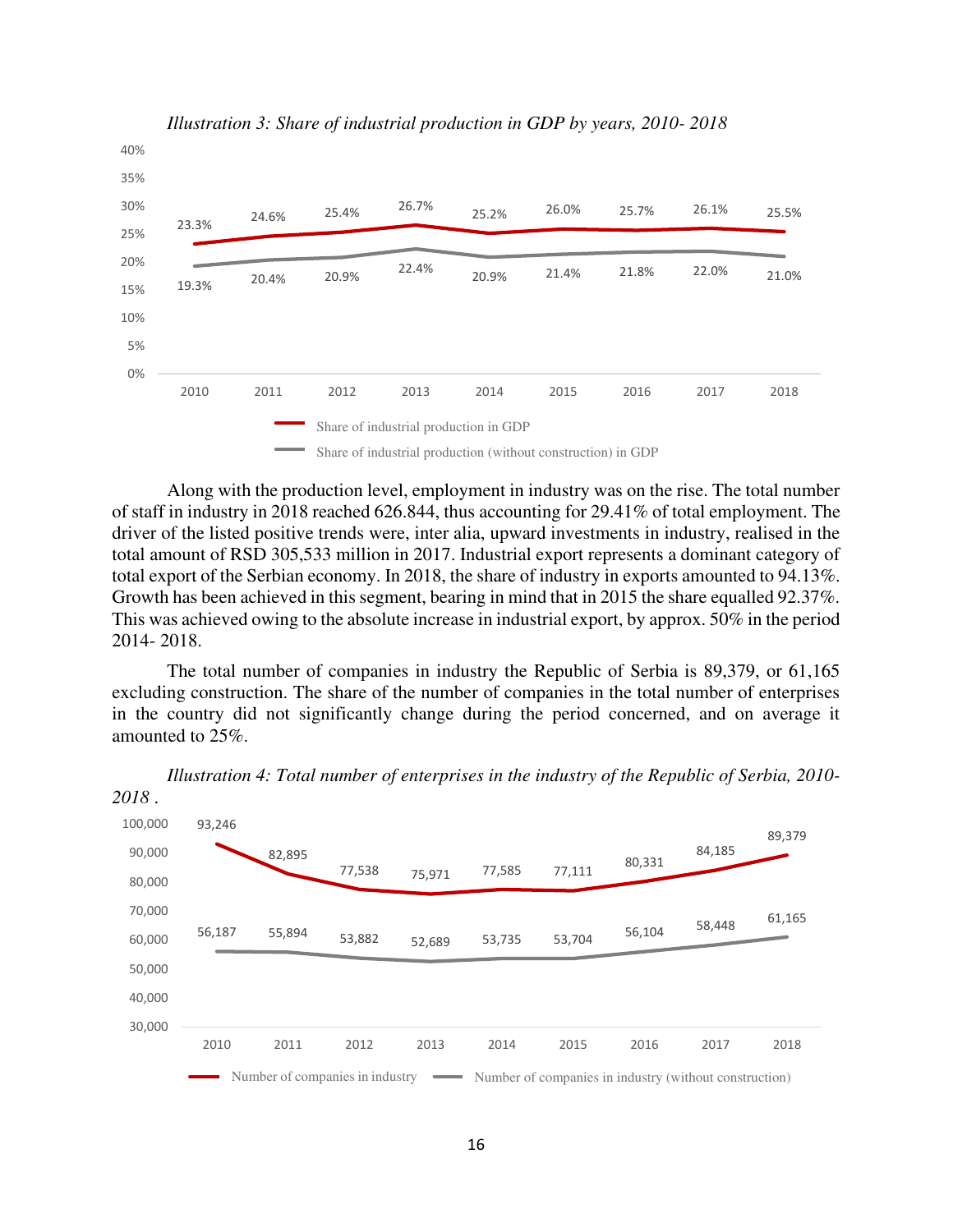During the analysed period from 2010 to 2018, there were no significant changes in the total number of companies, nor in the structure within the total number, established based on the business activity of enterprises.





The overview and detailed analysis of the status of industry in the Republic of Serbia is shown in the Situational diagnosis for the needs of development of the Industrial Policy Strategy in the Republic of Serbia from 2021 to 2030.

2.3. Conclusions and diagnosis of the current industry status and SWOT analysis

*Main conclusions of the analysis of the current situation in Serbian industry* 

# Empowering people:

- Significant improvement in relative indicators (rates) of industrial employment.

- Major distortions and underutilisation of human capacities. Large share of informal jobs and vulnerable employment.

- Stagnating wages in the formal sector, strengthening emigration trends.

- Space for larger investments in active labour market programmes, greater focus on vulnerable groups' members.

- Investment incentive policy contributes to employment growth especially in labour- intensive businesses as a corrective measure for the inappropriate labour taxation system, however it does not contribute sufficiently to productivity growth and creation of highly-skilled jobs.

- Legislative and effective employment protection has a de-stimulative effect on inclusion in the domestic labour supply.

- Measures against informal employment yield certain results, however informal employment systemically remains high.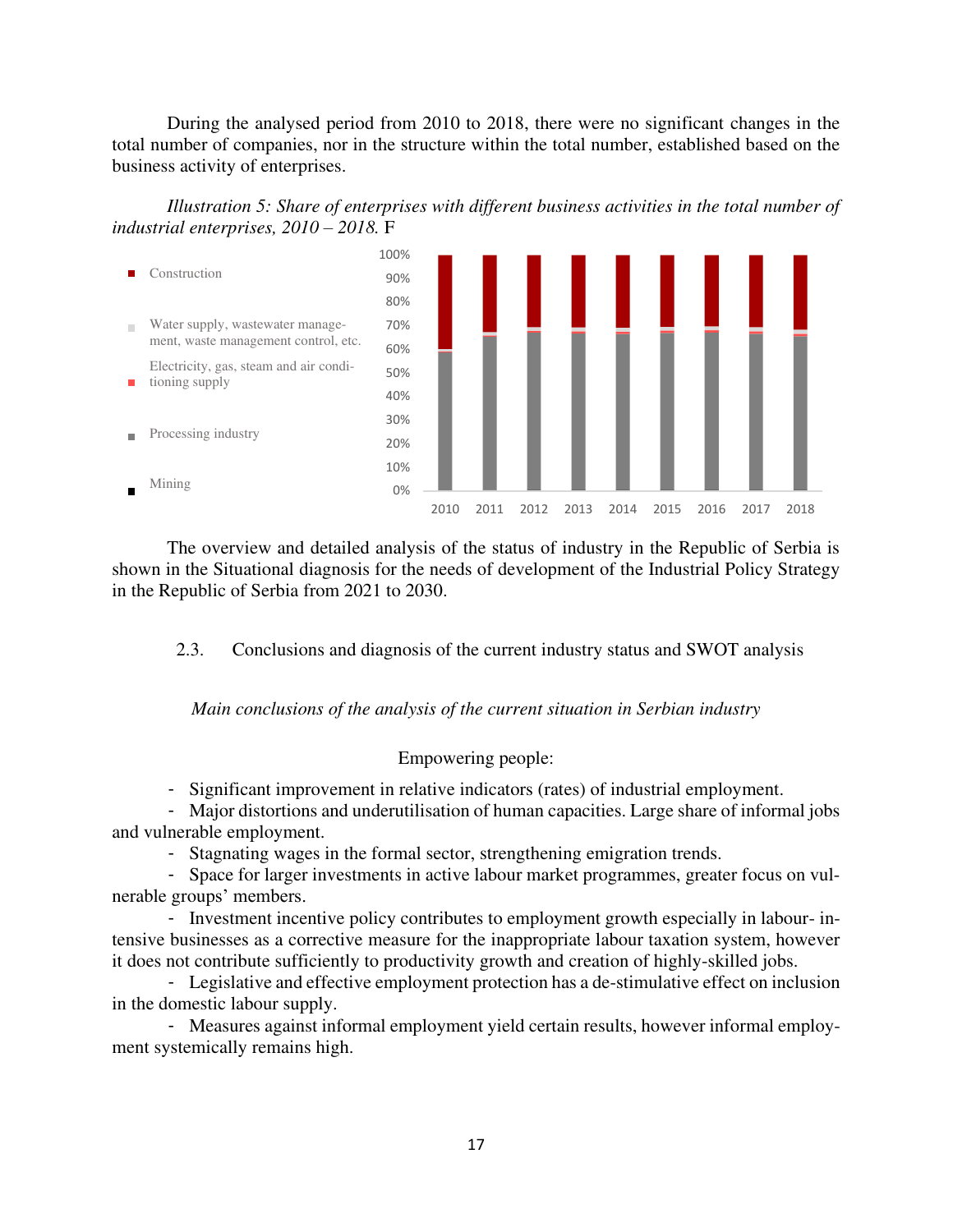- Increasing the scope and improving the quality of education, its innovativeness and relevance, becomes a central issue to ensure continuous economic growth and development in the conditions of the fast decrease of working population.

- Compared to its level of development and public revenues, Republic of Serbia allocates relatively low amounts of funds for education. The share of outlays for education in GDP has declined over this decade, and is below average of not only the EU, but the region as well, with labour costs dominating the structure of outlays.

- Secondary education is still not mandatory. Quality of vocational secondary education is uneven, and options for enrollment in secondary schools are more often defined by the offered curricula than by the employers' demand. Acquiring of practical skills necessary for a swift entry to the labour market is often missing or is insufficient.

- The higher education coverage is high, but its structure is not optimal in respect to the demand, and quality varies among different universities.

- Employers surveys show that employers have critical view of the knowledge and skills graduates are equipped with when graduating from high schools or universities. Likewise, a relatively large inconsistency has been identified between the needs of employers for particular qualifications and professions, and their availability in the labour market.

- In regard to human resources, research and development sector is faced with huge financial limitations and insufficient inclusion in international trends.

- R&D sector lacks a critical mass of human potential (except in the regions of Belgrade and Novi Sad).

- Negative birth rate in synergy with high emigration will lead to a decline in the working population number, which will become a major constraint for accelerated industrial growth.

- The most dynamic and fastest growing part of the labour force that will most probably best find their way in the accelerated technological changes are the so called telemigrants, or individuals and micro and small enterprises operating in the Republic of Serbia, but whose predominant or exclusive clients are abroad.

### *Conclusions of the public-private dialogues:*

- There is a large number of the unemployed in the labour market without formal education or with primary education only, for whom it is extremely difficult to create jobs.

- New investors are having trouble reaching new staff, namely, the human potential in high unemployment regions has been exhausted.

- Important causes underlying shadow economy lie in high benefits to wages, which do not correspond to the capacities of our industry, overtime is not being paid, service contract based employment and temporary and occasional employment contracts are being abused.

- Lifelong learning of adults is not regulated, which is why businesses face problems in upskilling and reskilling of this group of staff.

- Dual education is nothing new, it had existed before, therefore the main issue pertains to its implementation process; the companies are in general exposed to too high a risk, same as whether they are to bear the entire responsibility, and not the schools; red tape complexity is overall present; individual professions are not covered by this model; dual education where companies are to play a major role represents an additional business cost, which is why they seek specific incentives and tax reliefs.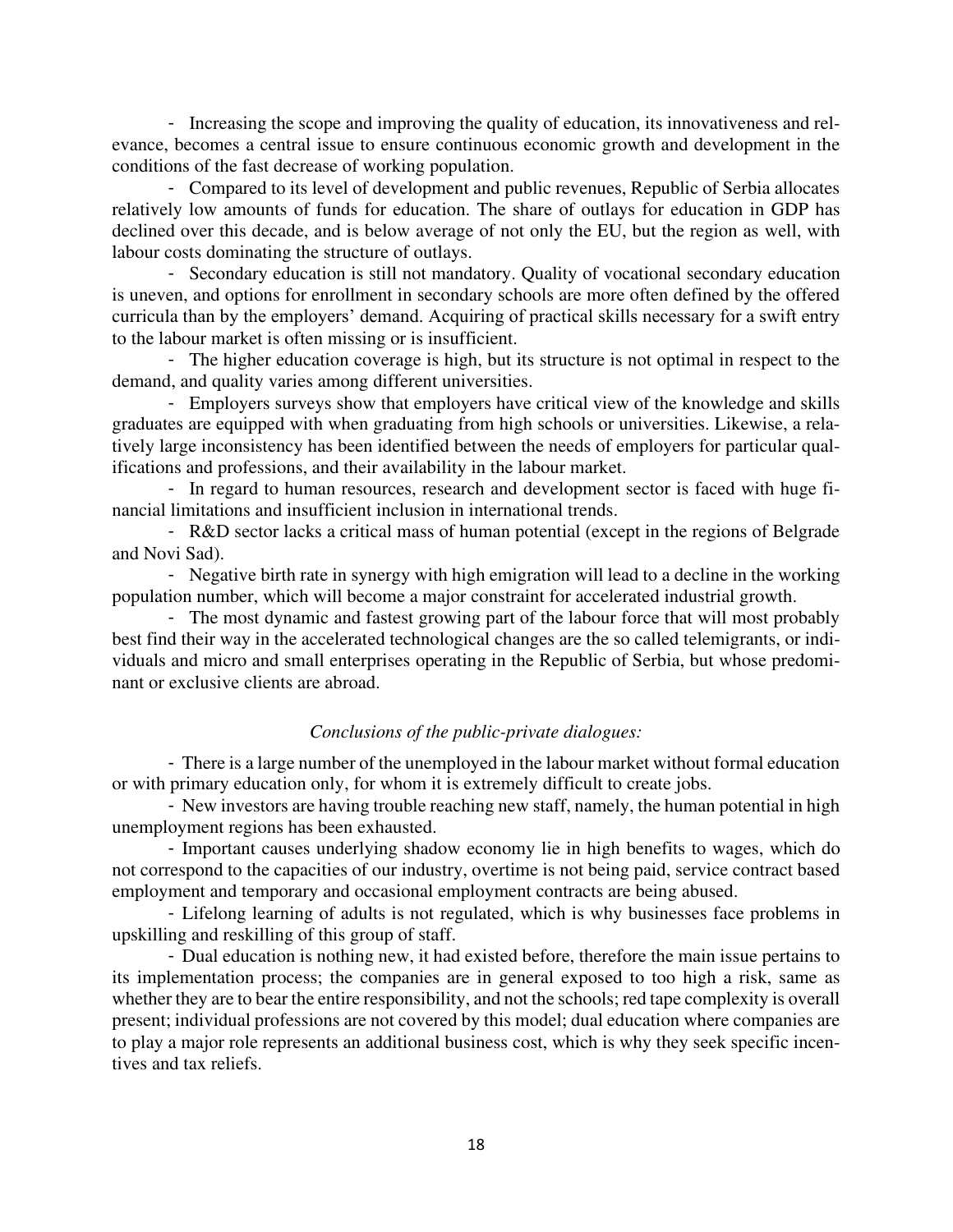- Wages, lack of job certainty and quality of life are main reasons underlying brain drain; smaller places cannot keep young people who perceive work in domestic industry as preparation for going abroad; long transition period from school to work.

- "Soft"/ cognitive measures are extremely important for today's business, and education and training needs to be adjusted to these needs.

- Algorithm knowledge is missing, that would provide an employee with a much greater flexibility when changing jobs.

# Digitization and innovation:

- According to the Global Innovation Index, in regard to infrastructure Republic of Serbia takes 48th position in the world out of 126 countries in total, therefore in regard to the condition of infrastructure, Serbia is better ranked compared to its general positioning (55th place out of 126 countries).

- Despite relatively good results in the area of implementation of digital technologies, Republic of Serbia takes insufficiently good position (28th out of 29) in relation to the digital economy and society index (DESI index), which is the consequence of the fact that the speed of the available broadband capacities are insufficient, same as that the prices of Internet services are often high. To implement a single digital market, Republic of Serbia needs to ensure conditions for the development of IoT, 5G networks, Cloud computing, large quantity of open data, data protection on the Internet, which is a basis for the development of these smart services. Finally, good results in the application of digital technologies will be achieved by the Republic of Serbia once its economy has been fully digitized.

- Modern solutions of information technology infrastructure (hereinafter referred to as: IT) do exist in the market and are expected to be more broadly used in the future. The use of Cloud technologies is predominantly concentrated in the area of office operation tools and business collaboration. With the more comprehensive application of Cloud technology, most progress has been made by telecommunication operators, also offering these solutions, and as users of cloud services, significant steps forward were made by financial institutions. In industry there is an insufficient use of Cloud technologies due to the lack of funds, shortage of knowledge and overemphasised focus of internal IT on infrastructure rather than on support to business. In regard to API, its use in the Serbian market is poor, primarily due to the undermaturity of the digital market. IoT solutions are available in the Serbian market, however their use will depend on the specific needs of the users and market, maturity of the entire ecosystem and commercial cost- effectiveness.

- By entering into the Stabilisation and Accession Agreement, concluded between the European communities and their member states and the Republic of Serbia, and by adopting the National Programme on adoption of the EU acquis, Republic of Serbia opted for the principle of gradual and selective liberalisation of capital movement depending on the macroeconomic indicators so as to avoid jeopardising macroeconomic and financial stability of the country, with the notion that full harmonisation with the EU acquis communitaire in this area would be achieved by the EU accession at the latest. A significant level of capital movement liberalisation was achieved, whereby all current transactions have been fully liberalised, while capital operations have been almost fully liberalised, thus meeting the obligations in the area of capital movement assumed by the Republic of Serbia by signing the Stabilisation and Accession Agreement with the EU, whereas verification of the progress made to date by the Republic of Serbia in the area of capital movement and support to the listed plans for further harmonisation was issued by the European Commission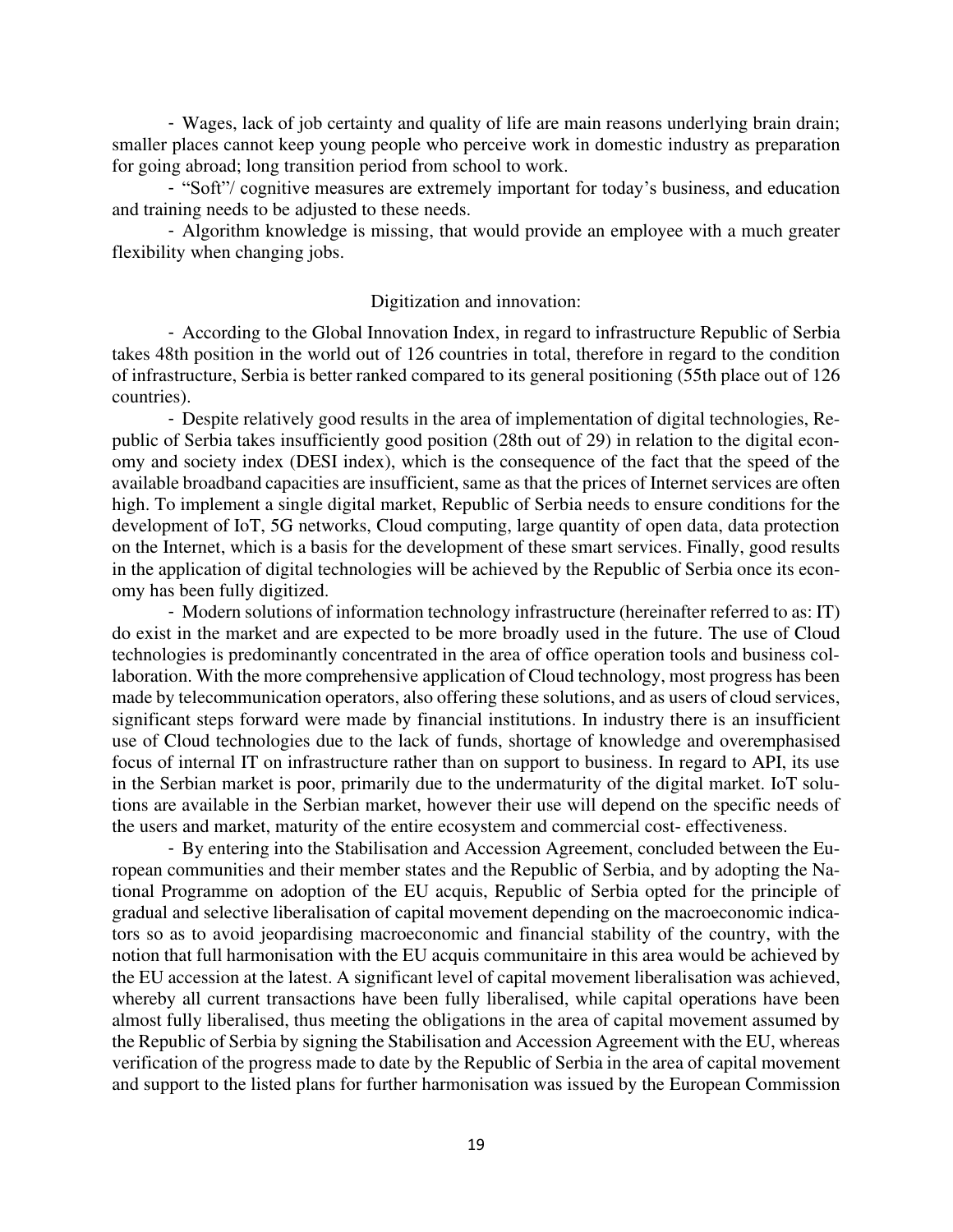by opening the negotiating Chapter 4- Free movement of capital at the intergovernmental conference on the accession of the Republic of Serbia, held on 10 December 2019 in Brussels.<sup>5</sup>

- Implementation of the EU Payment Services Directive 2 (PSD2) in Serbian legislation was defined as a strategic goal and orientation. Work on drafting regulations to transpose the said directive into our legislation will be launched in 2020.

- National competent bodies in the Republic of Serbia for the area of cyber security are currently not at the satisfactory level- what they are missing are human and financial capacities, same as inter-agency cooperation. Private sector is not sufficiently included in the fight against cyber attacks, and domestic industry is not adequately educated on the importance of cyber security in business.

- Republic of Serbia participates in numerous forms of international cooperation in the area of cyber security with the EU, North Atlantic Treaty Organisation- NATO, Organisation for Security and Cooperation in Europe- OSCE and United Nations. However, there are certain forms of joint action which have been underutilised.

- According to the ratings of the World Economic Forum, Republic of Serbia needs to improve technology transfer through foreign direct investments and absorption of new technologies at the company level.

- The link between traditional industry and ICT sector in the Republic of Serbia is not strong, and entails additional space for enhancing this form of cooperation. The research has shown that Serbian companies invest five times less in ICT than the global average.

- The level of business processes automation is also very low. For example, based on the data of the Statistical Office of the Republic of Serbia, less than 10% of companies in the Republic of Serbia used Cloud services in 2017, which are nowadays often a precondition for automation. Likewise, only 18.1% of enterprises, mainly large and medium-sized, use ERP (Enterprise Resource Planning) systems, while the use of CRM (Customer Relationship Management) system is at 12.8%, noting that when introducing technological solutions and striving to automation, companies usually start from these aspects.

- Many MSMEs do not plan projects in the area of digital transformation at all. The reasons they indicate include low cost-efficiency due to insufficient demand in the domestic market and lack of human capacities for the strong entry to international market.

- Serbian ICT sector is strongly export- oriented, but the ICT sector export currently greatly relies on Serbian companies providing inexpensive services to clients from developed countries. The greatest barrier to higher contribution of ICT sector to Serbian industry is the low level of ICT use by domestic companies. Another issue important for the development of domestic ICT sector is the presence of the leading international ICT companies, because their presence enables transfer of knowledge and experience to domestic ICT companies.

- Majority of Serbian start-up companies is concentrated in Belgrade, however efforts have been made in direction of regional balance in this field through activities aimed at innovation infrastructure development already mentioned. An essence to the problem of Serbian start-up ecosystem development is reflected in the absence of early stage funding- inexistent forms of funding, their presence in a small volume or inadequacy of the forms of funding for start-up companies. In addition, there is a greater need for interaction and networking of the start-up ecosystem members and representatives of large systems in the country. Moreover, there is no sufficient number of corporate accelerators in the Republic of Serbia as well.

<sup>5</sup> Source: National Bank of Serbia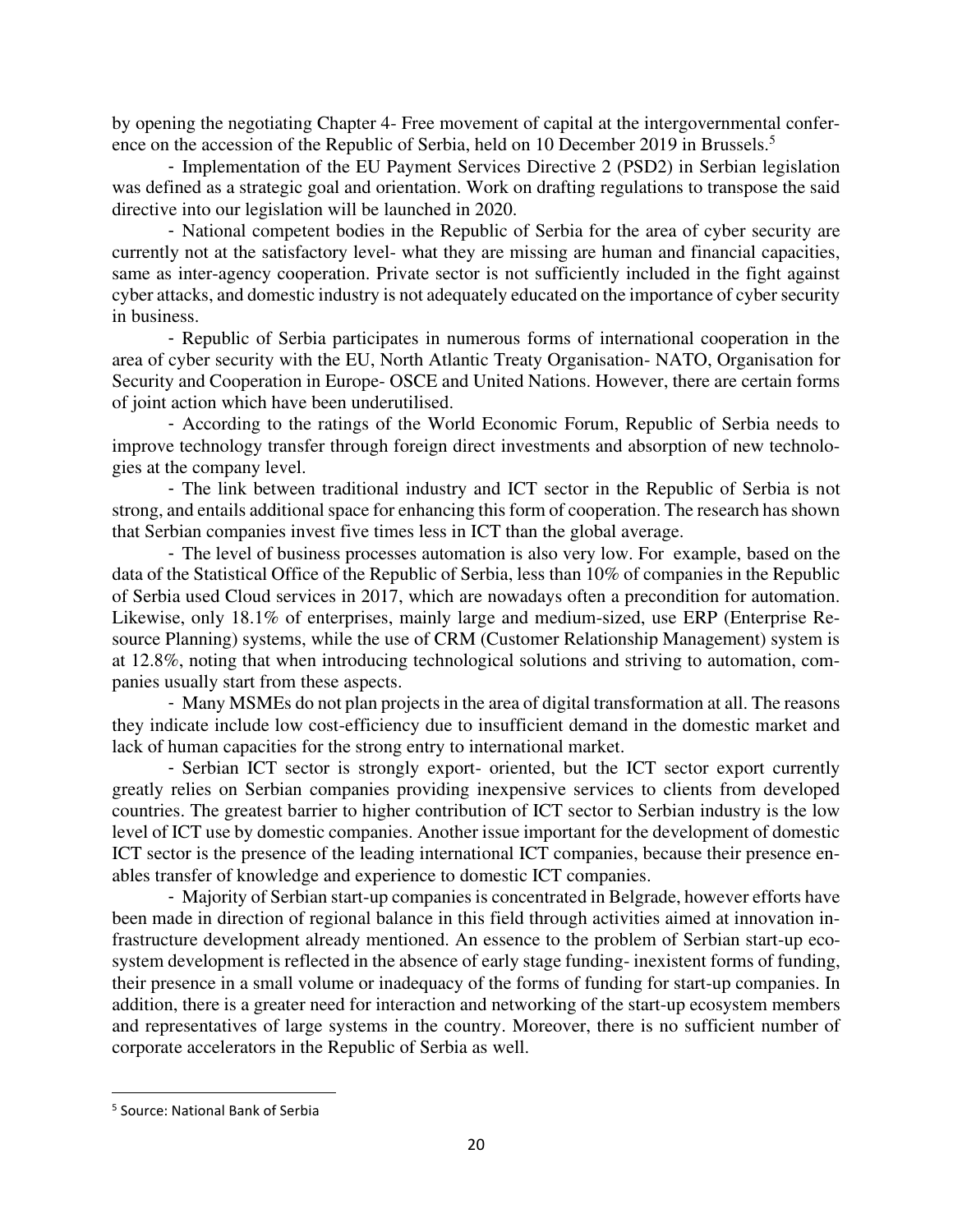- The existing forms of funding are limited and inadequate for financing of a large number of innovative activities. Until 2016, the funds available from the state Innovation Fund were scarce to cover the needs of all interested entrepreneurs. In the period from 2017 to 2020, several positive steps forward were made in this domain through sequential and significant annual increase in the Innovation Fund budget (including the funds from the budget of the Republic of Serbia from the position of the Ministry of Education, Science and Technological Development and EU IPA funds), same as successful design and implementation of new support programmes (Science and Industry Cooperation Programme, Technology Transfer Programme, Innovation Vouchers, Proof of Concept). Having in mind the market need and demand for these funds and positive effect of the Innovation Fund programmes, the efforts to secure additional funds for these purposes were continued. Bank loans generally remain the most important source of funding and have become significantly more accessible to the MSME sector, but they are still hard to get to finance innovation due to too much risk and general unwillingness of industry, and especially of smaller players, to engage in the loan application process.

- Concerning the alternative sources of funding, a positive step forward was made by passing the Law on Alternative Investment Funds, and work on the development of *crowdfunding* form of financing, by drafting the law regulating this subject matter in detail. More specifically, the activities were initiated to start drafting laws to improve conditions for performing the tasks of alternative or group financing- *crowdfunding*, which will contribute to further improvement of business climate, development of the start-up market and facilitate small and medium-sized companies to access the capital required for their investment projects. Furthermore, the conditions will be improved for the coming of start-up capital funds and other alternative sources of funding (e.g. peer-to-peer lending).

- On the technological map of Europe, Republic of Serbia is somewhere in the middle. However, investments into research and development are much lower in the Republic of Serbia than those in the EU countries, and compared to the standard laid down in the Lisbon Convention. The share of private sector in R&D investments is very low in the Republic of Serbia, and in that respect Republic of Serbia is considerably lagging behind the countries in the region, especially Slovenia. One of the main barriers to investments into research and development is the availability of various alternative sources of financing. A new form of a tax relief was introduced for investments into research and development for companies, and this initiative was assessed as a positive one by the corporate sector representatives, but the results of this initiative are yet to be monitored.

- Contribution of the Serbian R&D community to European community is good having in mind the said constraints. The quality of research should be additionally enhanced once the new Law on Science and Research had been passed. But, contribution of the scientific and research community to Serbian industry is minimal.

- Regulatory framework in the area of intellectual property protection is not harmonised with the EU regulatory framework, but an even greater problem is reflected in the absence of culture towards intellectual property.

- Scientific- industrial cooperation in the Republic of Serbia is sporadic and based on personal contacts and initiatives. Infrastructure for this type of cooperation is in place, but what is lacking is greater mobility of R&D workers towards the industry. Similarly, currently the focus of scientific and academic papers in the Republic of Serbia is not on their applicability in industry.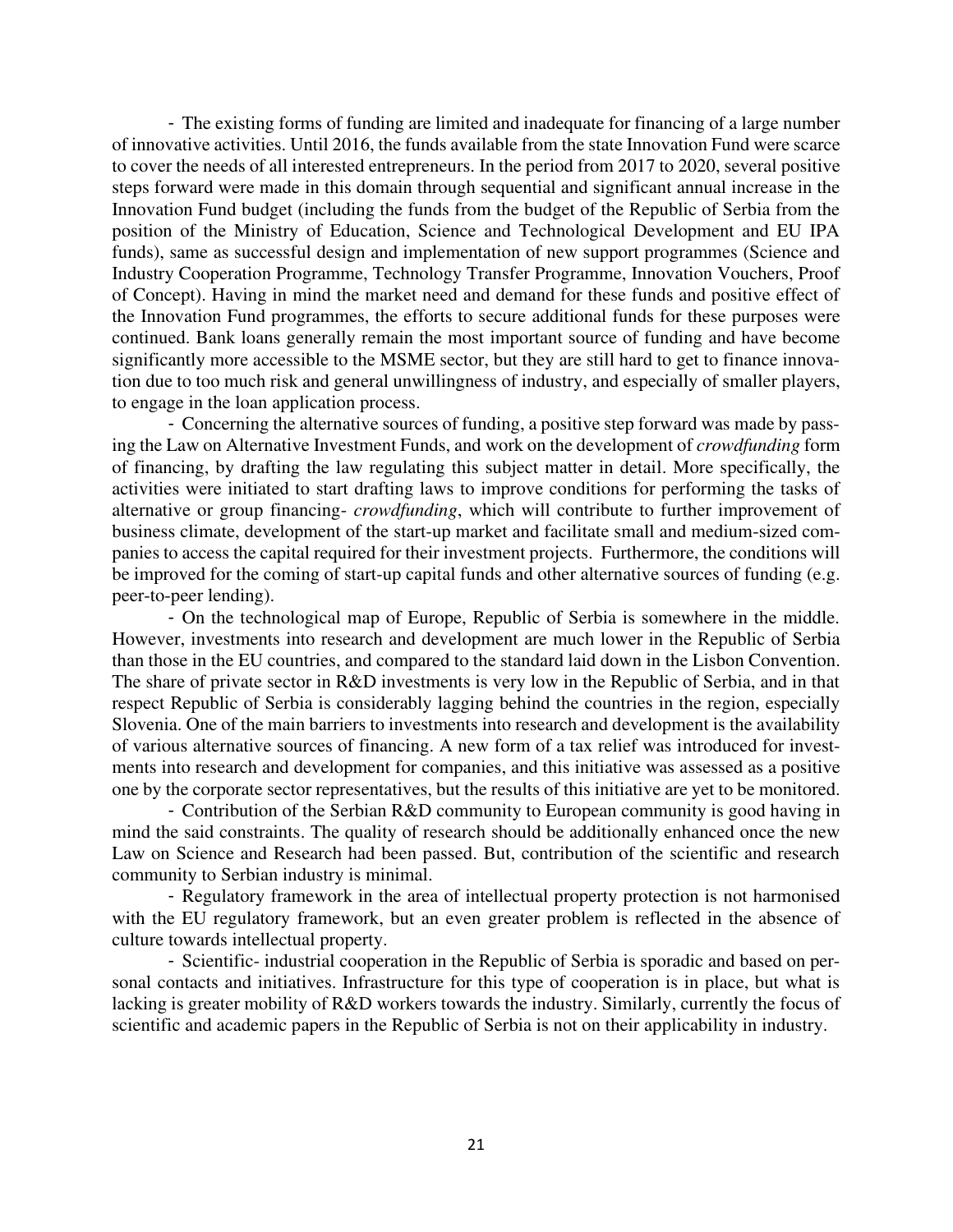- Large international companies have their own technological solutions, whereas smaller domestic companies are preoccupied by operational problems to consider cooperation with science. Companies outside of Belgrade find it extremely hard to establish cooperation with scientific institutions.

- In the public sector in the Republic of Serbia a major step was taken to digitize relation between the citizens and public administration, with eGovernment portal having the broadest application, facilitating to a large extent doing business with legal entities, however space for improvement is still there. According to the European Commission 2019 Serbia Progress Report, in regard to public administration reform, Republic of Serbia is moderately prepared.

- The impression of businesses is that the majority of technological solutions in the public sector emerge based on the ad hoc principle, and that the principle underlying their introduction is not systemic. The industry assesses there is no full harmonisation between different bodies in the public system, and data is not being systemically backed- up.

#### Conclusions of the public-private dialogues:

- Best results in introduction of 4G technology were achieved in those countries which, in implementing public competitive bidding processes, took care of maximising the operator investment, and not of maximising the spectrum of prices.

- Faster development of financial technologies could be achieved through more dynamic embracing of e-payments among the market participants.

- It is required to achieve higher levels of standardisation and interoperability of services of different state bodies, so as to ensure greater application of digital solutions, make cost savings and enhance efficiency of such services, given that entrepreneurs need to file same documentation to different bodies due to the absence of networking of their databases.

- The problem of access to finance is also reflected in the absence of information on the funds available for investments in innovation.

- Regulatory framework in the area of intellectual property is ahead of the institutional one, and the core to the problem lies in poor education and lack of awareness on how intellectual property is to be used.

- Traditional sectors lack clusters and their link with ICT sector clusters.

- Many of the planned measures did not go live in practice, and no considerable progress was made in the areas like absorption and administrative capacity of Innovation Fund (aimed at increasing the volume of funding that could be attracted via the Innovation Fund from the EU preaccession and structural funds), creating joint innovation projects between the private sector and R&D organisations, improved science and technology transfer, stimulating public-private partnerships and establishing R&D clusters and competitive networks. Companies are willing to make their infrastructure, technology and equipment available to R&D workers.

- Placing a greater focus on entrepreneurial education and culture, English language skills are an imperative.

- There is an insufficient number of corporate accelerators, despite the fact that there are domestic companies having surplus liquidity and deficit of investment ideas.

#### International dimension of Serbian economy:

- Growth in export value, but without the change in qualitative structure of exports in relation to a larger share of products with a higher level of value added.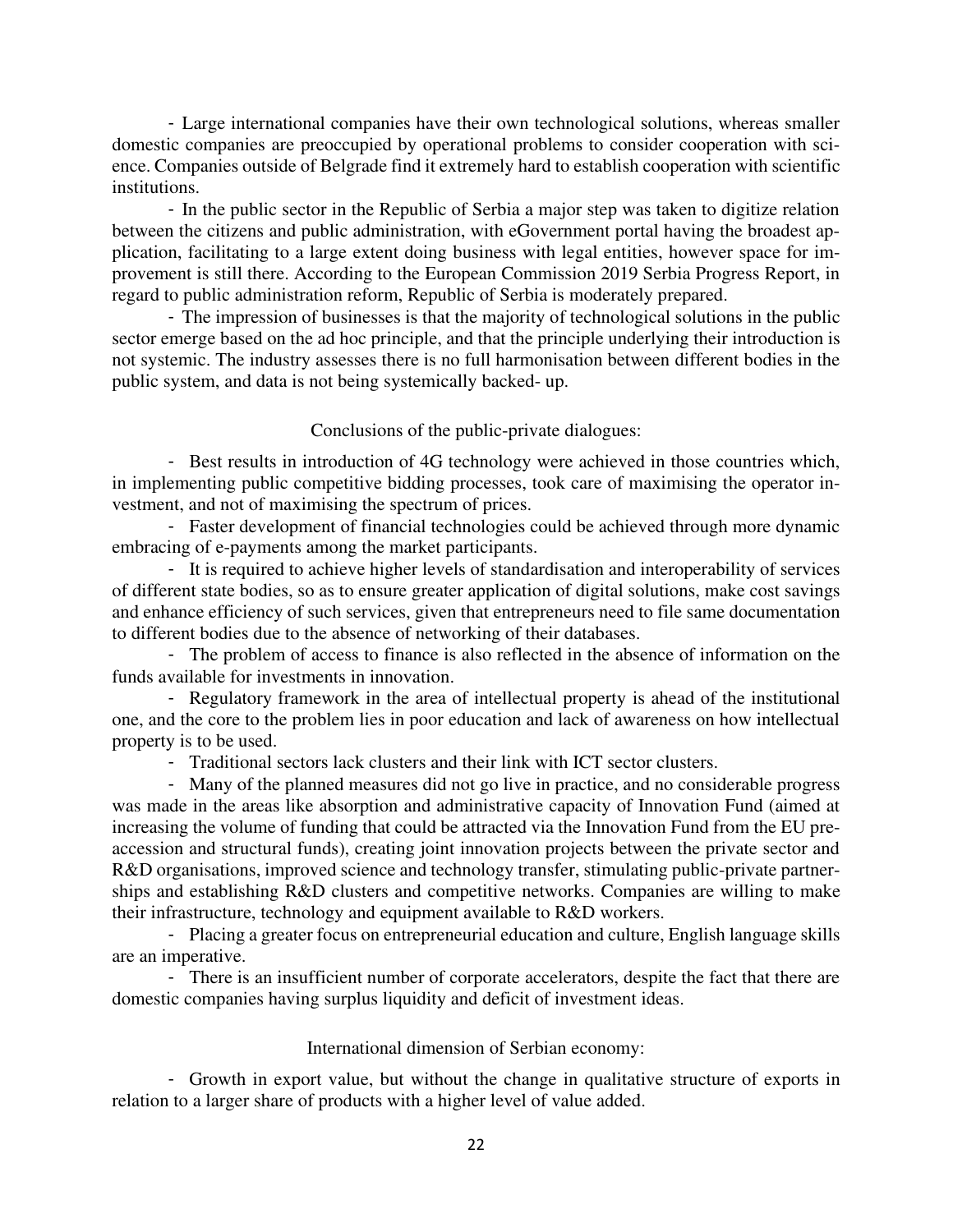- Improvement of competitive position of the Republic of Serbia, but still a major gap in terms of competitiveness due to insufficient quality of the business climate, technological gap compared to international competitors, insufficient digitization level, inadequate technical and technological capacities and quantity and quality of labour force.

- Underutilisation of potentials of key sectors ensuring inclusion of the Republic of Serbia in international value chains (production and service chains), with low level of domestic value added in final products/ services.

- The share of products of Serbian companies in European and global value chains is rising, but import of raw material for production of final products for export is more relevant in volume than export of semi-products, which contributes to downsized competitiveness of Serbian exports.

#### Conclusions of the public-private dialogues:

- There is a reputational barrier for export of Serbian companies' products, as a result of Serbia's image as a cheap- product economy. Many products found in the market are the lower value added products, which reduced the total value of industrial export.

- The factors limiting certain sectors to use maximum export potentials also affect sector share in the total export value. These are often import duties on components, inadequate legislation and access to raw material in the export domain. Insufficient export subsidies.

- Considerable limitations are also reflected in the problems related to the business climate quality, like inadequate legal certainty, numerous non-harmonised administrative requirements of different state authorities (like urban planning sector in local governments or tax authorities), obtaining certificates, establishing standards, etc.

- Another barrier to improved competitiveness is high share of shadow economy in the country, creating unfair competition in the market (consequences predominantly in the area of wages, customs and VAT).

- Still low competitiveness level is the result of technological gap between domestic companies and international competitors and small economy of scale.

- Companies in the country are not sufficiently involved in international value chain due to obsoleteness of the existing technology and necessary large investments for its upgrading and meeting new standards; domestic laboratories are underdeveloped, and access to foreign ones is rather expensive; obtaining *CE* marking is more expensive in the Republic of Serbia than in the region, certification requirements generally limit export of products and services from the Republic of Serbia to EU countries.

- Property and legal relations also need to be regulated, given that companies are often faced with the inability to extend their business by increasing their production capacities and quantity- based limitation for export; disorganised real property cadastre does not recognise companies as owners of the land they are doing their business on.

#### Investments:

- High values and growth in incoming foreign direct investments were identified, however the volume of domestic private and public investments is not sufficient for the development of the economy.

- Insufficient level of domestic private and public investments against the GDP in comparison to other Central and Eastern European countries.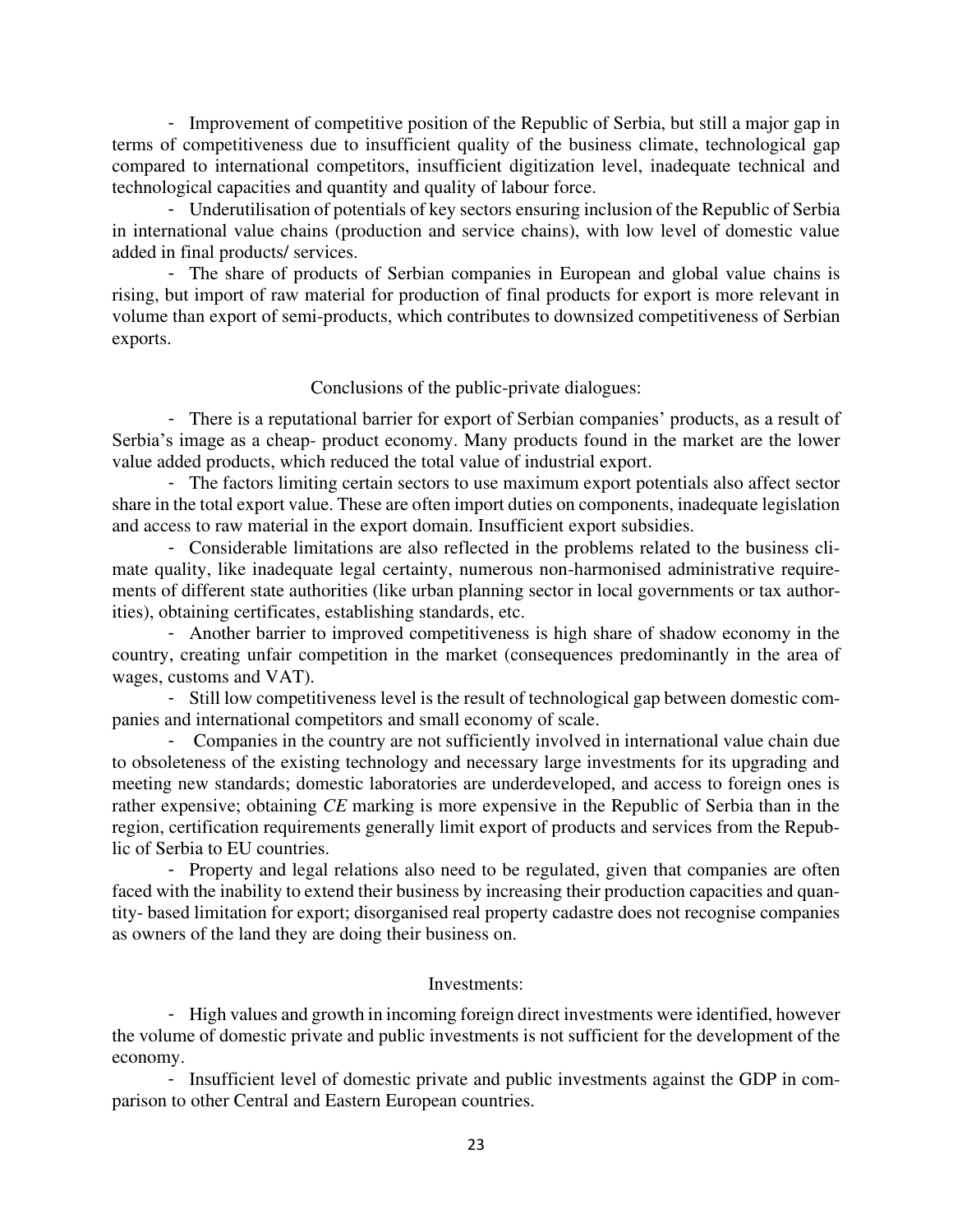- There is some space for a more rational channeling of incentive funds, and they are dominantly oriented towards products of low complexity level, small value added and large engagement of manual labour of unskilled workers.

- Republic of Serbia has launched the reforms contributing to enhanced quality of business environment and progress has been made in this field, however there are still elements that prevent development of companies, especially MSME, which required additional reforms and regulation.

- Also important is the increased number of public-private partnerships (hereinafter referred to as: PPP), and the value of these projects, but there are still problems pertaining to unreliable and obsolete infrastructure in the country (water supply, electricity, gas, road infrastructure, railways, utility infrastructure).

- To regulate the PPP domain, legislative and institutional frameworks were established in the country, however their implementation did not ensure maximum use of the PPP benefits, meaning that mainly small- value projects are being implemented.

- The pay band system and public sector employment need to be improved in the Republic of Serbia.

- Transition process is not yet complete in the Republic of Serbia, and in many aspects of this process country is considerably lagging behind the regional and comparable countries.

- There is a large number of underdeveloped and devastated areas in the Republic of Serbia with large developmental differences between different districts.

- Republic of Serbia has an untapped potential to enhance competitiveness that can be ensured by clusters. This potential has not been used due to the lack of trust on part of the companies towards clusters, but also due to the fierce competition overpowering the desire for association.

- Complex procedures, requirements linked to ensuring co-funding and eligible activities for financing decrease the interest to apply for development funds of the Republic of Serbia intended for clusters.

- Market competitiveness improvement policy is rounded up by building institutions-Commission for the Protection of Competition, adoption of the Statute, adoption of the Law on the Protection of Competition ("official Gazette of RS", No. [51/09](http://we2.cekos.com/ce/index.xhtml?&action=propis&file=06760901.html&path=06760901.html&queries=&mark=false&searchType=1®ulationType=1&domain=0&myFavorites=true&dateFrom=&dateTo=&groups=-@--@--@--@--@-®ExpToMark=) and [95/13\)](http://we2.cekos.com/ce/index.xhtml?&action=propis&file=09810301.html&path=09810301.html&queries=&mark=false&searchType=1®ulationType=1&domain=0&myFavorites=true&dateFrom=&dateTo=&groups=-@--@--@--@--@-®ExpToMark=) and related bylaws. Aiming at further development of this area and harmonisation with the EU acquis, a new Law on the Protection of Competition and related bylaws need to be adopted.

- To improve the efficiency of the Commission for Protection of Competition performance, software capacities need to be strengthened through the application of modern forensic equipment for digital evidence gathering; maintenance and enhancement of cooperation with relevant international institutions, and improve and foster cooperation with other bodies for the protection of competition and strengthen professional capacities through careful approach to selection and training of staff.

- Further space for enhancing this area lies in the implementation of measures aimed at awareness raising on the importance of competition for the economy and population. These mechanisms need to be at the same time supported by capacity building and improved judicial efficiency, with the possibility to establish a separate organisational unit like specialised court panels.

- In the segment of state aid, institutional framework is not fully completed, thus requiring a systematic approach to enhancing this area. It is required to clearly define the competence and accountability between the dual institutional environment comprising the Commission for State Aid Control and Serbian Development Agency.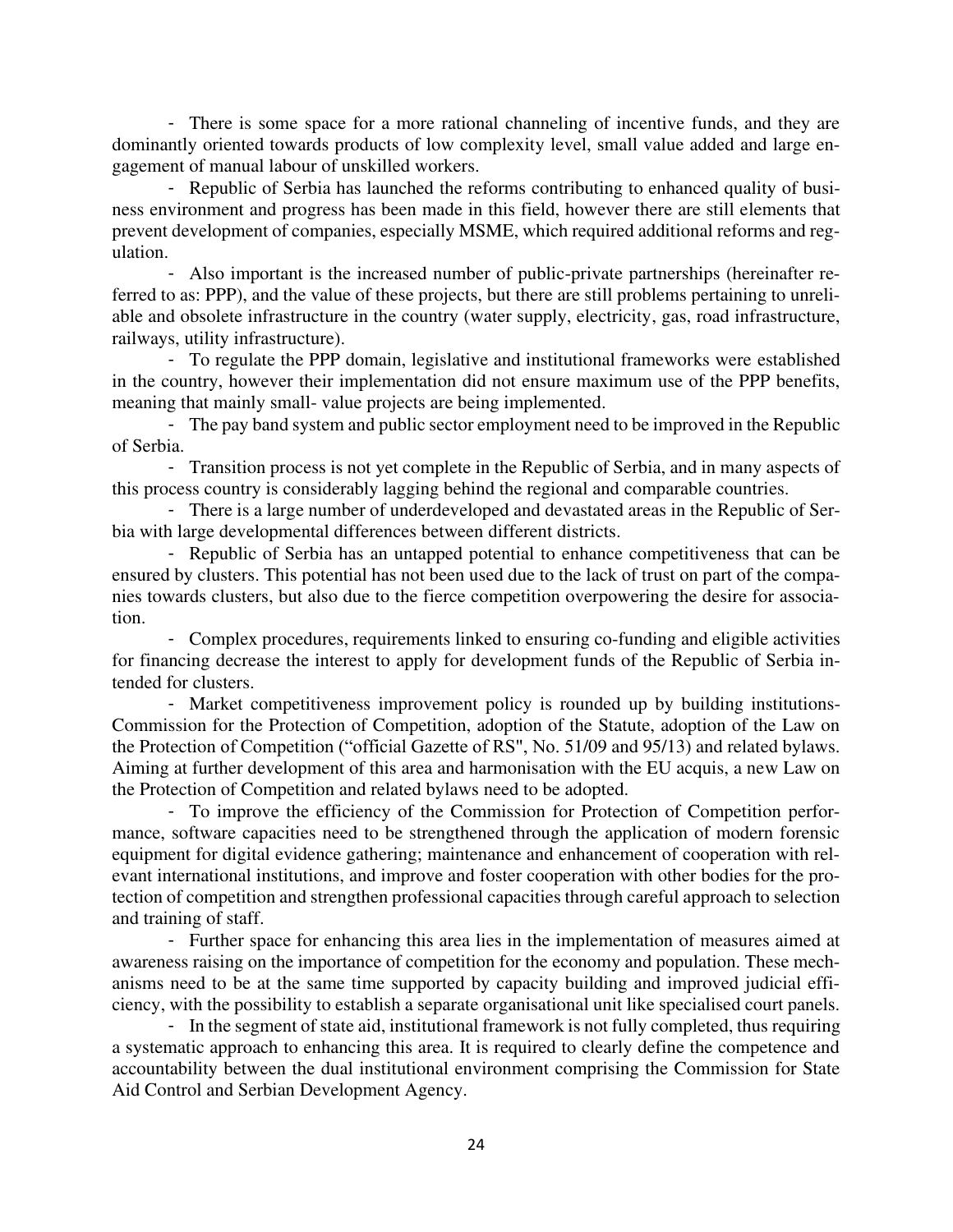- Further work is needed on the improvement and harmonisation of legal framework for state aid based on the Law on Investments ("Official Gazette of RS", No. [89/15](http://we2.cekos.com/ce/index.xhtml?&action=propis&file=11408101.html&path=11408101.html&queries=zakon+o+spoljnotrgovinskom&mark=false&searchType=1®ulationType=1&domain=0&myFavorites=false&dateFrom=&dateTo=&groups=0-@-0-@--@--@-0-@-0®ExpToMark=) and [95/18\)](http://we2.cekos.com/ce/index.xhtml?&action=propis&file=13903701.html&path=13903701.html&queries=zakon+o+spoljnotrgovinskom&mark=false&searchType=1®ulationType=1&domain=0&myFavorites=false&dateFrom=&dateTo=&groups=0-@-0-@--@--@-0-@-0®ExpToMark=). Another issue to be improved is monitoring of intergovernmental agreements, bylaws to more precisely define economic criteria for granting aid and to undertake critical harmonisation with the EU legal framework. Additionally, it is necessary to harmonise the rules for granting aid to stateowned enterprises, apply the mechanism of general rules on exemptions, harmonise the law in terms of transparency, guidelines for assistance in restructuring and culture, fiscal reliefs under the law regulating corporate profit tax and law regulating the personal income tax, same as certain provisions of the law regulating free zones. In addition, it is necessary to enhance professional capacity of the Commission for State Aid Control (hereinafter referred to as: CSAC), ensure greater independence of this institution, and especially ensure more funds for the efficient work of the Commission.

## Conclusions of the public-private dialogues:

- Micro and small enterprises face the problem of collecting outstanding debts from their customers, with court proceedings in that matter being inefficient; they also face the shortage of necessary labour force, both in number and structure, which negatively affects the volume of investments; barriers are quite often in the area of necessary knowledge, thus calling for additional development of the current cooperation between the MSME with R&D institutions.

- Although there are EU institutions providing incentive funds to the Republic of Serbia, problems emerge when these funds and subsidies are to be accessed.

- Unreliable and outdated infrastructure; industrial zones are often characterised by poor connection with bus line and postal services; voltage instability and poor quality of electricity making companies to independently finance transformer stations; dissatisfactory level of utility infrastructure development.

- Larger dependence of the Serbian companies business performance on the public sector.

- Lacking stability and predictability of regulations affecting companies' business, especially in the taxation area; Companies find it difficult to plan development of their businesses, to design potentials and achievable results, consequently resulting in lower readiness to invest.

- What is needed is greater commitment for supporting start-ups of higher risk level, e.g. through greater representation of start-up development centers; requirements for co-funding when applying for subsidies are set too high, and SMEs often find them unreachable.

- Another limitation for cooperation among companies is reflected in the lack of trust in clusters, due to discontinuity, incomplete processes and information abuse; Fierce competition often overrides desire for association into clusters.

Circular economy and greenhouse gases emission reduction:

- It takes a clear strategic orientation of the state to transform the economic model in direction of circular economy and greenhouse gases emission reduction.

- Undeveloped awareness of industry representatives on the importance of environmental protection and fight against climate change in general. Particularly in regards to waste management issues, and opportunities to use waste as raw material in industrial processes.

- Through a range of regulatory amendments, EU places a special emphasis on conservation of material resources and energy efficiency improvement in industrial capacities, and overall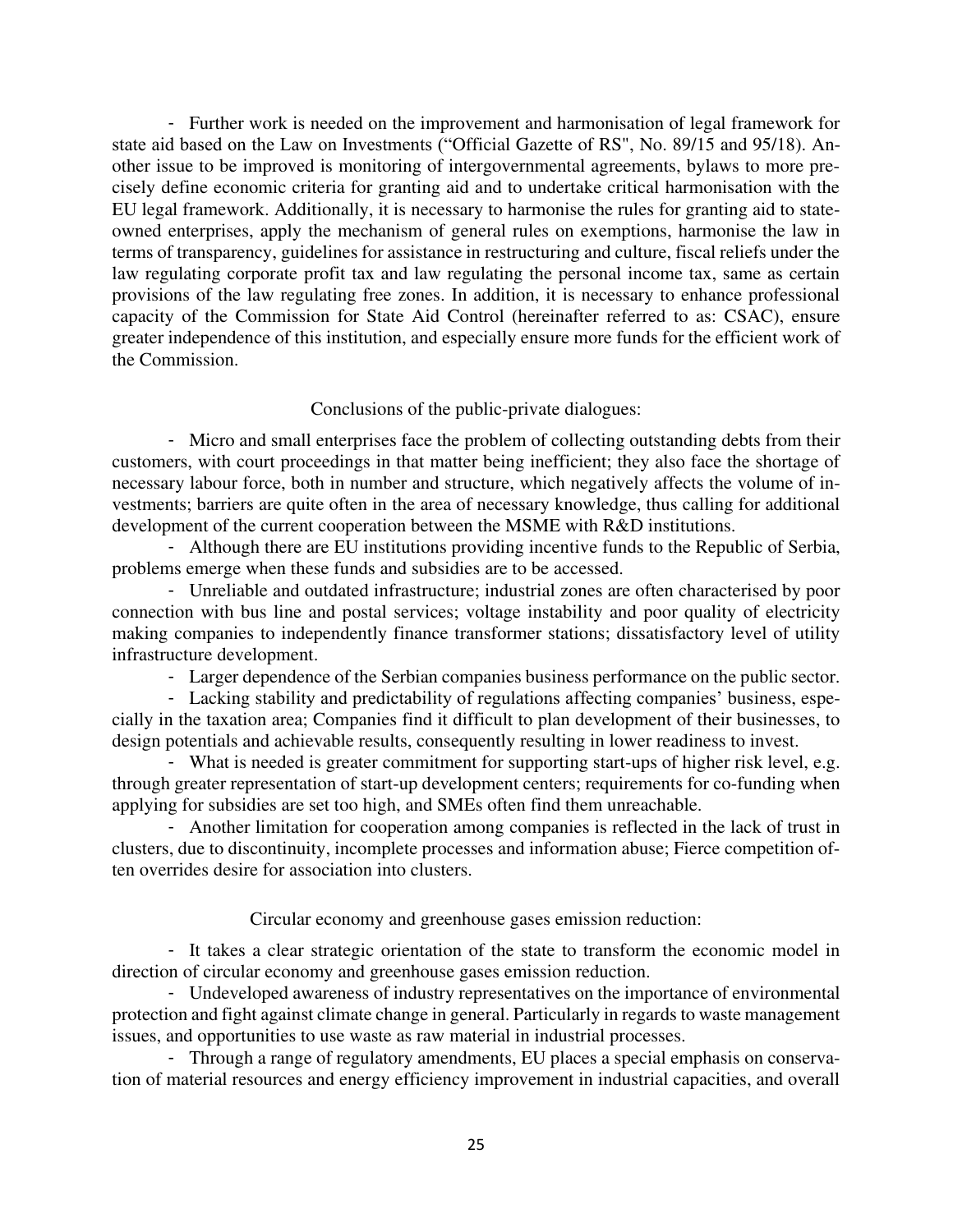introduction of the circular economy concept. National legislation needs to be harmonised with EU regulations in the area of circular economy and climate change.

- Lack of necessary institutional infrastructure (bylaws and administrative capacities) for implementation of already adopted legislative solutions to stimulate the process of economic transformation.

- Industrial production in the country is dominantly based on outdated technologies, regarded as major environmental polluters and emitters of greenhouse gases. These technologies are accompanied by increased energy consumption and waste generation per unit of products (with significant losses in material flows). Insufficient level of waste and waste water treatment by individual industrial entities has also been identified in the country.

- Insufficient utilisation of renewable energy sources potential. Energy generation from renewable sources requires additional investments, thus making it more expensive compared to the use of conventional fuels. Insufficient is also the use of energy from renewable sources by industrial entities in the country due to inadequate financial strength or low awareness.

- The country is significantly lagging behind in terms of waste, waste water and waste recycling management level. Lacking necessary waste management (waste collection, selection, storage and treatment) and waste water management infrastructure. Low rates of wood and plastics recycling, otherwise with high potential to be included in circular economy. Considerable loss of potentially valuable raw materials due to large waste quantities (including packaging waste) disposed every year outside the municipal waste management system (illegal dump sites).

## Conclusions of the public-private dialogues:

- The awareness of the importance of large planned investments in environmental protection and supporting circular economy activities in the future is present, but it calls for substantial technical assistance of the state to include private sector in this area; increasing subsidies and diversifying subsidised areas, facilitating access to other legal entities apart from those engaged in waste management.

- Non-transparent manner of spending funds raised on the basis of environmental fees, due to inadequate control; inadequate system for financing recycling companies from environmental fee funds (quantity and degree of recycling are not being taken into account, but only the quantity of the waste received).

- Due to the implementation of a linear model of doing business in the Republic of Serbia, considerable losses in raw material, material and products emerge, leading to irrational use of resources; more informing and role of the state in promotion of circular economy.

- Deficiencies of institutional infrastructure for enforcement of regulations, primarily in the form of public administration and inspection surveillance; selective regulatory enforcement by inspection authorities which is stricter towards domestic companies than towards international ones; and towards small compared to the large ones.

- Regulations are complicated, same as the processes underlying gathering necessary documentation for introduction of green technologies in factories (lengthy administrative procedures with a large number of documents required). Energy Performance Certificate ("Energy passport") is not applied to existing buildings.

- The existing regulations are non-applicable at this stage of development of the economy, costs of harmonisation of business processes are to high for the economy; what is needed is a more adequate system of incentive and repressive measures.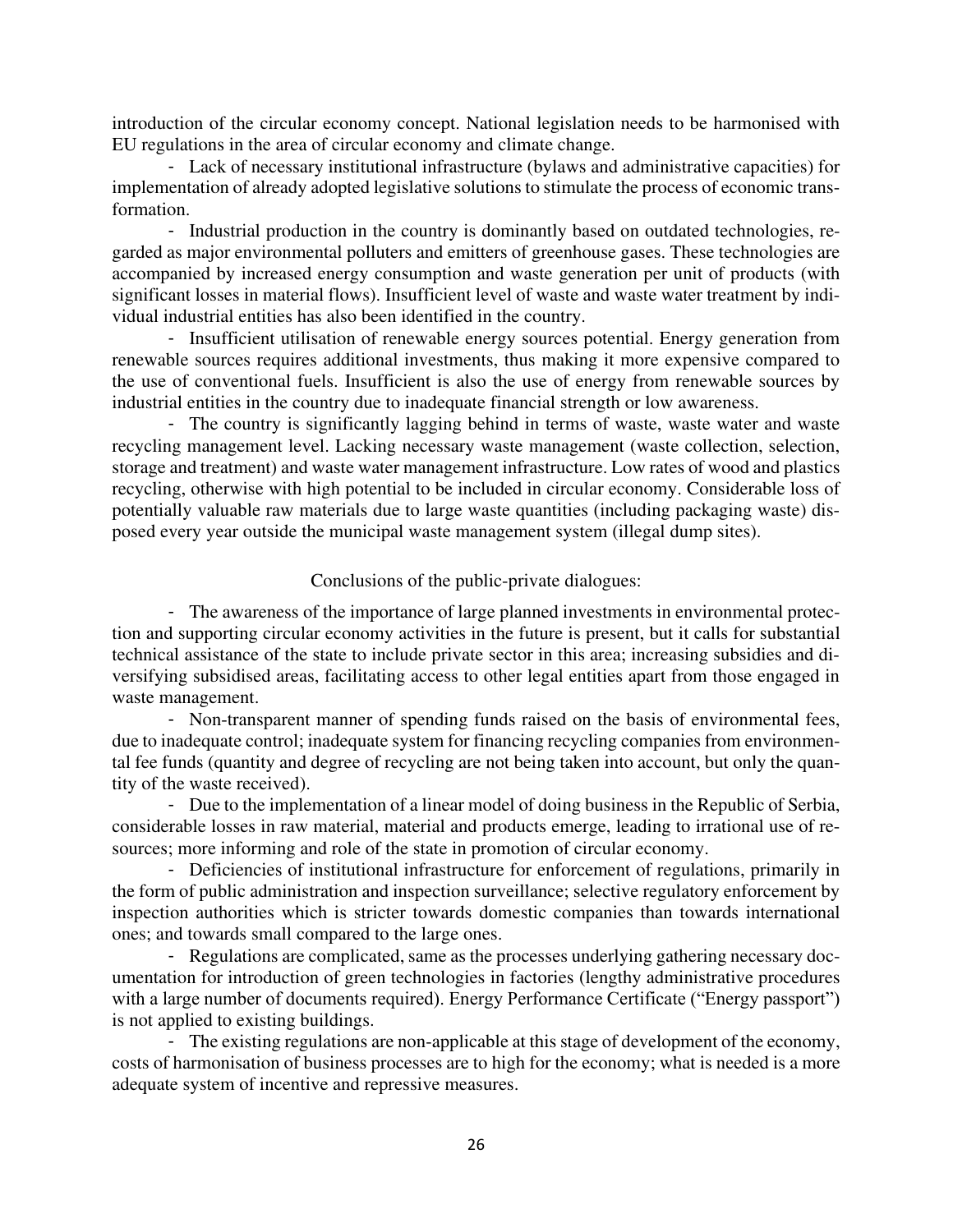- The existing infrastructure is not sufficiently developed to support economic model transformation, primarily current energy and utility infrastructure (landfill and incineration plant system).

- The sectors identified in the Republic of Serbia as those with the highest potential for application of the circular economy concept are processing industry (especially food industry), construction, wood processing industry, and primary agriculture.

- Enabling business environment fostering investment in "green" technologies, waste management and production systems generating energy from renewable energy sources has not been established.

- Insufficient information on opportunities for introduction of solar panel systems and sale of surplus energy generated (feed- in to energy grid).

- Current administrative procedures and number of necessary permits significantly complicate the process making it more expensive, therefore taking more time for the return on investment.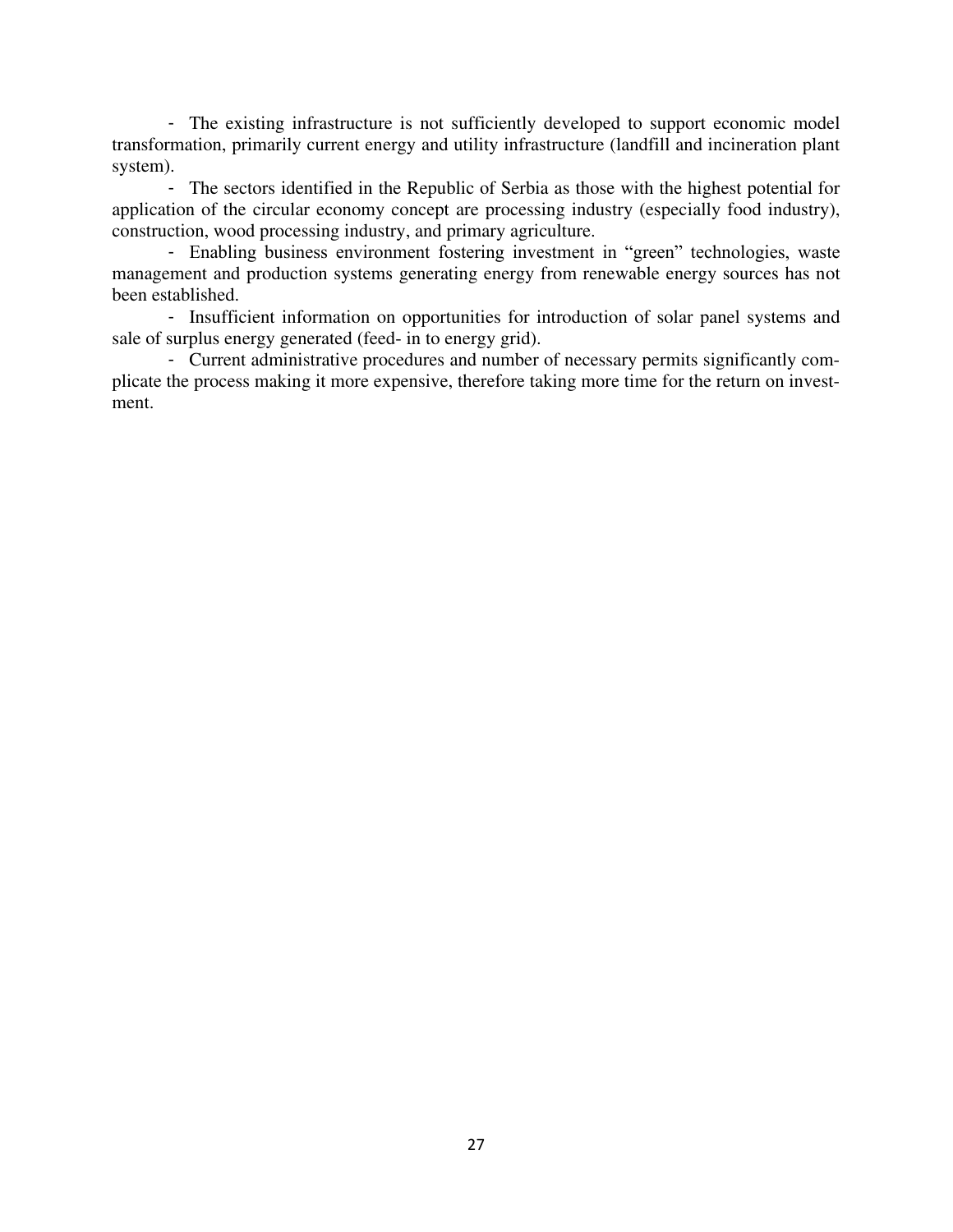# *SWOT analysis*

Based on the results of the analysis of information collected from primary and secondary sources, same as on the analysis of statistical data and development trends of Serbian industry, below outlined is an overview of strengths, weaknesses, opportunities and threats identified in the current situation, which represent the basis for further work on development of strategic responses.

| <b>Serbian industry SWOT analysis</b>                         |                                                             |  |  |  |
|---------------------------------------------------------------|-------------------------------------------------------------|--|--|--|
| Strengths                                                     | Weakness                                                    |  |  |  |
| Favourable geographic and transport position                  | Increasingly unfavourable demographic structure of          |  |  |  |
| Relatively skilled labour force                               | working population                                          |  |  |  |
| Growing share of Serbian sectors in European and global       | Small number of alternative sources of funding and under-   |  |  |  |
| value chains                                                  | developed financial markets                                 |  |  |  |
| Presence of Serbian producers and brands in multiple in-      | Unfinished public sector transition process                 |  |  |  |
| dustrial sectors that are recognisable in Europe and glob-    | High share of low value added products in exports           |  |  |  |
| ally                                                          | Insufficient development of clusters and other forms of as- |  |  |  |
| High investment activity and high <i>FDI</i> inflow           | sociation                                                   |  |  |  |
| Stable banking system                                         | Major imbalance in the development level of different re-   |  |  |  |
| Business in line with international quality standards (ISO,   | gions                                                       |  |  |  |
| HACCP, etc.)                                                  | Insufficient connection between the industry and R&D        |  |  |  |
| Existence of free trade with Russian Federation, Republic     | and educational institutions                                |  |  |  |
| of Belarus, Republic of Turkey, EFTA, CEFTA members,          | Insufficient use of renewable energy sources, underdevel-   |  |  |  |
| etc.                                                          | oped waste management system and low recycling rate         |  |  |  |
|                                                               | Still low level of digitization of the industry in Serbia   |  |  |  |
| Opportunities                                                 | <b>Threats</b>                                              |  |  |  |
| Approaching the EU membership                                 | High population emigration and negative birth rate          |  |  |  |
| Export restructuring in direction of increasing the share of  | Higher education system not meeting industry demand         |  |  |  |
| high domestic value added products                            | Lack of domestic private capital for investments and high   |  |  |  |
| Successful international positioning in the high-quality in-  | dependence on foreign direct investments                    |  |  |  |
| dustrial products and services market                         | More unfavourable aspects in the business environment       |  |  |  |
| Smart co-existence of traditional and 4.0 industry            | for industry (public sector support, regulatory framework,  |  |  |  |
| Broader use of moder digital technologies in industry         | judicial efficiency, etc.)                                  |  |  |  |
| Enhanced digital infrastructure and industrial digital trans- |                                                             |  |  |  |
| formation                                                     |                                                             |  |  |  |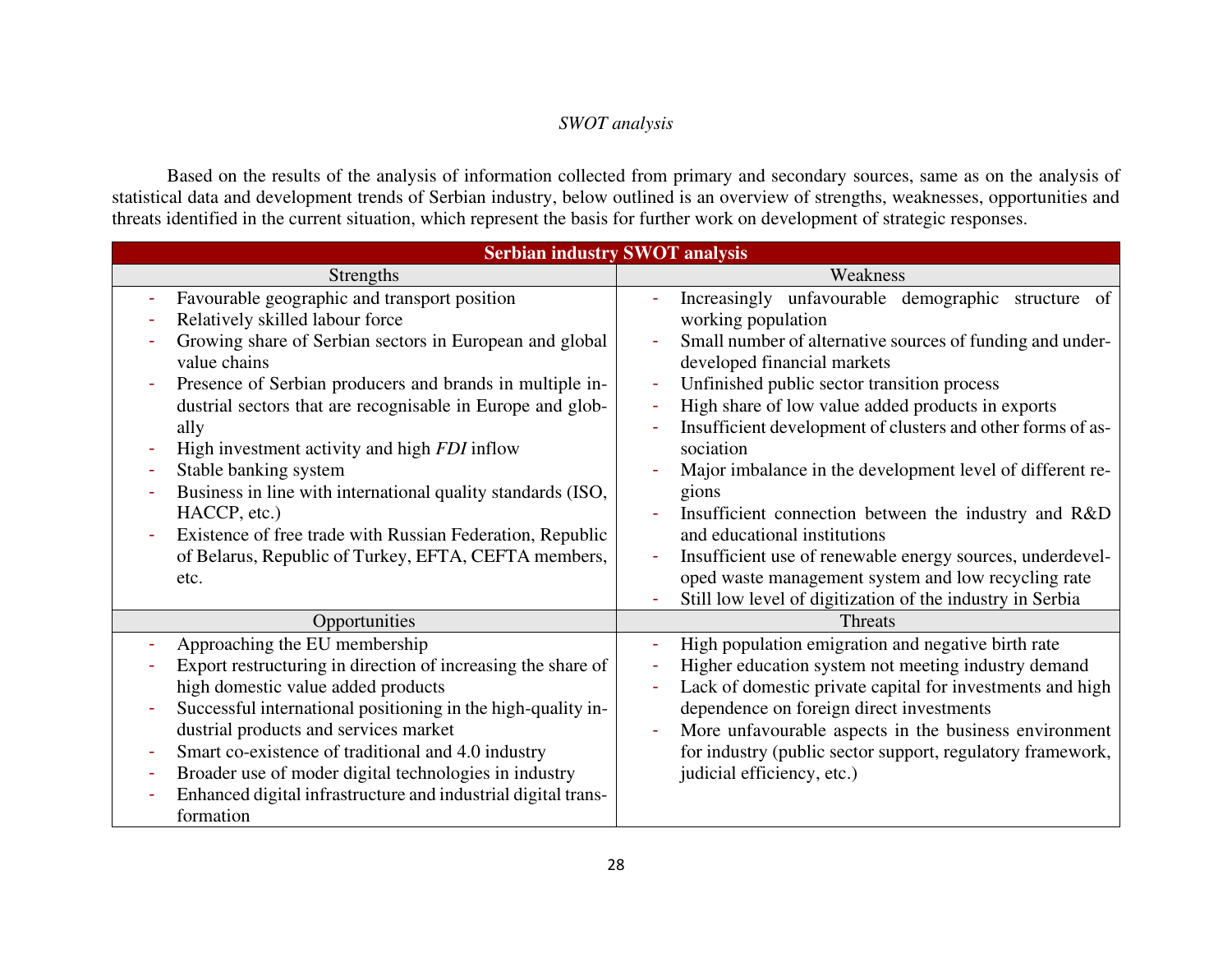|   | Development of entrepreneurial ecosystem                   | Low level of cooperation between domestic industrial     |
|---|------------------------------------------------------------|----------------------------------------------------------|
|   | Improved energy efficiency and level of re-use of re-      | players and consequently short and closed domestic value |
|   | sources in industrial production                           | chains                                                   |
|   | Stimulating efficient interaction between universities and | Still present infrastructure gaps                        |
|   | R&D institutions and companies                             | High barriers to entry into specific markets as a conse- |
| ٠ | Establishment of efficient public- private partnerships    | quence of abuse of dominant position by large players    |
|   | Additional harmonisation of quality standards and other    |                                                          |
|   | industrial regulations in the Republic of Serbia with EU   |                                                          |
|   | Financial market development and enabling access to al-    |                                                          |
|   | ternative sources of funding                               |                                                          |
|   | Competitiveness improvement through formation of clus-     |                                                          |
|   | ters                                                       |                                                          |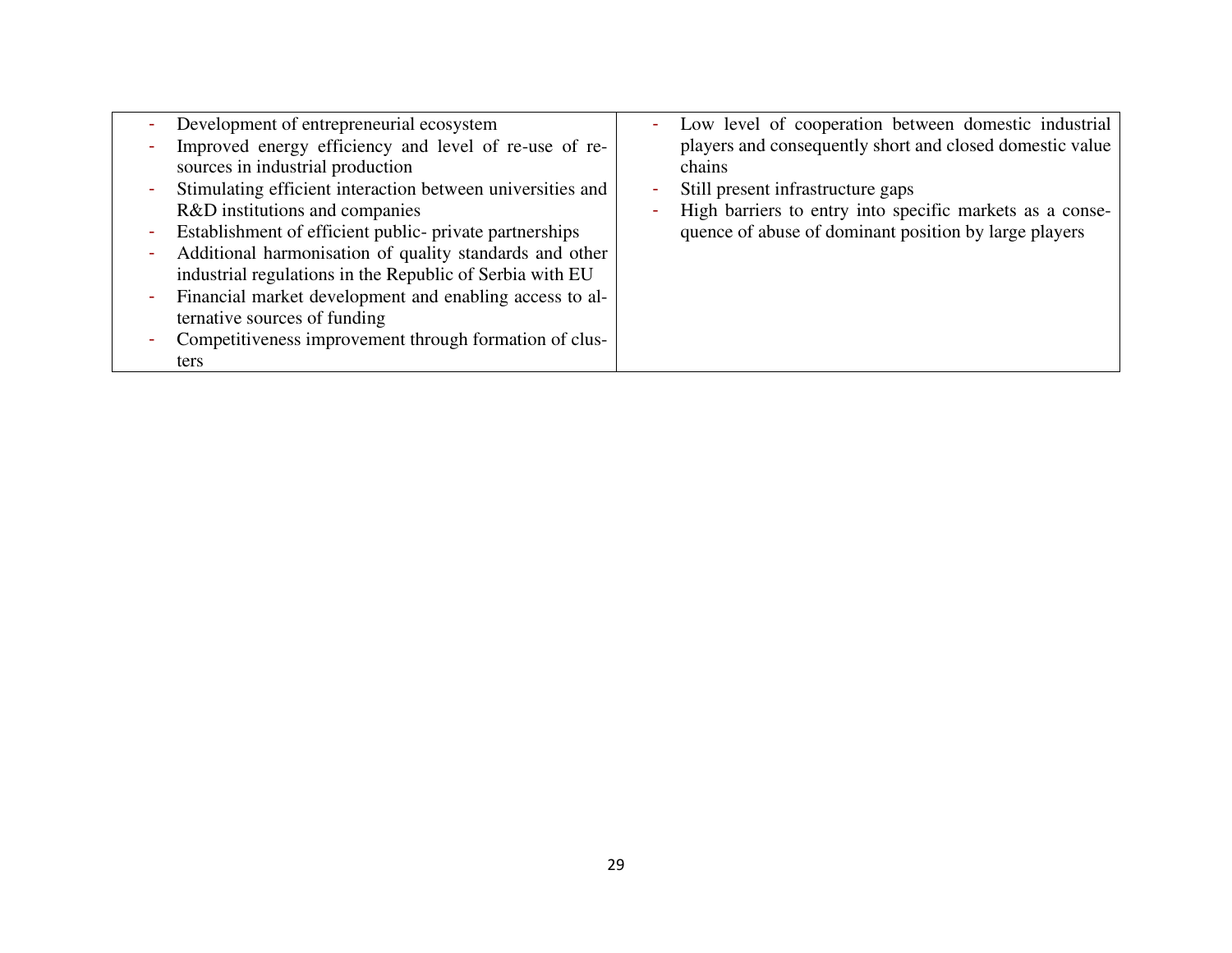# 3. VISION AND STRATEGIC OBJECTIVES OF THE NEW INDUSTRIAL POLICY

# 3.1. Key challenges and areas of intervention of the new industrial policy of the Republic of Serbia

Based on the afore presented analysis of the Serbian industry situation, the following strategic challenges of new industrial policy have been identified:

1. New business model in the fourth industrial revolution disrupts the dominant traditional industrial model and forces it to transition in parallel with creation of an entirely new digital industrial segment:

a) Dependency of traditional industry on obsolete technology, export inputs, high share of often unproductive labour and energy intensive equipment and outdated model of corporate management, resulting in products with low export competitiveness/ low value added level;

b) Service component becomes increasingly important in traditional production due to digitization;

c) Growing significance of advanced manufacturing technology (*advance manufacturing*);

d) Pressure to introduce digital industrial platforms and digital technologies by traditional and new industrial players;

e) Economy of data becomes an important factor of competitiveness;

f) Inevitable co-existence of traditional and new/ transformed models;

g) Still vulnerable new digital segment due to the tendency of fast implementation of exit strategies of its owners and fast mobility of human resources;

h) Digitized segment of industry helps us catch up with the most developed global industries, since the new field is open for all "racers".

2. Disparities between labour demand and supply as a consequence of negative demographic trends, slow adjustment of educational system and passivity of employers;

3. Growing pressure towards development of science and R&D excellence to create and commercialise competitive innovative products and services, that rightfully target the entire world as their relevant market;

4. Short, closed and non-interactive value chains of domestic industrial players result in their insufficient inclusion in global value chains;

5. Competitiveness requires investments. Continued growth in foreign direct investments and more intensive growth in domestic private and public investments and healthy balance between these three investment trends in the industrial segment;

6. Infrastructure gaps are intensively reduced particularly in part of physical infrastructure, however it will still take time for them to be fully closed due to the late launch of infrastructure projects cycle;

7. Regional industrial disparities and ensuring level playing field for all industrial players in all regions in the Republic of Serbia;

8. Readiness for the change of mindset towards embracing fair competitive game, instead of comfort of protectionism and desirable shield of natural monopoly

9. Promotion and growth of entrepreneurship in services, in parallel with industrial products;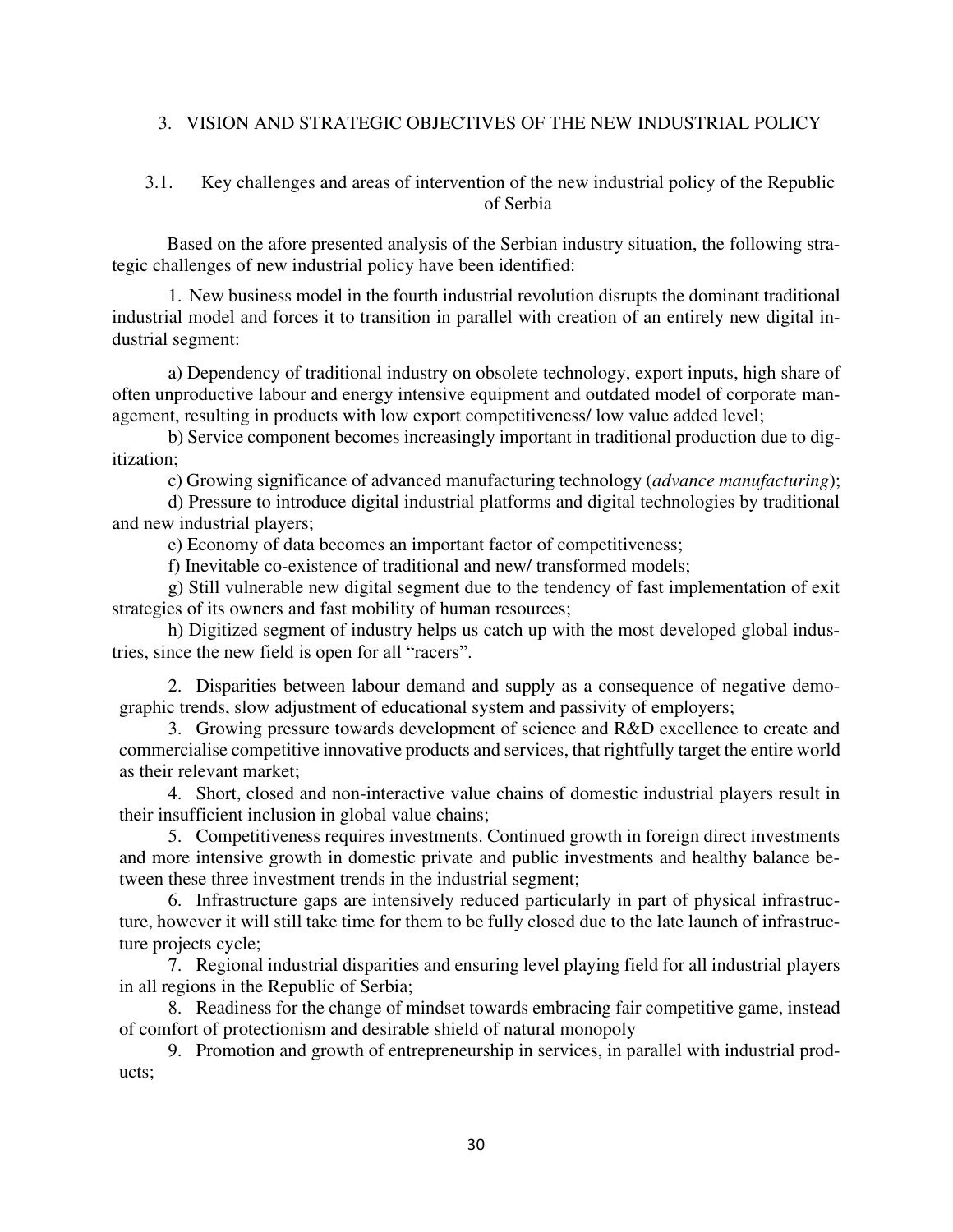10. Present challenges to finance, especially for the MSME segment of industry, and the need to ensure larger volume of favourable alternative sources of funding for each industrial player with a technically and financially robust business idea;

11. Emphasised and increasingly more frequent requirement for a sustainable, green and resource-efficient industrial production due to limited natural resources and climate change, and promotion of bio-industrial production and circular economy as a new source of industrial and economic growth;

12. Business environment is still a collage of enabling and disabling trends for industrial development. Work on the business climate improvement and raising contextual easiness of doing business by industrial players.

Having in mind the afore indicated and elaborated strategic challenges, same as the overview of the current situation, below listed are the seven strategic intervention areas in scope of which objectives and measures will be defined in the follow-up:

1. Human capacity (Mission: Sufficient number of people have modern knowledge and skills required in present and in the future by the labour market);

2. Digital transformation (Mission: Industry is successfully technologically modernised and digitally transformed; In-depth transformed manner in which we produce, spend, learn, work and exchange);

3. Innovation (Mission: Knowledge-based economy enables intensive creation of outstanding innovative industrial solutions that can be converted into globally successful and sophisticated commercial products and services);

4. Internationalisation (Mission: Eliminated barriers for active and equal inclusion of domestic industrial players in international value chains);

5. Investments and infrastructure (Mission: All investors wish to invest in Serbian industry, and Republic of Serbia offers modern physical, digital and social infrastructure, and equal opportunities to all to create multiplied value);

6. Circular economy (Mission: Industry is growing taking care of the resource efficiency and potential of new products and technologies in the area of environmental protection);

7. Business and institutional climate (Mission: Context facilitates doing business to industrial players and fosters industrial and economic growth owing to efficient public administration which is a service to industry, quality social infrastructure, stable and disciplined macroeconomic policy, partner relationship of the Government with key stakeholders, soft, diverse and innovative sources of funding, sound rule of law and sincere openness of the Republic of Serbia towards global market).

## 3.2. Vision and overall goal of the new Serbian industrial policy

In the follow-up the following parameters of strategic choice will be specified and elaborated: Vision, overall goal, specific objectives and measures serving achievement of overall goal and specific objectives of the Strategy.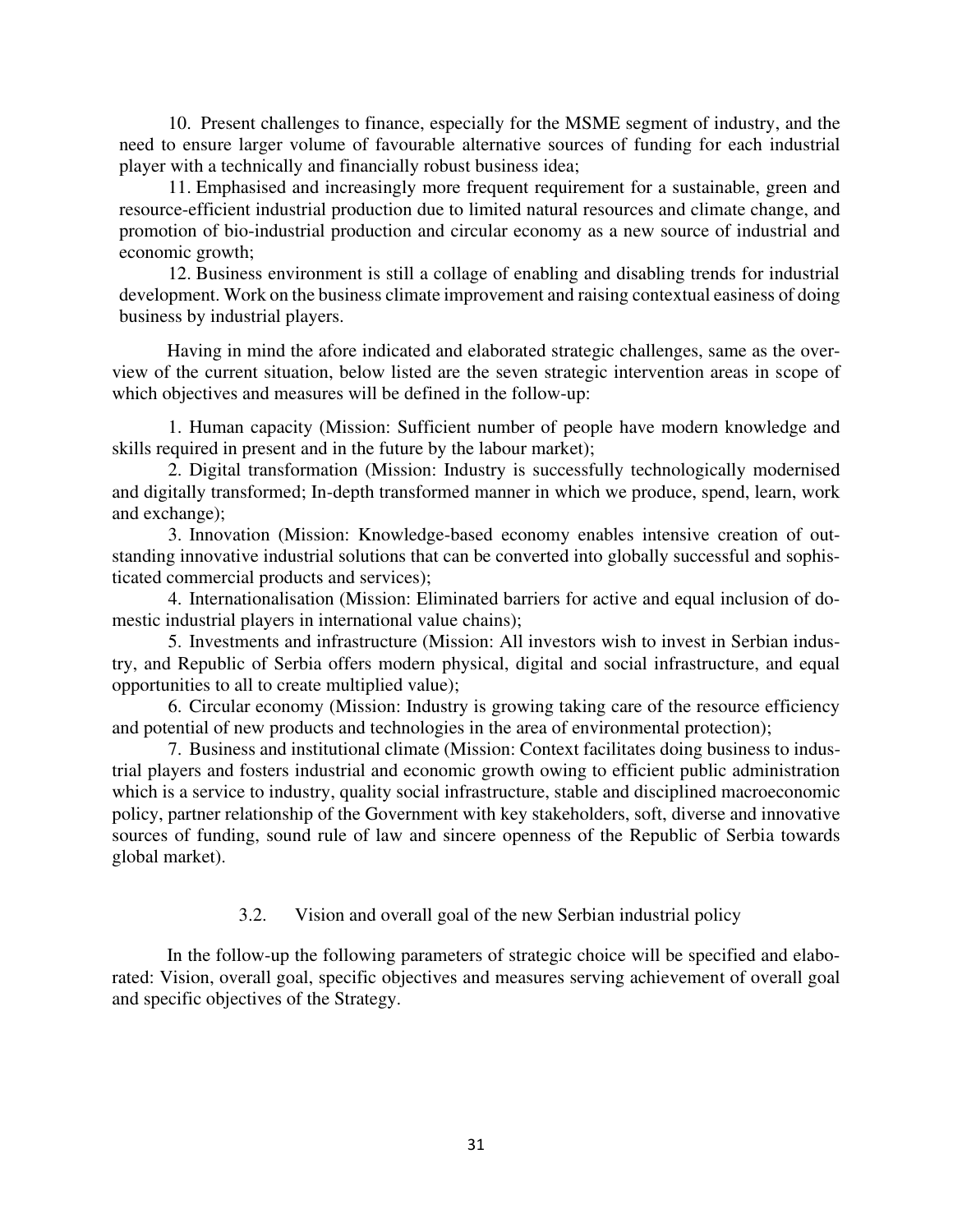#### **Vision 2030**

Open, regionally and globally competitive, investment active, educated, innovative and digitally transformed Serbian industry, strongly supporting economic growth and improved quality of life of its citizens.



*Illustration 6: Cascade link between the vision and new industrial policy strategy* 

Overall goal of industrial policy is raising competitiveness of Serbian industry. This goal directly supports achievement of the previously defined vision. Specifically, competitive Serbian industry significantly contributes to high sustainable economic growth, measured by the national GDP growth rate and better living standard of Serbian citizens, measured by the GDP level per capita.

#### 3.3. Specific objectives and new industrial policy measures

This chapter presents the cascade overview of objectives and measures proposed as strategic responses of new industrial policy, in line with the envisaged methodology for the Action Plan drafting. Activities, indicators, budget demand and specific competences of institutions for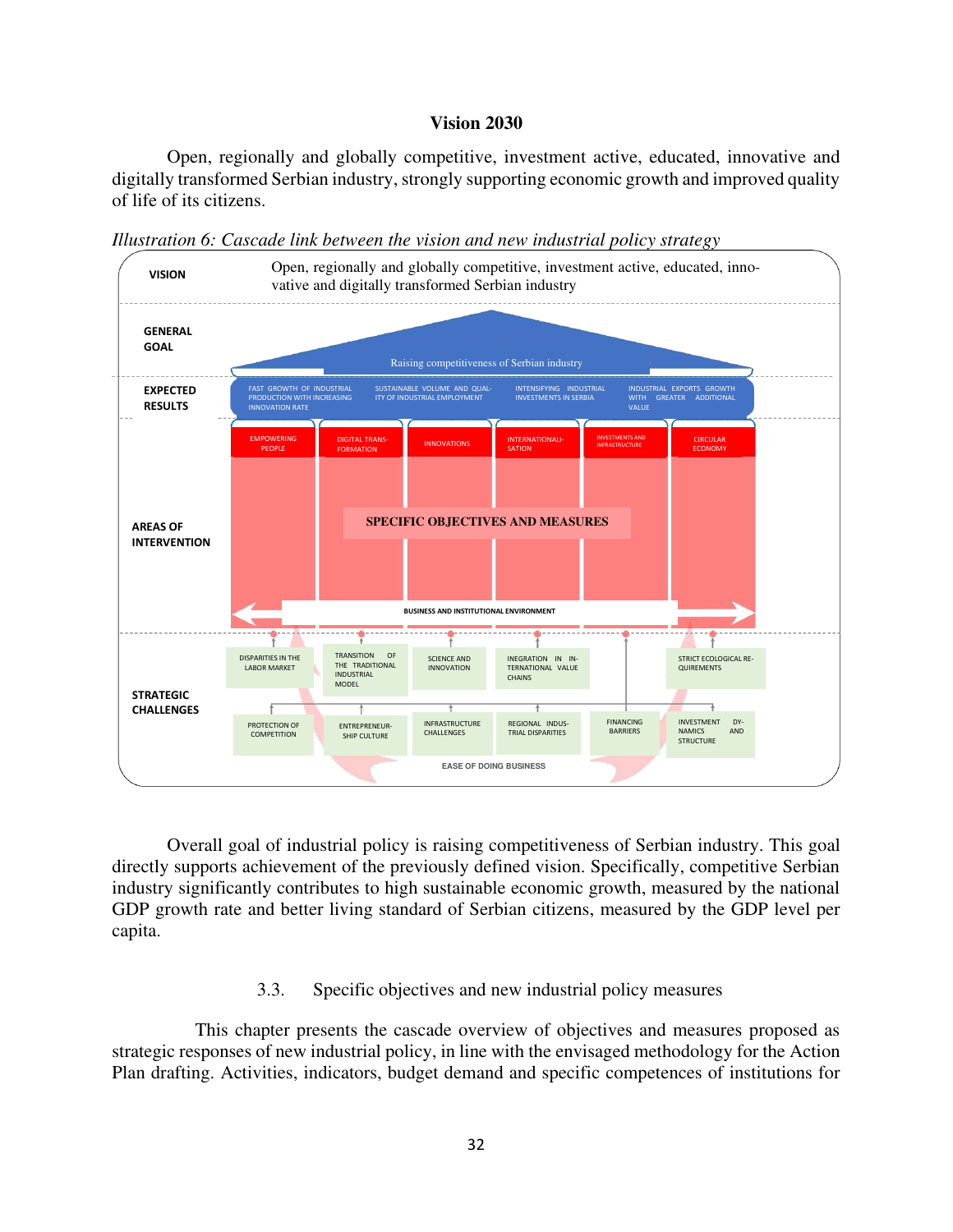implementation will be defined in the phase of the Strategy implementation mechanism development.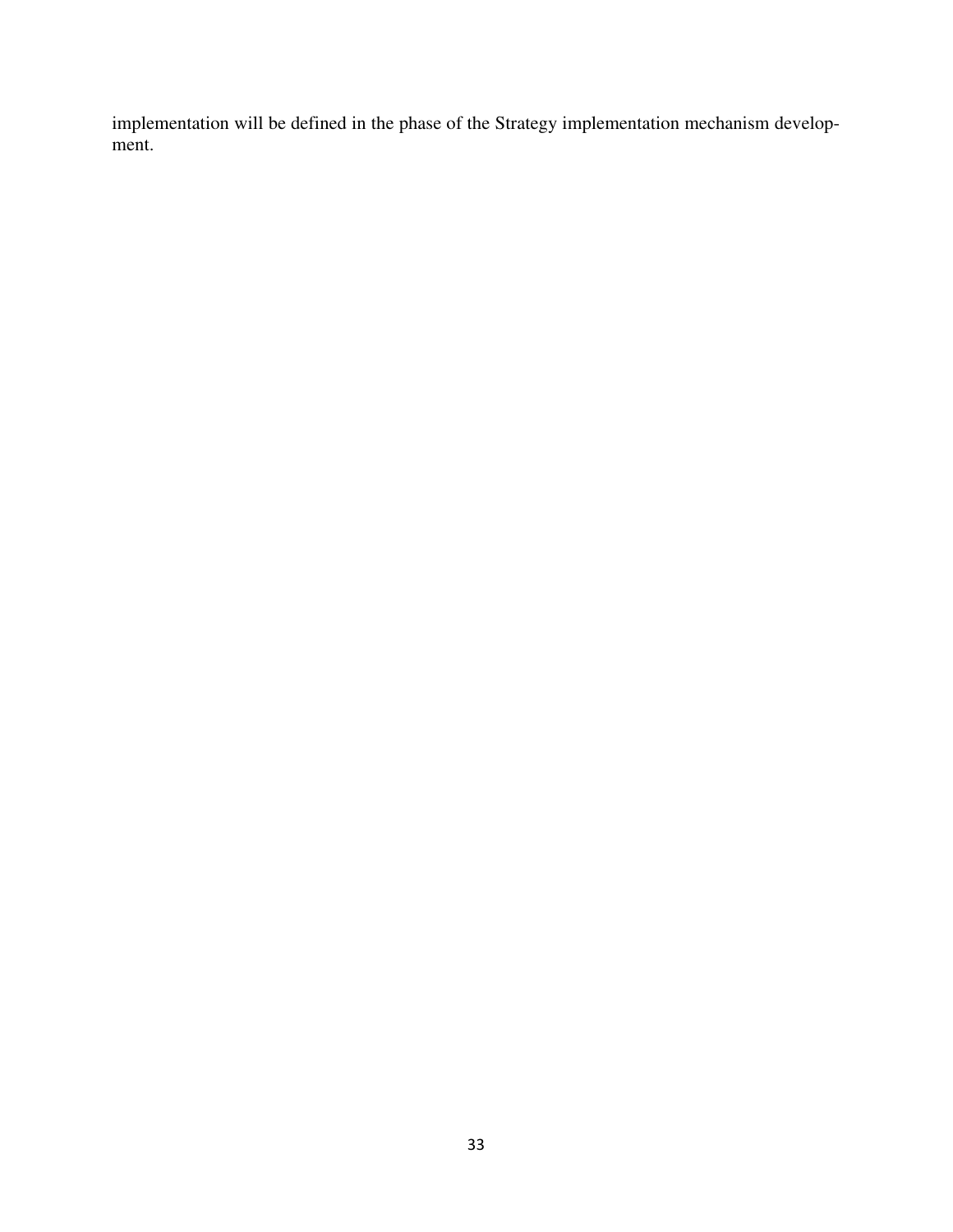| Overall goal:                                                 | <b>Indicator (impact level)</b>                                                                                                                                                                                                                                  |
|---------------------------------------------------------------|------------------------------------------------------------------------------------------------------------------------------------------------------------------------------------------------------------------------------------------------------------------|
| Raising competitiveness of industry in the Republic of Serbia | GVA of processing sector in total GVA (source: NSO,<br>EUROSTAT)<br>Baseline: 17.5% (2018)<br>Target: 22\% (2030)<br>GVA per processing sector employee, in thousand Euro<br>(source: NSO, EUROSTAT)<br><i>Baseline: 15.2 (2018)</i><br><i>Target: 40 (2030)</i> |

| <b>Specific objective 1:</b> |                                                                                                                                                                                                                                                                                                                                                                                                                                                                                                                                                                                                                                                                                                                                                                                                                                                                                                                                                                                                                                                                        | <b>Indicator (output level)</b>                                                                                                                                     |
|------------------------------|------------------------------------------------------------------------------------------------------------------------------------------------------------------------------------------------------------------------------------------------------------------------------------------------------------------------------------------------------------------------------------------------------------------------------------------------------------------------------------------------------------------------------------------------------------------------------------------------------------------------------------------------------------------------------------------------------------------------------------------------------------------------------------------------------------------------------------------------------------------------------------------------------------------------------------------------------------------------------------------------------------------------------------------------------------------------|---------------------------------------------------------------------------------------------------------------------------------------------------------------------|
|                              | Improved digitization of industrial manufacturing business models                                                                                                                                                                                                                                                                                                                                                                                                                                                                                                                                                                                                                                                                                                                                                                                                                                                                                                                                                                                                      | Percentage of industrial companies using ERP <sup>6</sup> software<br>has reached the level of 85% (source: EUROSTAT)<br>Baseline: 30% (2019)<br>Target: 85% (2030) |
|                              | Promotion of industrial digital transformation                                                                                                                                                                                                                                                                                                                                                                                                                                                                                                                                                                                                                                                                                                                                                                                                                                                                                                                                                                                                                         |                                                                                                                                                                     |
| Measure 1.1.                 | Global trends require companies in industrial sector to transform their business and adapt to the new digital age. Companies are<br>not familiar with global trends and importance of digital transformation for their operations, nor with the existing digital solutions<br>that can enhance their production. This measure is aimed at raising the awareness of industrial companies on the need for digital<br>transformation, so as to familiarise them with the existing solutions, and especially with solutions offered by domestic IT compa-<br>nies and start-up community. The measure implies organisation of information events, using the services of the Center for Digital<br>Transformation, and organisation of the exchange of information between industrial companies, IT cluster and start-up community.<br>The expected effect of the measure is improved information level in companies from the industrial sector on the importance and<br>opportunities brought about by digital transformation.<br>Type of measure: informative-educational |                                                                                                                                                                     |
|                              | Education programme and advising companies on the implementation of digital solutions in industry                                                                                                                                                                                                                                                                                                                                                                                                                                                                                                                                                                                                                                                                                                                                                                                                                                                                                                                                                                      |                                                                                                                                                                     |
| Measure 1.2:                 | This measure enables industrial sector companies to enjoy advisory services to result in a strategy and road map with a clear vision<br>about how they can enhance their competitiveness through digital transformation. The road map is to recommend short-term and                                                                                                                                                                                                                                                                                                                                                                                                                                                                                                                                                                                                                                                                                                                                                                                                   |                                                                                                                                                                     |

<sup>&</sup>lt;sup>6</sup> ERP software is a software for integrated business management in real time, by integrating all aspects of business operation in a single system it enables making optimum business decisions.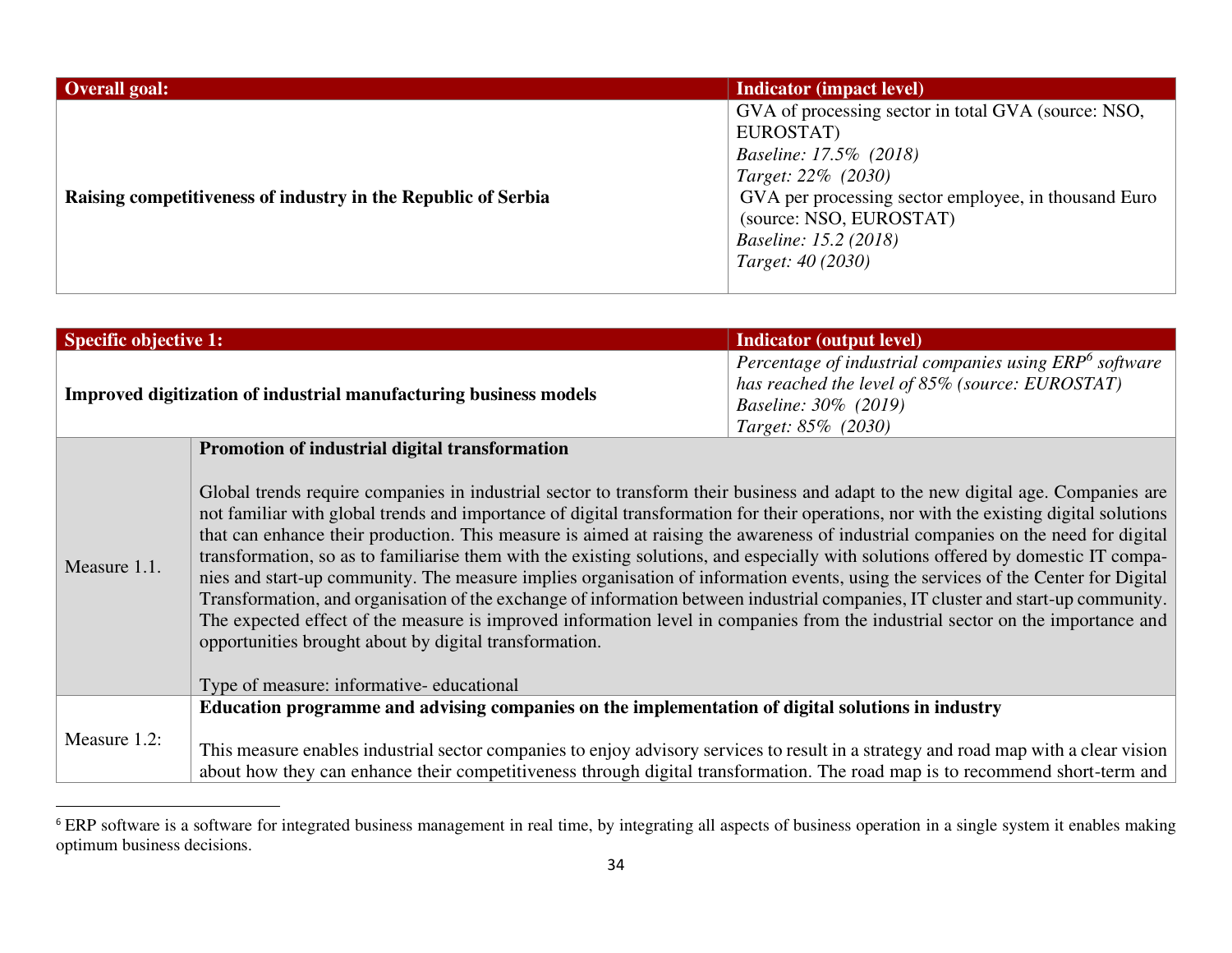|              | long-term activities and investments to assist companies in the digital transformation process. The measure also envisages estab-<br>lishing contacts with the potential suppliers of digital solutions from the R&D, IT and start-up community.<br>The expected effects of the measure are clear vision of the companies on the possible digital solutions that can improve their<br>competitiveness measured by the number of companies having developed digital strategy and road map. Extremely important for<br>this measure is the exchange with the smart specialisation strategy envisaging measures for the analysis of opportunities and po-<br>tential of IT community and creative industries in the Republic of Serbia.<br>Type of measure: informative-educational                                                                                                                                                                                                                                                                                                                  |  |  |
|--------------|---------------------------------------------------------------------------------------------------------------------------------------------------------------------------------------------------------------------------------------------------------------------------------------------------------------------------------------------------------------------------------------------------------------------------------------------------------------------------------------------------------------------------------------------------------------------------------------------------------------------------------------------------------------------------------------------------------------------------------------------------------------------------------------------------------------------------------------------------------------------------------------------------------------------------------------------------------------------------------------------------------------------------------------------------------------------------------------------------|--|--|
|              | Incentive support programme to industrial digital transformation in the Republic of Serbia                                                                                                                                                                                                                                                                                                                                                                                                                                                                                                                                                                                                                                                                                                                                                                                                                                                                                                                                                                                                        |  |  |
| Measure 1.3: | The objective of this programme is to create clear infrastructure for the support to industrial sector companies in the implementation<br>of digital solutions. This programme (to be implemented by the Serbian Development Agency), will provide grants amounting to<br>up to 50% of total costs for implementation of specific digital solutions, purchase of equipment or financing of digital advisors.<br>The requirement for the companies is to have developed digital strategy and road map, same as clear vision about how investments<br>in digital transformation will improve their competitiveness. The expected effect of the measure is enhanced competitiveness of<br>companies achieved through implementation of digital solutions and investments in equipment, expressed by the number of com-<br>panies participating in the process and their satisfaction with the process results.<br>Type of measure: incentive                                                                                                                                                         |  |  |
|              | Increasing accessibility of financial instruments for industrial digitization and innovation                                                                                                                                                                                                                                                                                                                                                                                                                                                                                                                                                                                                                                                                                                                                                                                                                                                                                                                                                                                                      |  |  |
| Measure 1.4: | A precondition for a broader implementation of modern solutions is the existence of financial instruments of adequate character-<br>istics for the planned type of investment. This measure would imply higher level of existing forms of digitization projects and<br>innovative technological solutions financing (increasing the Innovation Fund budget and efficiency of application procedure and<br>monitoring, facilitate loan granting procedure for MSME implementing innovative projects via systemic education for preparation<br>of applications; monitor the effects of enforcement of new tax regulations and consider introducing financing by natural persons<br>so as to ensure higher level of capital of "business angels"; introduce support programme for co-funding implementation of digital<br>solutions in industry) and establish new alternative sources of funding by improving institutional solutions (creating conditions for<br>the venture capital funds coming to the Republic of Serbia by means of fiscal measures and formation of the state matching fund). |  |  |
|              | Type of measure: incentive                                                                                                                                                                                                                                                                                                                                                                                                                                                                                                                                                                                                                                                                                                                                                                                                                                                                                                                                                                                                                                                                        |  |  |
|              | Ensuring adequate level of digital security for industry                                                                                                                                                                                                                                                                                                                                                                                                                                                                                                                                                                                                                                                                                                                                                                                                                                                                                                                                                                                                                                          |  |  |
| Measure 1.5: | Higher level of adoption of technological solutions in industry depends on the existence of an adequate level of digital security.<br>This measure includes the following: enhance capacities of national bodies and industry in the area of digital security; create                                                                                                                                                                                                                                                                                                                                                                                                                                                                                                                                                                                                                                                                                                                                                                                                                             |  |  |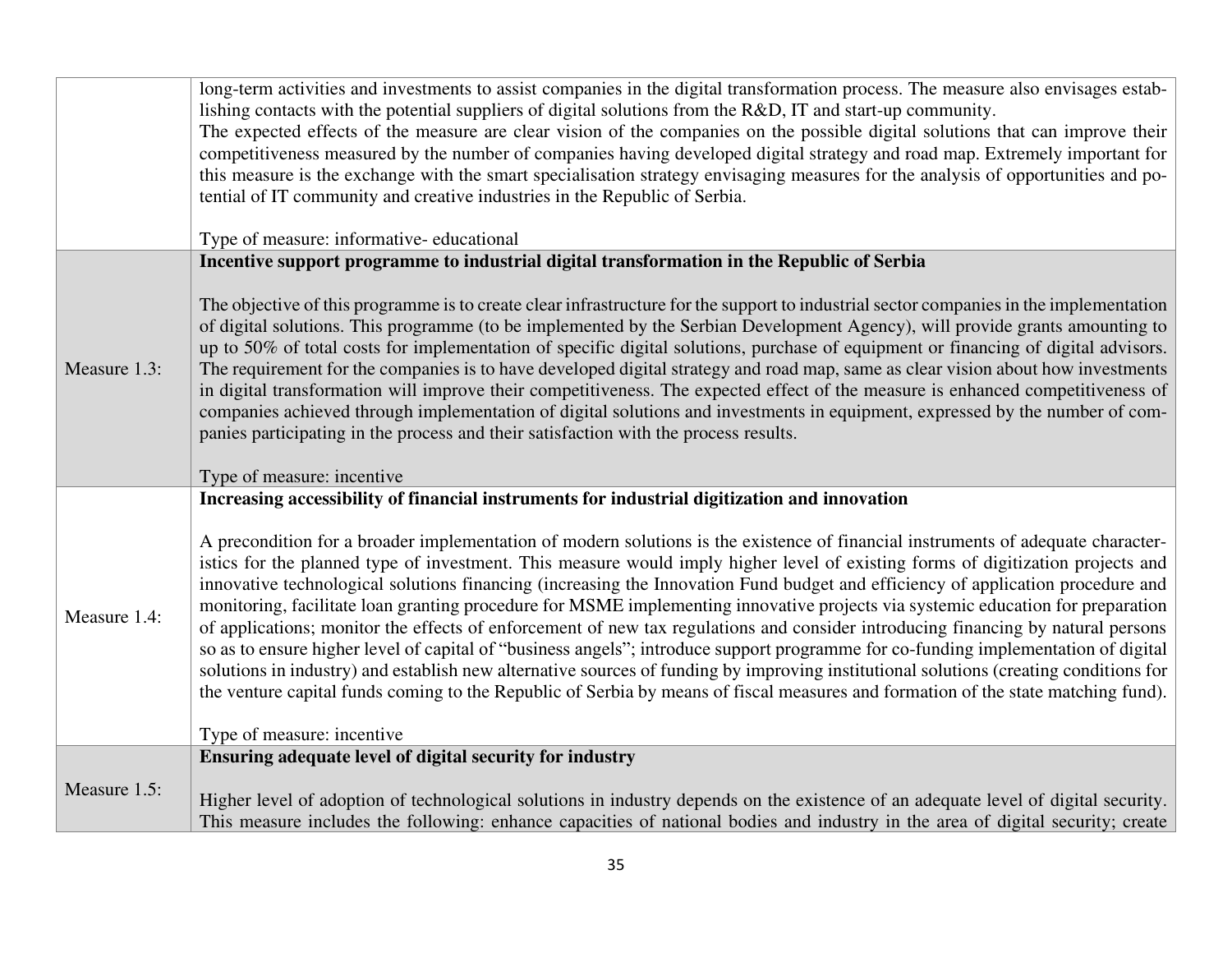|              | national promotional platform for digital security and communication security aimed at raising importance and emergence of so-<br>lutions in this area, same as improving understanding about what adequate level of digital security means, stimulate transfer of<br>knowledge and technology in this area among companies from different industries; increase the presence in the global digital<br>community by participating in the programmes Republic of Serbia has not participated in to date, and monitor emergence of new<br>international initiatives, and continuously harmonise regulatory framework with global standards and EU directives.   |  |
|--------------|--------------------------------------------------------------------------------------------------------------------------------------------------------------------------------------------------------------------------------------------------------------------------------------------------------------------------------------------------------------------------------------------------------------------------------------------------------------------------------------------------------------------------------------------------------------------------------------------------------------------------------------------------------------|--|
|              | Type of measure: regulatory                                                                                                                                                                                                                                                                                                                                                                                                                                                                                                                                                                                                                                  |  |
| Measure 1.6: | Harmonising digital education with the industry needs<br>The purpose of this measure is establishing a system dialogue between the industry and educational system in the Republic of<br>Serbia so as to enhance the quality of human resources in line with industry needs. When changing the curricula and modifying<br>teaching methods, information resulting from the dialogue with the industry will be taken into account. The expected effects of<br>this measure entail harmonisation of educational system with the needs of industry measured by the satisfaction of the companies.<br>Type of measure: institutional, managerial- organisational |  |
| Measure 1.7: | Incentive programmes aimed at strengthening of the industry staff digital skills through informal education system<br>The measure is aimed at supporting the informal education programmes in the domain of digital skills to be organised through<br>cooperation between the industry and IT clusters, start-up community, Chamber of Commerce and Industry and business associa-<br>tions.<br>The expected effect of the measure is strengthening industrial staff digital literacy expressed in the number of trained people and<br>number of certificates awarded.<br>Type of measure: incentive                                                         |  |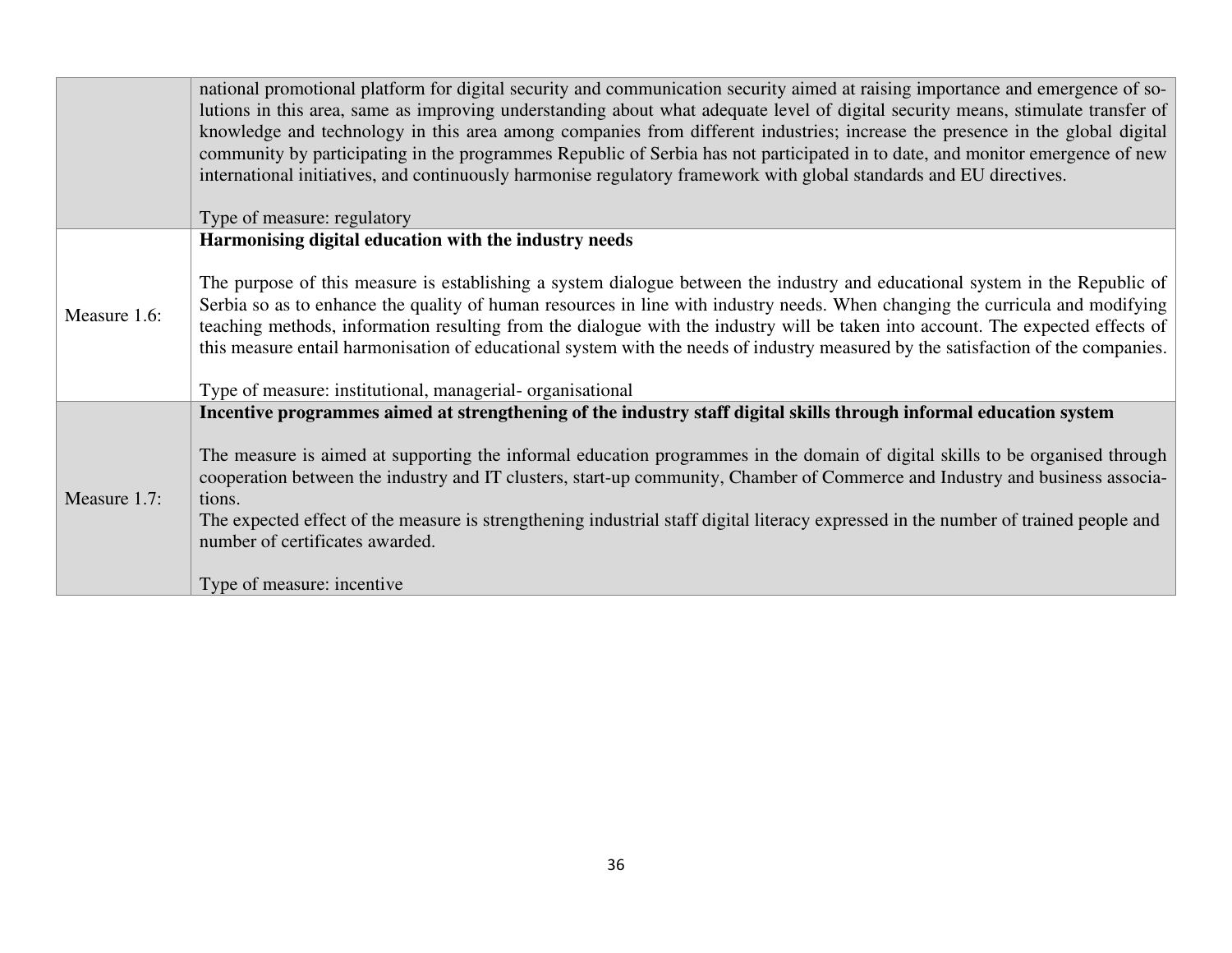| <b>Specific objective 2:</b><br><b>Indicator (output level)</b>                                                                                                                                                                                                                                                                                                                                                                                                                                                                                                                                                                                                                                                                                                      |                                                                                                                                                                                                                                                                                                                                                                                                                |  |
|----------------------------------------------------------------------------------------------------------------------------------------------------------------------------------------------------------------------------------------------------------------------------------------------------------------------------------------------------------------------------------------------------------------------------------------------------------------------------------------------------------------------------------------------------------------------------------------------------------------------------------------------------------------------------------------------------------------------------------------------------------------------|----------------------------------------------------------------------------------------------------------------------------------------------------------------------------------------------------------------------------------------------------------------------------------------------------------------------------------------------------------------------------------------------------------------|--|
| Indicator of technical efficiency of business operations is<br>improved by 20% (source: calculated indicator based on<br>Industrial development based on innovation and development of higher stages of<br>the NSO data)<br>technological manufacturing<br>Baseline: 58% (2018)<br>Target: 70% (2030)                                                                                                                                                                                                                                                                                                                                                                                                                                                                |                                                                                                                                                                                                                                                                                                                                                                                                                |  |
| Incentives to industrial companies for development of innovative solutions through cooperation projects with R&D com-                                                                                                                                                                                                                                                                                                                                                                                                                                                                                                                                                                                                                                                |                                                                                                                                                                                                                                                                                                                                                                                                                |  |
| munity                                                                                                                                                                                                                                                                                                                                                                                                                                                                                                                                                                                                                                                                                                                                                               |                                                                                                                                                                                                                                                                                                                                                                                                                |  |
| Measure 2.1:<br>production.<br>Type of measure: incentive                                                                                                                                                                                                                                                                                                                                                                                                                                                                                                                                                                                                                                                                                                            | The purpose of this measure is to shift industrial manufacturing towards higher stages of technological manufacturing through<br>specific R&D projects. The measure is intended to industrial companies that would in cooperation with public R&D teams, work<br>on introduction of innovative solutions to improve and shift the manufacturing process towards higher stages of technological                 |  |
| Including industrial companies in international programmes aimed at development of innovative solutions and improve-                                                                                                                                                                                                                                                                                                                                                                                                                                                                                                                                                                                                                                                 |                                                                                                                                                                                                                                                                                                                                                                                                                |  |
| ment of industrial competitiveness<br>The purpose of this measure is to inform and stimulate industrial companies to connect with foreign counterparts so as to be granted<br>projects funded from the EU programmes. Promotion of EU programmes (COSME, EDIF, and HORIZON) contributes to devel-<br>Measure 2.2:<br>opment of innovative solutions, ensures access to access to finance, stimulates internationalisation and creates competitive indus-<br>try. The measure can be implemented in cooperation with the Serbian Chamber of Commerce and Industry, which will serve as a<br>focal point for provision of information on open calls, same as for provision of administrative support for writing projects.<br>Type of measure: informative-educational |                                                                                                                                                                                                                                                                                                                                                                                                                |  |
| Support to development and improvement of production processes via industrial institutional infrastructure projects                                                                                                                                                                                                                                                                                                                                                                                                                                                                                                                                                                                                                                                  |                                                                                                                                                                                                                                                                                                                                                                                                                |  |
| Measure 2.3:<br>procurement, installation and launch of modern manufacturing processes, same as staff training.                                                                                                                                                                                                                                                                                                                                                                                                                                                                                                                                                                                                                                                      | The purpose of this measure is to support institutional infrastructure projects (clusters, business incubators, science and technology<br>parks, accredited regional development agencies, associations, etc.) aimed at improving production processes. The measure can<br>support provision of specialised consulting services and educational services for introduction of new production processes, namely, |  |
| Type of measure: incentive                                                                                                                                                                                                                                                                                                                                                                                                                                                                                                                                                                                                                                                                                                                                           |                                                                                                                                                                                                                                                                                                                                                                                                                |  |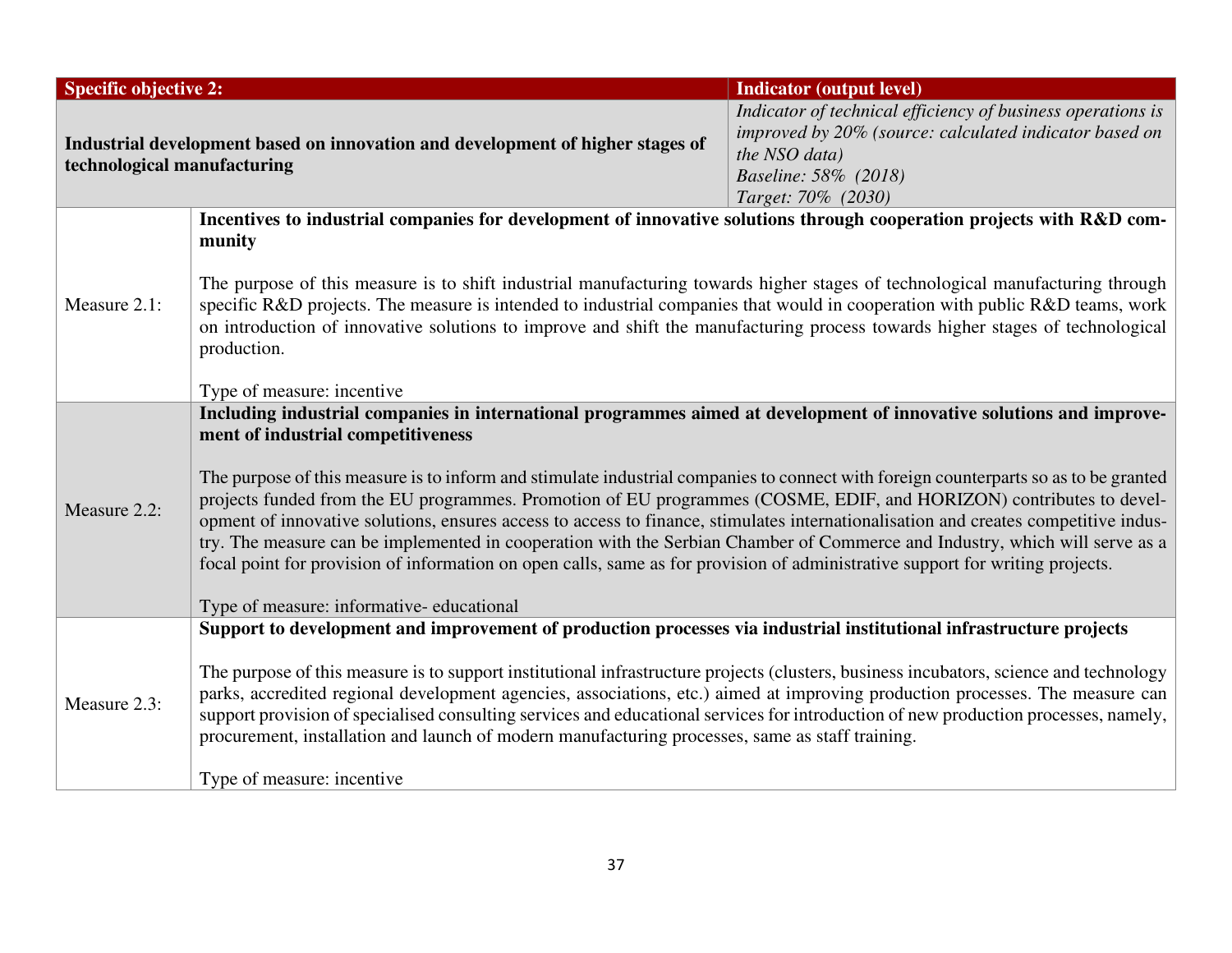|              | <b>Affirmation of Intellectual Property Protection</b>                                                                                                                                                                                                                                                                                                                                                                                                                                                                          |  |  |
|--------------|---------------------------------------------------------------------------------------------------------------------------------------------------------------------------------------------------------------------------------------------------------------------------------------------------------------------------------------------------------------------------------------------------------------------------------------------------------------------------------------------------------------------------------|--|--|
| Measure 2.4: | The purpose of this measure is to, through cooperation with the Intellectual Property Office, promote intellectual property and<br>educate companies on how to protect their own and use intellectual property of others. The number of patent applications of<br>domestic inventors is at the low level and in the past eight years has been on the constant decline. The largest number of patent<br>applications comes from natural persons, while industrial companies and academia jointly account for under 30% of share. |  |  |
|              | Type of measure: informative-educational                                                                                                                                                                                                                                                                                                                                                                                                                                                                                        |  |  |
| Measure 2.5: | Support programme for industrial companies in procurement of technological equipment of first generation<br>The purpose of this measure is to support import of modern equipment in line with the principles of circular economy, i.e. to                                                                                                                                                                                                                                                                                       |  |  |
|              | comply with the principles of efficiency and minimum adverse environmental effect.<br>Type of measure: incentive                                                                                                                                                                                                                                                                                                                                                                                                                |  |  |

| <b>Specific objective 3:</b>                                                                            |                                                                                                                                                                                                                                                                                                                                                                                                                                                                                                                                                                                                                                                                                                                                                                         | <b>Indicator (output level)</b>                                                           |
|---------------------------------------------------------------------------------------------------------|-------------------------------------------------------------------------------------------------------------------------------------------------------------------------------------------------------------------------------------------------------------------------------------------------------------------------------------------------------------------------------------------------------------------------------------------------------------------------------------------------------------------------------------------------------------------------------------------------------------------------------------------------------------------------------------------------------------------------------------------------------------------------|-------------------------------------------------------------------------------------------|
| Increased total volume of industrial investments, accompanied by the improved<br>quality of investments |                                                                                                                                                                                                                                                                                                                                                                                                                                                                                                                                                                                                                                                                                                                                                                         | Share of investments in GDP (source: NSO)<br>Baseline: 20.1% (2018)<br>Target: 25% (2030) |
|                                                                                                         | Adjusting the criteria for attracting industrial investments aimed at increasing the share of domestic gross value added                                                                                                                                                                                                                                                                                                                                                                                                                                                                                                                                                                                                                                                |                                                                                           |
| Measure 3.1:                                                                                            | In the existing regulations for attracting investments, through criteria of attracting investments support investments increasing<br>domestic value added, inclusion of domestic companies in international inter-sector value chains, investments using more domestic<br>factors (labour, knowledge, raw material, etc.), investments in the area of high technologies increasing value added in the Republic<br>of Serbia (namely, result in more sophisticated products and services) and are aware of environmental protection. Concluding<br>double taxation evasion agreements with countries investing in the Republic of Serbia. Further work on promotion of the Republic<br>of Serbia as an attractive investment destination.<br>Type of measure: regulatory |                                                                                           |
|                                                                                                         | Incentive programme for investments in industrial production                                                                                                                                                                                                                                                                                                                                                                                                                                                                                                                                                                                                                                                                                                            |                                                                                           |
| Measure 3.2:                                                                                            | The purpose of this measure it to allocate grants to domestic and foreign companies investing in industrial production with in-<br>creased domestic value added via the Serbian Development Agency, inclusion of domestic companies in international inter-sector<br>value chains, investments using more domestic factors (labour, knowledge, raw material, etc.), investments in the area of high                                                                                                                                                                                                                                                                                                                                                                     |                                                                                           |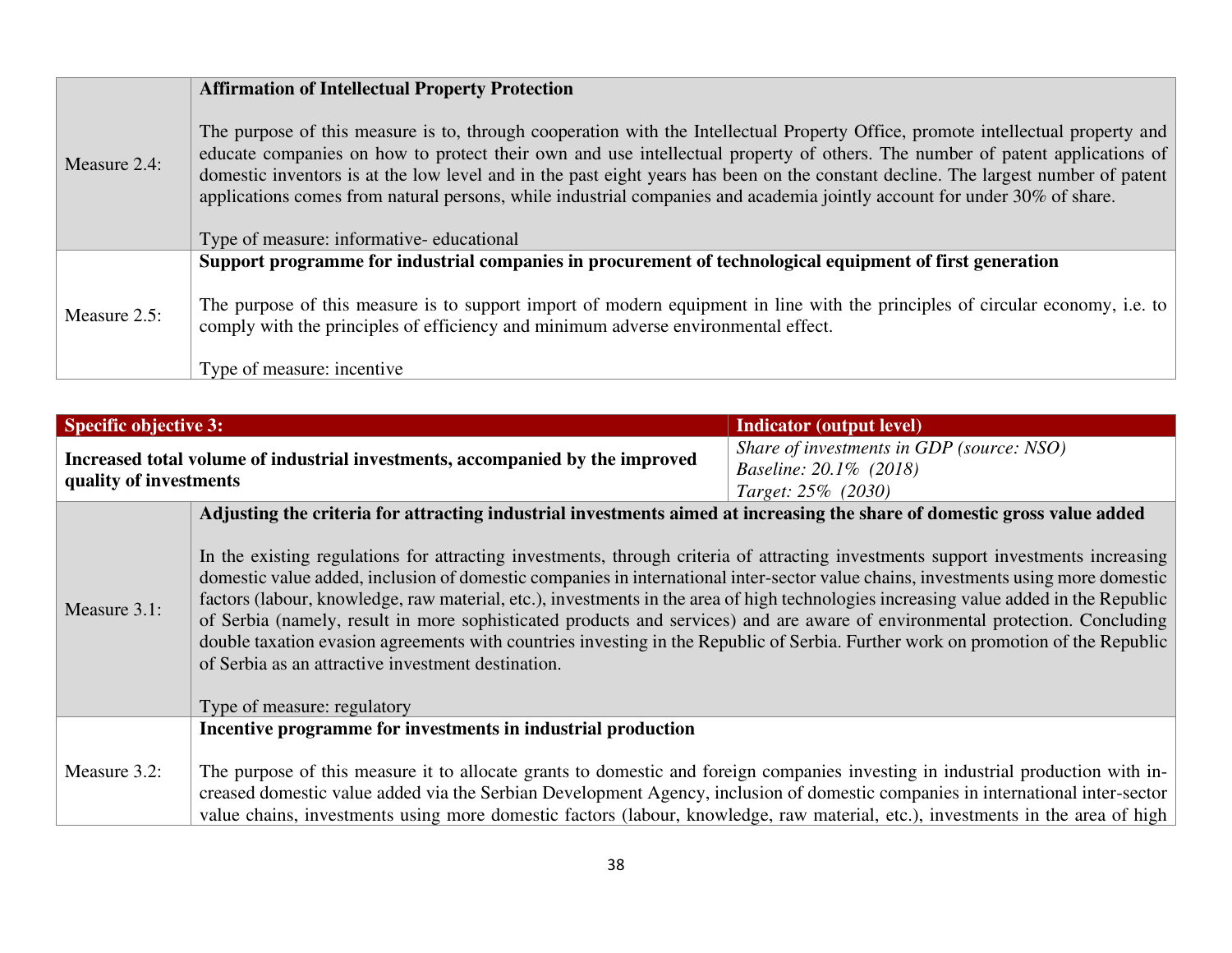|              | technologies increasing value added in Serbia (namely, result in more sophisticated products and services) and are aware of envi-<br>ronmental protection. The expected effect of this measure if improved employment in the country, higher employment rate of<br>skilled labour, creating conditions for better linking of SME sector with industrial companies and significant effects on environ-<br>mental protection. The effects of this measure will be measured by the investment volume and user satisfaction.<br>Type of measure: incentive                                                                                                                                                                                                                                                                                                                                                                             |  |  |
|--------------|------------------------------------------------------------------------------------------------------------------------------------------------------------------------------------------------------------------------------------------------------------------------------------------------------------------------------------------------------------------------------------------------------------------------------------------------------------------------------------------------------------------------------------------------------------------------------------------------------------------------------------------------------------------------------------------------------------------------------------------------------------------------------------------------------------------------------------------------------------------------------------------------------------------------------------|--|--|
|              | Promotion of the Republic of Serbia as an investment destination open to new investments of domestic and foreign com-                                                                                                                                                                                                                                                                                                                                                                                                                                                                                                                                                                                                                                                                                                                                                                                                              |  |  |
|              | panies with higher value added                                                                                                                                                                                                                                                                                                                                                                                                                                                                                                                                                                                                                                                                                                                                                                                                                                                                                                     |  |  |
| Measure 3.3: | The purpose of this measure is to inform potential domestic and foreign investors about the regulatory framework, support pro-<br>grammes, infrastructure and human potentials for industrial investments in the country. The measure envisages participation in<br>fairs, professional conferences, organsiation of events in the country and abroad, media and expert visits and tours of industrial<br>zones and parks. The expected effect of this measure is the increased number of domestic and foreign industrial investments<br>increasing domestic value added, inclusion of domestic companies in international inter-sector value chains, investments using<br>more domestic factors (labour, knowledge, raw material, etc.), investments in the area of high technologies increasing value added<br>in Serbia (namely, result in more sophisticated products and services) and are aware of environmental protection. |  |  |
|              | Type of measure: informative-educational                                                                                                                                                                                                                                                                                                                                                                                                                                                                                                                                                                                                                                                                                                                                                                                                                                                                                           |  |  |
|              | Support programme for development of infrastructure for the needs of industrial zones                                                                                                                                                                                                                                                                                                                                                                                                                                                                                                                                                                                                                                                                                                                                                                                                                                              |  |  |
| Measure 3.4: | The purpose of this measure is improvement of industrial infrastructure by creating better conditions for doing business in industrial<br>zones in the Republic of Serbia. Ensuring better connection of industrial zones. Improving existing and constructing new energy<br>capacities focusing on energy efficiency. Development of digital, broadband infrastructure.                                                                                                                                                                                                                                                                                                                                                                                                                                                                                                                                                           |  |  |
|              | Type of measure: incentive                                                                                                                                                                                                                                                                                                                                                                                                                                                                                                                                                                                                                                                                                                                                                                                                                                                                                                         |  |  |
|              | <b>Balancing regional industrial development</b>                                                                                                                                                                                                                                                                                                                                                                                                                                                                                                                                                                                                                                                                                                                                                                                                                                                                                   |  |  |
| Measure 3.5: | Adjusting criteria for public and private investments to support more balanced allocation of funds to regions, through continued<br>financial support by the Serbian Development Agency and Development Fund of the Republic of Serbia, but in a way so as for the<br>subsidy approval criteria to be harmonised with the smart specialisation strategy and development level of the regions.                                                                                                                                                                                                                                                                                                                                                                                                                                                                                                                                      |  |  |
|              | Type of measure: regulatory                                                                                                                                                                                                                                                                                                                                                                                                                                                                                                                                                                                                                                                                                                                                                                                                                                                                                                        |  |  |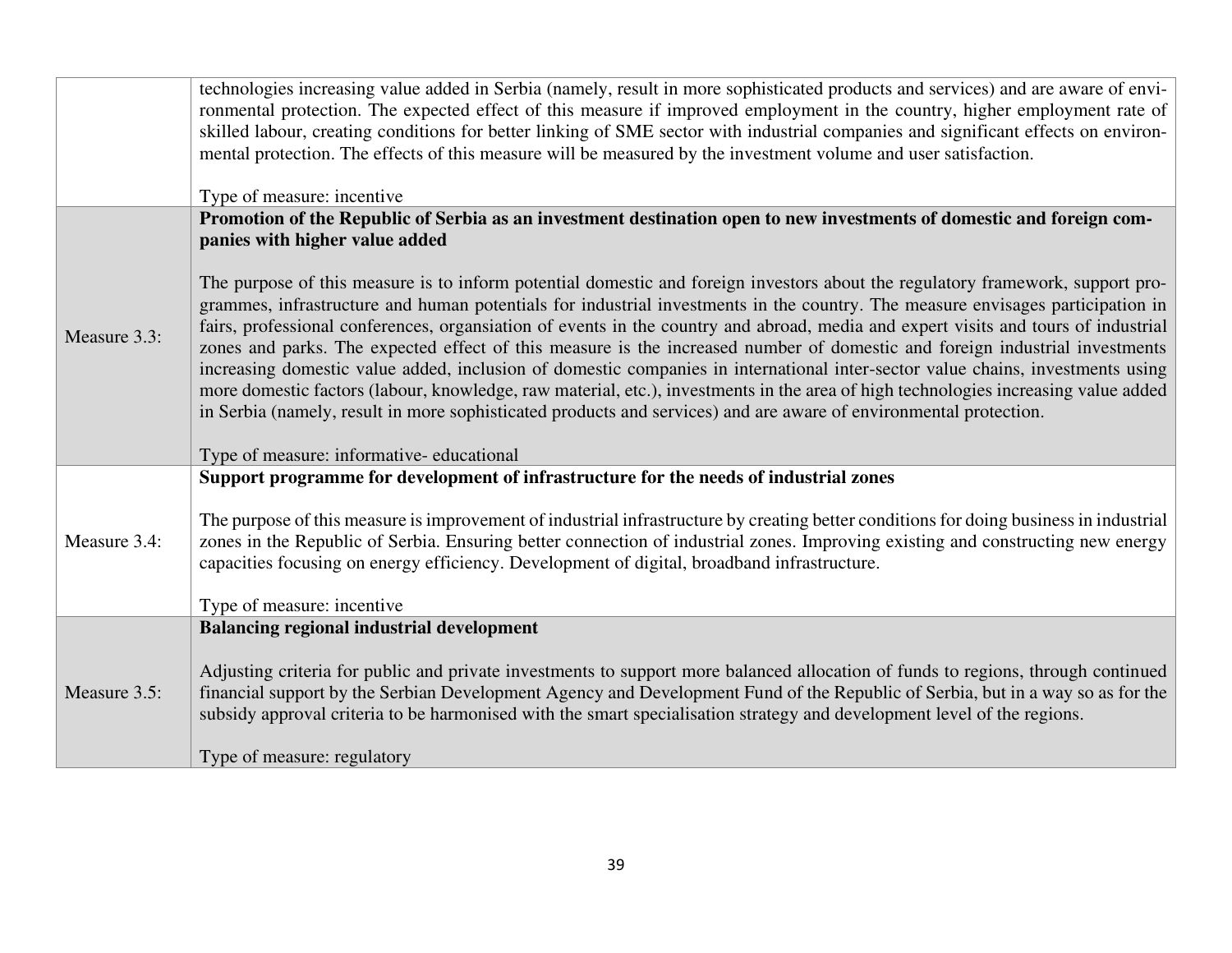| <b>Specific objective 4:</b>                      |                                                                                                                                                                                                                                                                                                                                                                                                                                                                                                                           | <b>Indicator (output level)</b>                                                                                                                      |  |
|---------------------------------------------------|---------------------------------------------------------------------------------------------------------------------------------------------------------------------------------------------------------------------------------------------------------------------------------------------------------------------------------------------------------------------------------------------------------------------------------------------------------------------------------------------------------------------------|------------------------------------------------------------------------------------------------------------------------------------------------------|--|
| <b>Enhance technological structure of exports</b> |                                                                                                                                                                                                                                                                                                                                                                                                                                                                                                                           | Full coverage of import by export in the mid/ high tech-<br>nological industrial sector (source: NSO)<br>Baseline: 84% (2018)<br>Target: 100% (2030) |  |
|                                                   | Identifying and stimulating export-oriented industrial sectors entailing higher stages of processing                                                                                                                                                                                                                                                                                                                                                                                                                      |                                                                                                                                                      |  |
| Measure 4.1:                                      | The purpose of this measure is to stimulate export-intensive industrial sectors, same as those with the high export potential, to<br>increase in their export the share of newly added, primarily domestic value (use of domestic inputs, engaging highly educated<br>labour force, use of domestic patents and innovation with a special focus on increasing technological level).                                                                                                                                       |                                                                                                                                                      |  |
|                                                   | Type of measure: educational- informative                                                                                                                                                                                                                                                                                                                                                                                                                                                                                 |                                                                                                                                                      |  |
| Measure 4.2:                                      | Support programme for internationalisation of industrial companies<br>The measure is aimed at providing financial support to companies for: participation in international fairs, business missions, B2B<br>events, cost coverage for certification of products according to the foreign markets standards, cost coverage for development of<br>promotional material for foreign market (design and production of promotional material, catalogues, brochures, website design,<br>$etc.$ ).<br>Type of measure: incentive |                                                                                                                                                      |  |
|                                                   | Support programme for industrial companies to enter supplier chains of multinational companies                                                                                                                                                                                                                                                                                                                                                                                                                            |                                                                                                                                                      |  |
| Measure 4.3:                                      | The purpose of the measure is to provide financial support to companies from targeted sectors (automotive industry, sector of<br>machinery and equipment for other purposes, metal processing, rubber and plastics, manufacturing of home appliances, electrical<br>and electronic systems) for development of capacities and harmonisation of quality standards so as to be included in international<br>value chains.                                                                                                   |                                                                                                                                                      |  |
|                                                   | Type of measure: incentive                                                                                                                                                                                                                                                                                                                                                                                                                                                                                                |                                                                                                                                                      |  |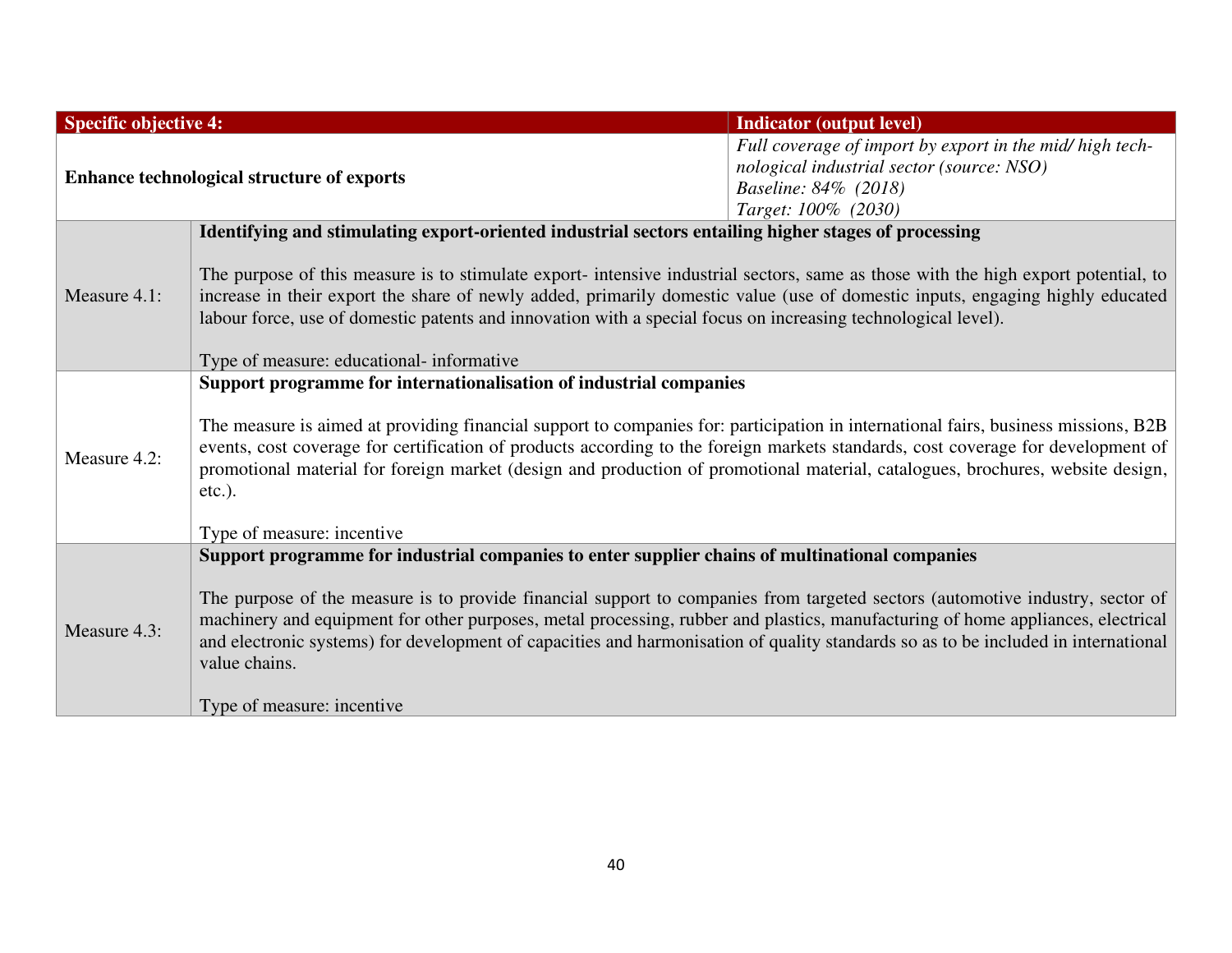| <b>Specific objective 5:</b>                          |                                                                                                                                                                                                                                                                                                                                                                                                                                                                                                                                                                                                                                                                                    | <b>Indicator (output level)</b>                                                                                             |
|-------------------------------------------------------|------------------------------------------------------------------------------------------------------------------------------------------------------------------------------------------------------------------------------------------------------------------------------------------------------------------------------------------------------------------------------------------------------------------------------------------------------------------------------------------------------------------------------------------------------------------------------------------------------------------------------------------------------------------------------------|-----------------------------------------------------------------------------------------------------------------------------|
| Industry transformation from linear to circular model |                                                                                                                                                                                                                                                                                                                                                                                                                                                                                                                                                                                                                                                                                    | Rate of utilisation of circular resources in industry<br>(source: EUROSTAT)<br>Baseline: $n/a$ (2019)<br>Target: 10% (2030) |
| Measure $5.1$ :                                       | Promotion of circular economy and education of companies<br>The purpose of this measure is to familiarise companies with the importance of more efficient use of material resources and energy<br>efficiency in industrial processes and opportunities for savings in the production process and profit. The measure is to be imple-<br>mented through organisation of promotional and educational events and utilisation of services of centers active in this sector (Cir-<br>cular Economy Center at the Serbian Chamber of Commerce and Industry; Cleaner Production Center at the Faculty of Technology<br>and Metallurgy, etc.).<br>Type of measure: informative-educational |                                                                                                                             |
| Measure 5.2:                                          | Fostering investments in circular and low-carbon solutions as engines of growth<br>Adjusting criteria for stimulating investments in manufacturing equipment so as to favour investments into equipment meeting<br>European energy efficiency standards, and which is certified in line with those standards.<br>Type of measure: regulatory                                                                                                                                                                                                                                                                                                                                       |                                                                                                                             |
| Measure 5.3:                                          | Fostering more efficient use of material resources and energy efficiency in industrial processes<br>Adjusting the criteria for stimulating investments in manufacturing equipment so as to favour investments into equipment cali-<br>brated to use recycled resources.<br>Type of measure: regulatory                                                                                                                                                                                                                                                                                                                                                                             |                                                                                                                             |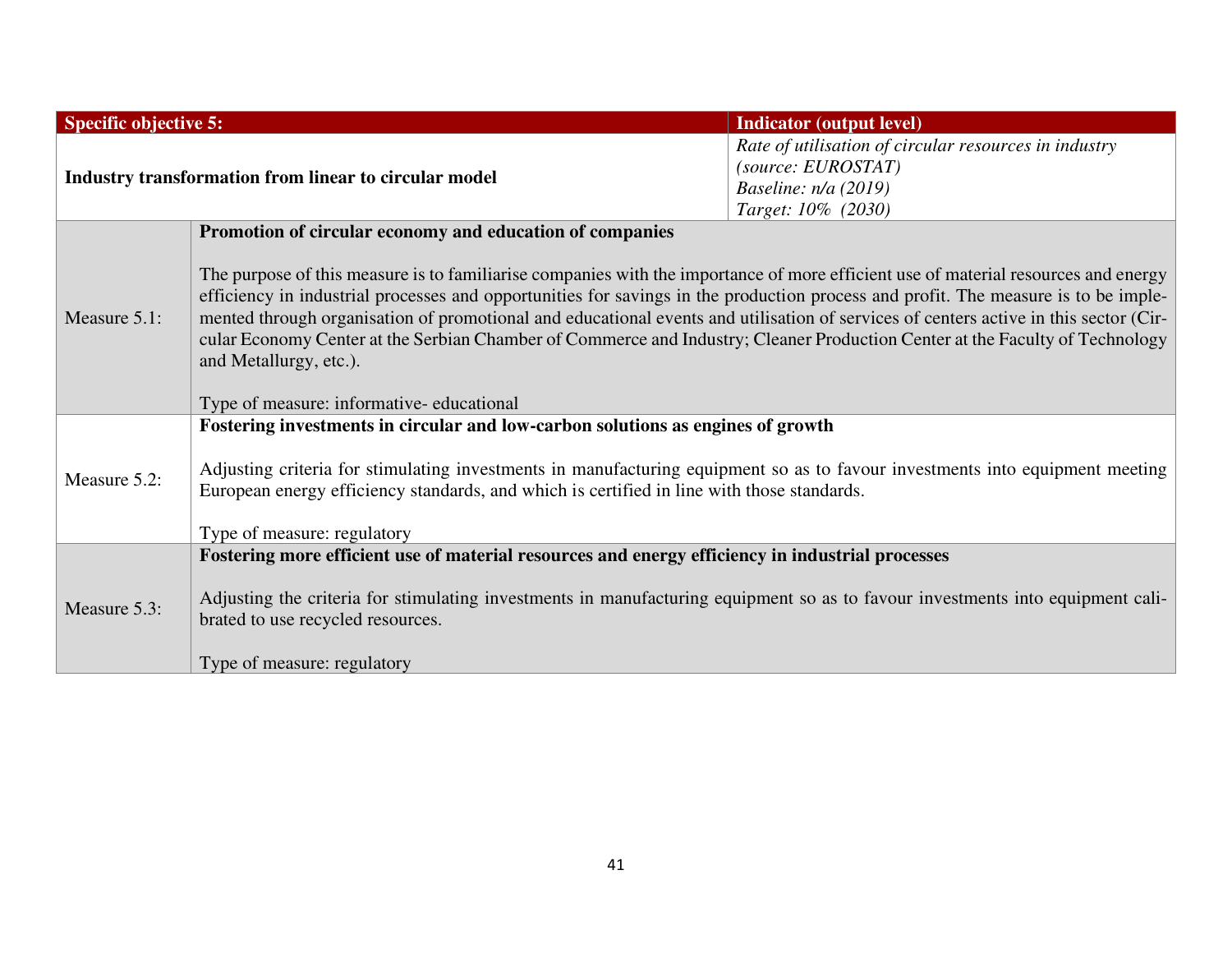## 4. THE STRATEGY IMPLEMENTATION MECHANISM AND REPORTING ON THE IMPLEMENTATION RESULTS

Competent authority for coordination of the Strategy implementation is the Ministry of Economy. Pursuant to Article 18 of the Law, adoption of the action plan is envisaged within 90 days of the day the Strategy was adopted. A three-year action plan will define specific measures and activities to be undertaken to ensure conditions for the delivery of the Strategy objectives, implementers and partners for the implementation of such measures and activities, their indicators and time frames and resources for their implementation.

Financial effects for the Strategy implementation will be elaborated in detail in the Action Plan to be passed within 90 days of the day the Strategy was adopted, and aligned with the midterm expenditure framework laid down in the 2020 budget procedure, and in line with the limits set by the Ministry of Finance for the coming years with appropriate allocations.

The funds for the Strategy implementation will be secured both from the budget of the Republic of Serbia and grants.

All authorities, namely institutions recognised as implementing partners shall be responsible to report to the Ministry of Economy annually in writing on the implementation, namely on the potential problems they have been facing. The progress report on the action plan implementation is to be drafted by the Ministry of Economy based on the reports submitted by all competent authorities and institutions tasked with the delivery of measures and activities via the Single Information System for Planning, Implementation Monitoring, Public Policy Coordination and Reporting (in Serbian: JIS).

Sector for Strategic Analyses at the Serbian Chamber of Commerce and Industry will play an important role in monitoring the Strategy effects from the perspective of companies and maintaining ongoing public- private dialogue with all stakeholders.

The report on the results in achieving the set Strategy goals will be compiled based on the ex-post impact analysis, whereas final report is to be submitted to the Government for adoption after the Strategy had expired.

The report drafting and its submission to the government is to be undertaken in line with the time frames set forth in the law.

Evaluation of the Strategy performance is to be undertaken by analysing whether and to what extent performance was achieved in line with the impact indicators at the level of overall goal, outcome indicators at the level of specific objectives and output indicators at the level of individual measures.

4.1. The importance of the implementation mechanism from the aspect of fulfillment of obligations under Chapter 20

The Strategy holds a specific relevance within the accession process of the Republic of Serbia to the EU. The scope of Chapter 20 in the accession process "Industrial Policy and Entrepreneurship" basically in its major part, overlaps with the scope of this respective document and